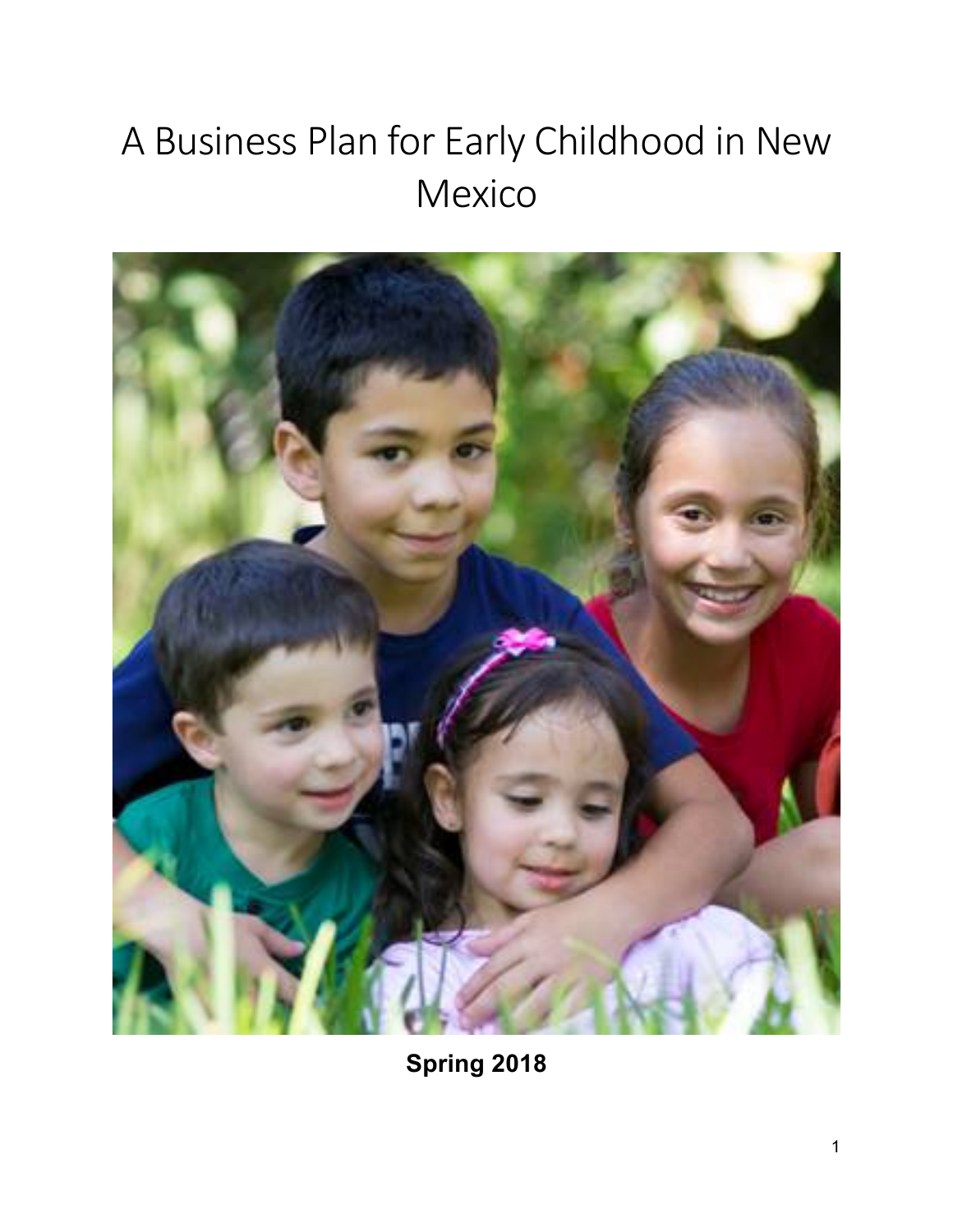### Introduction

The New Mexico Early Childhood Funders Group is pleased to present the "Business Plan for Early Childhood in New Mexico," developed by Bellwether Education Partners with input from many local stakeholders and community leaders. The funders for this project include the Brindle Foundation, McCune Foundation, Los Alamos National Laboratory Foundation, W.K. Kellogg Foundation, Santa Fe Community Foundation, JF Maddox Foundation, Keeler Foundation, and Thornburg Foundation. We hope this will serve as a framework for policymakers and state agencies, guiding the state's future direction and priorities for services and opportunities that address the needs of New Mexico's youngest children and their families.

As a group of early childhood funders, we understand the importance of a high quality early childhood system, given that 85% of a child's brain is developed by age three. We have also consistently heard questions from policymakers about how to responsibly spend current and future funds to get meaningful, measurable early childhood results. Those questions are frequently about funding effective, high-quality programs; the capacity of existing programs to expand; expected short- and long-term benefits; and how to ensure accountability.

We recognize previous efforts to estimate early childhood gaps and needs and hope this plan brings independent, credible, non-partisan expertise to create a statewide early childhood business plan. Our group contracted with Bellwether Education Partners, a national nonprofit with a mission to dramatically change education and life outcomes for traditionally underserved children, to provide research, analytic, and facilitation support. The project included input from a local steering committee, the Early Childhood Funders Group, and other early childhood experts.

We are excited by the results, particularly how the plan goes beyond individual programs to take a comprehensive view of the state's early childhood system, including home visiting, childcare, and PreK. The plan identifies key strategic levers and charts a path for a more effective, expanded, and coordinated early childhood system for young children, their families and communities.

We view this as a living document that should be further refined by engaging broad stakeholder groups and state leadership. Along with emerging consensus on the overall framework and key levers, early feedback has surfaced diverging views. With this in mind, the plan's cost model allows for dynamic analysis of how changing variables affect funding requirements. We will continue to obtain and incorporate input from stakeholders across the state to identify areas of agreement as well as further opportunities for improvement.

Much is at stake as we deliberate on the vision and strategies for an improved early childhood system in our state. We hope this business plan will serve as a helpful framework, ultimately leading to better-informed decisions about specific policy and funding proposals. The decisions will have a lasting impact on New Mexico's future.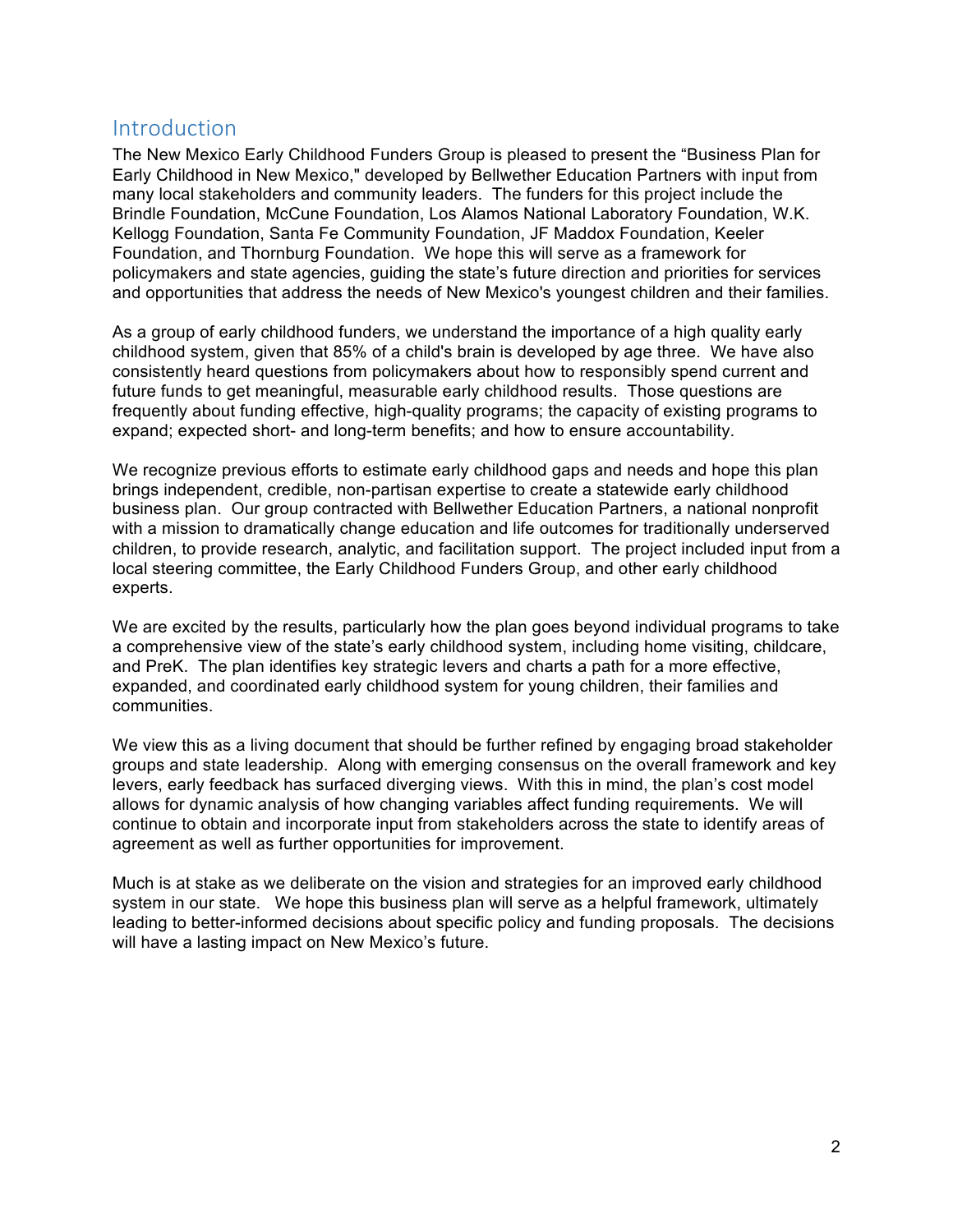### Acknowledgements

This work was made possible by the generous funding of the New Mexico Early Childhood Funders Group (www.nmecfg.org).

### About the New Mexico Early Childhood Funders Group

The New Mexico Early Childhood Funders Group is a collaborative of eight private and public charitable foundations dedicated to improving the lives of babies, young children, and families in New Mexico by working and funding together and engaging other government, business, and philanthropic partners from within and outside of New Mexico. The Funders Group has cofunded grants to support home visiting and regularly shares information and thinking across participating members.

### Steering Committee Members

David Abbey, Director, New Mexico Legislative Finance Committee

Mayling Armijo, Bernalillo County Economic Development Director

Doug Brown, Dean Emeritus, University of New Mexico Anderson School of Management

Patrick Dee, Managing Director, Wealth Management Group, US Bank

Representative Rebecca Dow, Apple Tree Education Center

Claire Dudley, New Mexico Early Childhood Development Partnership/ City of Albuquerque

Jason Espinoza, New Mexico Healthcare Association

Katherine Freeman, New Mexico Early Childhood Development Partnership

Rachel Gudgel, Director, Legislative Education Study Committee

Synthia Jaramillo, Director of Economic Development, City of Albuquerque

Kelly Klundt, Senior Fiscal Analyst, New Mexico Legislative Finance Committee

Fred Mondragon, Economic Development Consultant

Allan Oliver, Executive Director, Thornburg Foundation

Joohee Rand, Vice President for Community Investment and Strategy, Santa Fe Community Foundation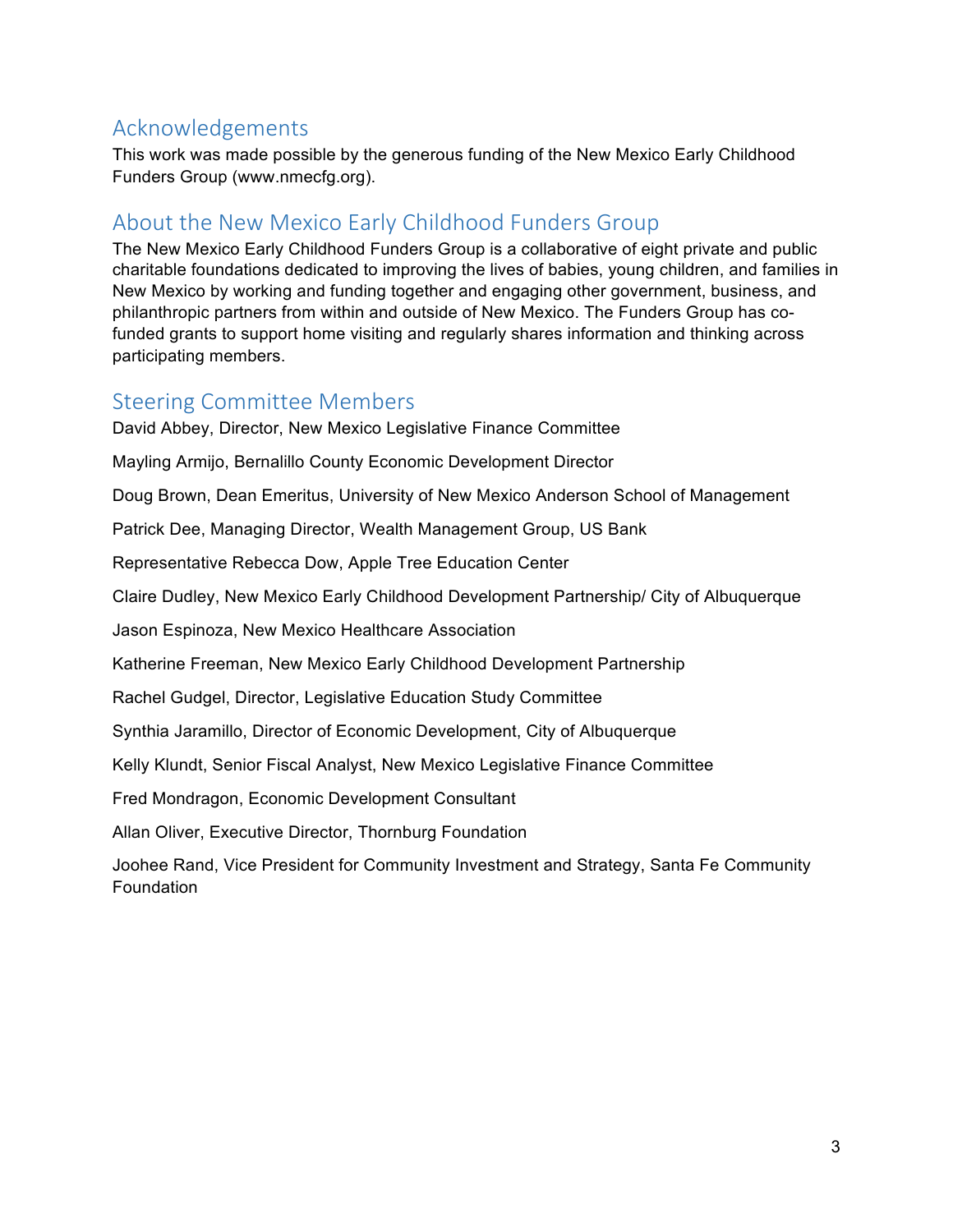## Table of Contents

| Looking Forward to a New Vision for Early Childhood in New Mexico  12             |  |
|-----------------------------------------------------------------------------------|--|
|                                                                                   |  |
|                                                                                   |  |
|                                                                                   |  |
|                                                                                   |  |
|                                                                                   |  |
|                                                                                   |  |
| Lever 3: Build and Support a Highly Effective Early Childhood Workforce  17       |  |
|                                                                                   |  |
|                                                                                   |  |
| The Economic Value of Early Childhood Supports and Return on Investment 26        |  |
| What Can New Mexico Expect From its Investment in Young Children and Families? 27 |  |
|                                                                                   |  |
|                                                                                   |  |
|                                                                                   |  |
|                                                                                   |  |
|                                                                                   |  |
|                                                                                   |  |
|                                                                                   |  |
|                                                                                   |  |
|                                                                                   |  |
| New Mexico's Early Childhood Systems Governance and Management Structure 39       |  |
|                                                                                   |  |
|                                                                                   |  |
|                                                                                   |  |
|                                                                                   |  |
|                                                                                   |  |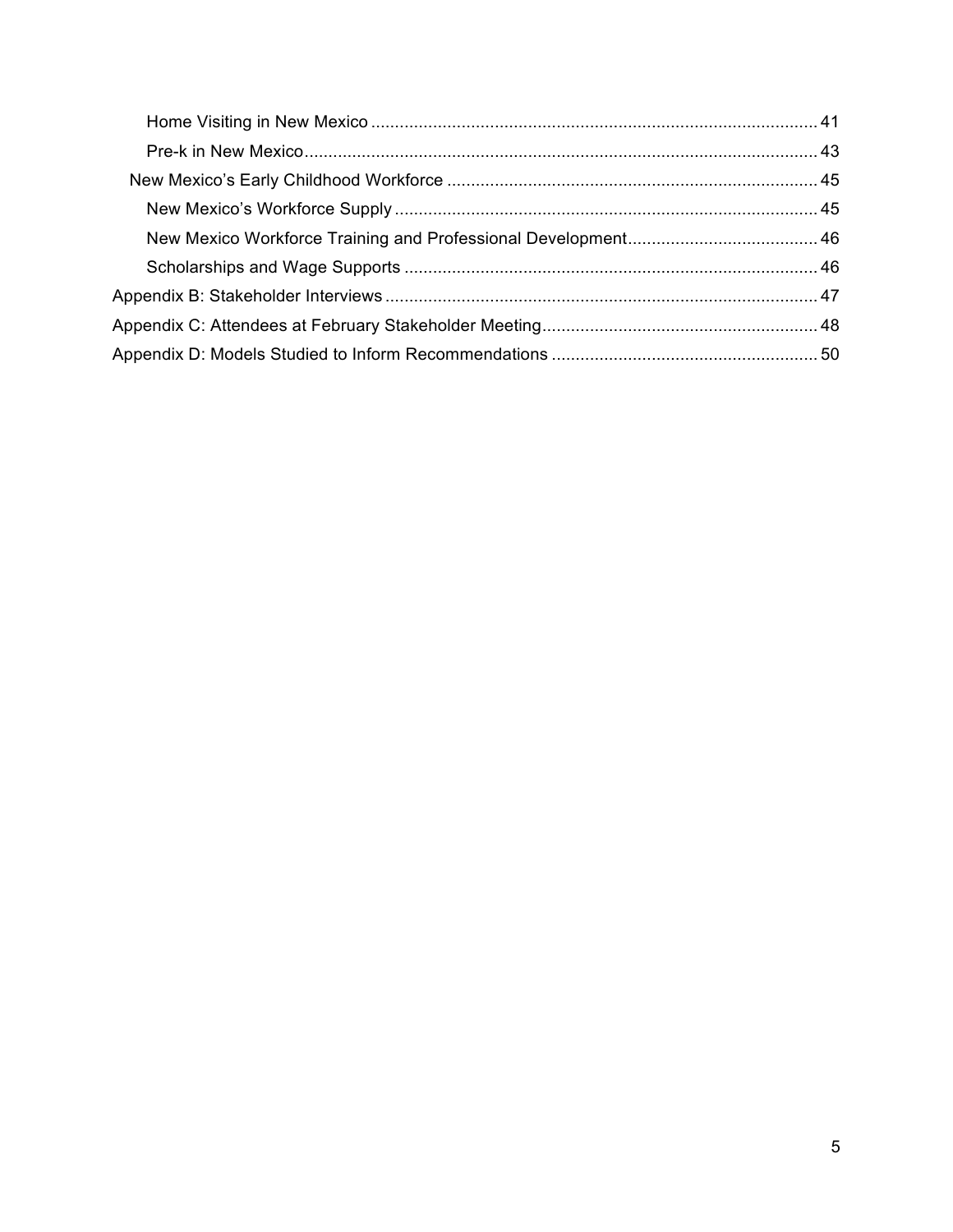### Executive Summary

The early childhood years are a crucial period in young children's development — one that lays the foundation for future success in both school and life. Experiences in the earliest years of life form the basis for language and literacy, the ability to form positive relationships, and health and well-being. Early childhood experiences have consequences not only for individual children and their families, but for New Mexico: Children whose early experiences and relationships support healthy development are more likely to become successful students, adults, parents, employees, and citizens.<sup>1</sup> Supporting parents to foster their children's healthy development and learning and ensuring access to high-quality early childhood education, care, health and family supports is far more cost-effective than waiting to address problems when children are older.

Yet too many young children in New Mexico do not have the types of early childhood experiences that build a strong foundation for future success. New Mexico has the nation's highest child poverty rate: More than one in three children under age 6 lives in poverty.<sup>2</sup> Poverty rates within New Mexico's diverse racial and ethnic subgroups can be even more acute — over 57 percent of Native American children under age 5 live in poverty.<sup>3</sup> Further, children in the state experience three or more Adverse Childhood Experiences (or ACEs) — a strong risk factor for future educational, health, and mental health problems — at nearly twice the national average rate.<sup>4</sup> Fortunately, many New Mexico parents, voters, and policymakers already recognize the crucial importance of early childhood development. Over the past decade, state policymakers more than doubled investments in early childhood programs. But there is more to do — fragmentation and gaps in service persist. Enabling all New Mexico's young children to realize their potential requires strengthening the systems that support New Mexico families and children's early learning and development.

Realizing the potential of New Mexico's children requires shifting from the state's current program-based approach to a systemic approach that places the needs of families and children at the center and builds capacity of local providers and communities to match service offerings to local and family needs. Such an approach will better meet the needs of families, improve the efficiency and results of existing early childhood investments, and ensure that future increases in funding are used wisely to maximize benefits for the state and its children.

Recognizing the opportunity to build on the state's commitment and prior investments, the New Mexico Early Childhood Funders Group sponsored the development of a strategic vision and business plan for early childhood in New Mexico. This plan charts a path forward to harness the state's existing assets and address its challenges through strategic, high-impact investments that meet the needs of young children and their families across New Mexico's diverse communities. The plan lays out a vision for a future in which:

#### *All New Mexico children receive high-quality and affordable early learning and development services to prepare them for success in school and life.*

To realize this vision, it identifies a set of levers and strategies that state policymakers and partners across the state's early childhood system could employ to build New Mexico's early childhood system. Supporting child development requires a holistic approach that recognizes the vital importance of parents and families as the primary nurturers of children's development and extends to experiences and supports beyond what publicly funded service expansions address. These levers integrate to create an early childhood ecosystem supporting positive outcomes for all children: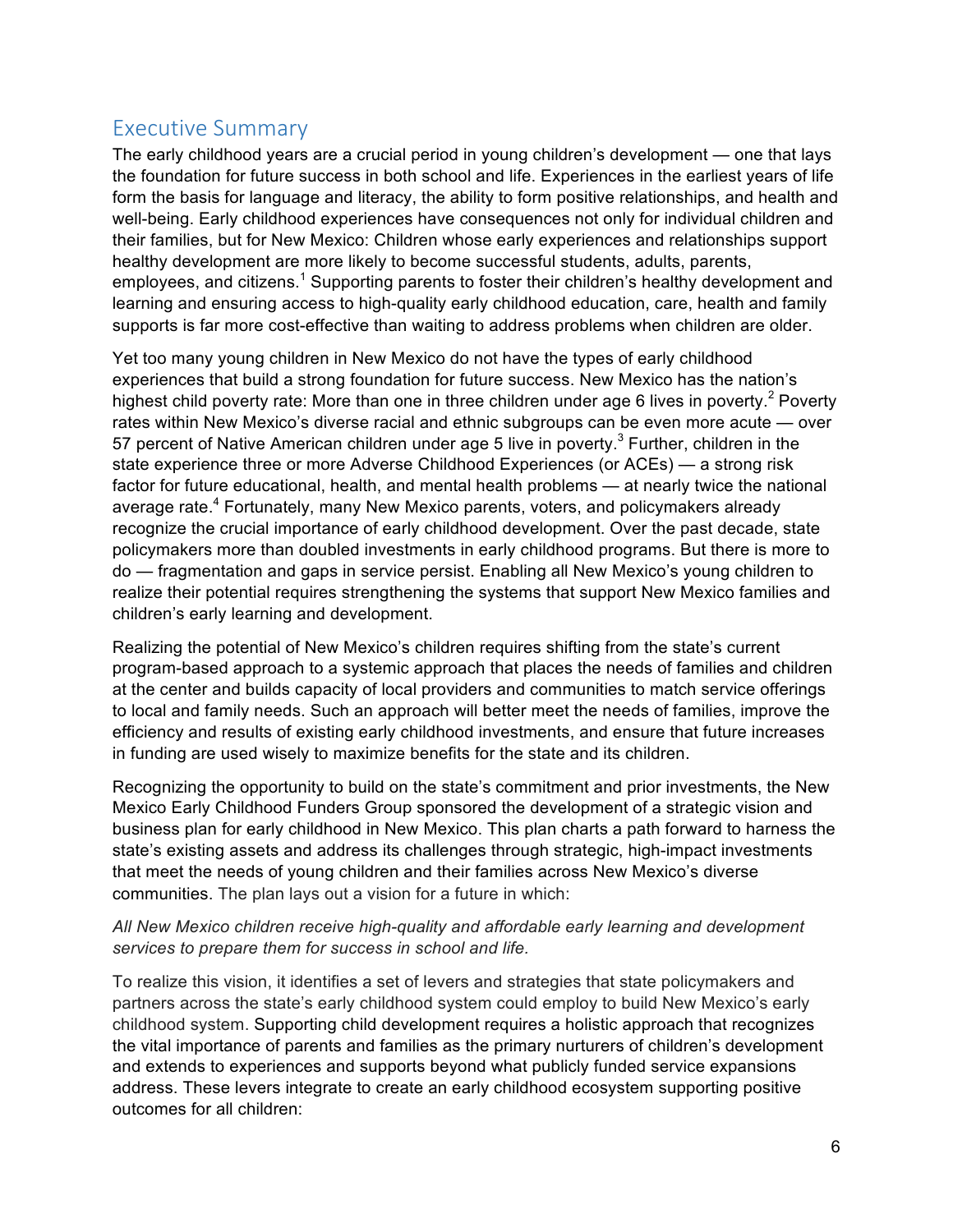- **Coordinate state and tribal systems to be greater than the sum of their parts** *Key Activities:* Cultivate state-level and tribal leadership and support for coordinated early childhood systems and establish a senior executive level early childhood leadership position with responsibility and authority to coordinate across early childhood programs; Design and build a truly integrated data system that supports strong state and local coordination and meets the needs of multiple stakeholders
- **Leverage local community capacity to improve program implementation**  *Key Activities:* Cultivate local lead agencies to coordinate early childhood outreach and services at the local level, assess local needs, and collaborate with the state to allocate funding and resources to ensure the mix of supports and services meets the needs of families and communities
- **Build and support a highly effective early childhood workforce**  *Key Activities:* Adopt statewide goals and priorities for the early childhood workforce and align annual investments to those goals; Align state training requirements and professional development with one another and with higher education; Expand scholarships and compensation supports to reduce barriers to degrees, enhance wages for early childhood workers, and create incentives linked to state priorities for credentials and quality initiatives
- **Conduct outreach and engagement to provide families with tools and information** *Key Activities:* Create flexible and adaptable materials and resources that can be customized locally to educate families about the importance of early childhood development and how families can support it, build awareness of early childhood supports, and connect families to programs; Streamline enrollment processes for families with multiple entry points to a range of services
- **Expand programs with quality to increase access for young children** *Key Activities:* Build system capacity for quality in childcare; Strategically allocate any increases in childcare funding through contracts that emphasize high quality and strong workforce supports and in communities and areas of the state where the need is greatest; Expand funding for pre-k and home visiting over time, but allow local flexibility in determining how funds are allocated based on local needs

These system improvements and programmatic expansions will have real benefits for New Mexico children, families, and New Mexico as a whole. High-quality early childhood programs have been shown to produce a myriad of benefits for children, parents, and society at large. If New Mexico makes these investments in building the capacity of its early childhood system to support children's development in the first five years of life and in expanding access to quality early childhood programs, it should expect to reap significant benefits, including:

- Increased rates of school readiness for New Mexico children and narrowing of gaps in school readiness among low-income, Hispanic, and Native American children
- Improved rates of third-grade reading and math proficiency and narrowing of gaps in achievement among low-income, Hispanic, and Native American children
- Reductions in grade retention and special education placements
- Reduced rates of child maltreatment
- Economic multiplier effects of childcare spending
- Increased rates of high school graduation and postsecondary attainment and narrowing of gaps among low-income, Hispanic, and Native American young people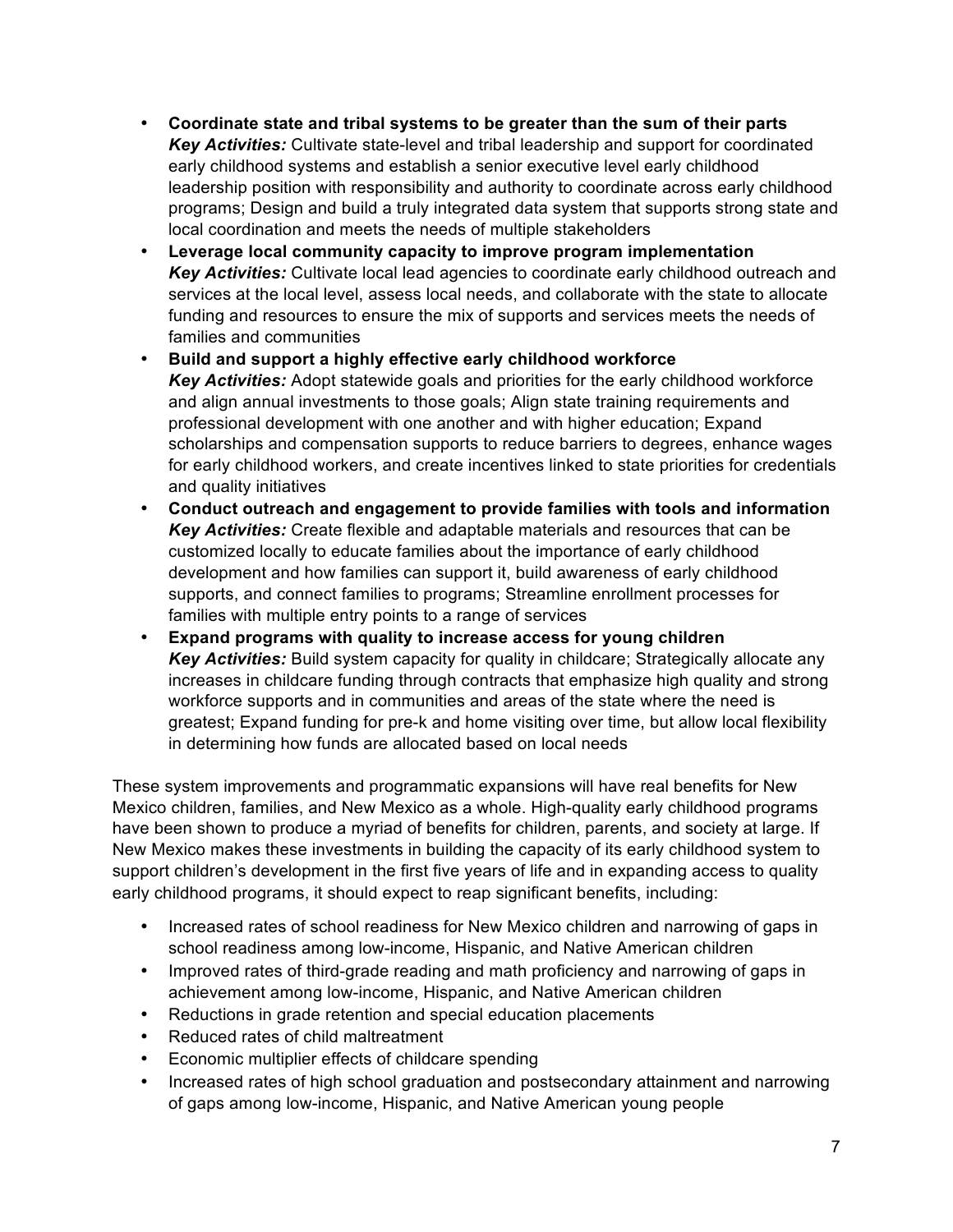- Economic benefits from a better prepared workforce and increased employment
- Savings to taxpayers due to reduced rates of special education placement, grade retention, child maltreatment, crime, and public dependency and increased tax revenues due to increased economic activity and earnings

Some policymakers and stakeholders in New Mexico have questioned whether additional state funding is needed or whether the state can achieve its goals for young children through improved coordination or better leveraging existing funds. There are, indeed, opportunities for improved coordination of early childhood services in New Mexico, and this plan offers recommendations for strategies and policies to improve coordination and efficiency within the system. That said, any meaningful and sustainable increase in access to publicly funded services will require a meaningful increase in state funds.

However, as the systems investments that this plan proposes improve the efficiency and effectiveness of existing programs, the state will get more return on both current and increased spending. Additionally, not all costs must be publicly funded. There are multiple opportunities for the philanthropic community to play a significant role as a partner to the state in strengthening the early childhood system for the long-term benefit of New Mexico.

The plan presents a cost analysis based on one set of assumptions and targets based in research and tied to the goals and priorities reflected in the structure of the plan itself. While this plan provides an informed blueprint for how the state should move forward, the cost model on which the analysis is built is flexible and designed to enable adjustments to reflect changing circumstances, new information, and additional perspectives.

As modeled, the plan assumes a five-year phased-in implementation timeline that spreads increased investments over time (Figures 1 and 2).

| Figure 1. Year-Over-Year Increases in Investment to Fund Plan Implementation |  |
|------------------------------------------------------------------------------|--|
|------------------------------------------------------------------------------|--|

| 2020 | 2021 | 2022                                                          | 2023 | 2024         |
|------|------|---------------------------------------------------------------|------|--------------|
|      |      | $$19,793,838$   $$15,090,561$   $$16,052,547$   $$16,019,452$ |      | \$16,305,647 |

#### **Figure 2. Total Implementation Cost Compared to Current (FY2019) State Early Childhood Funding**

| 2020 | 2021 | 2022                                                          | 2023 | 2024         |
|------|------|---------------------------------------------------------------|------|--------------|
|      |      | $$19,793,838$   $$34,884,399$   $$50,936,947$   $$66,956,399$ |      | \$83,262,046 |

In addition to improved education and health and wellness measures for New Mexico's young children, state leaders can expect these investments in early childhood programs to generate economic activity and multiplier effects that benefit the state's economy; contribute to improving school readiness and third-grade reading outcomes; and, over time, contribute to economic growth that will help the state sustain these investments.

Most importantly, investing in a vision in which all New Mexico children receive the support they need in their first five years is a necessary first step in realizing a future in which New Mexico thrives in measures of health, education, and economic vitality.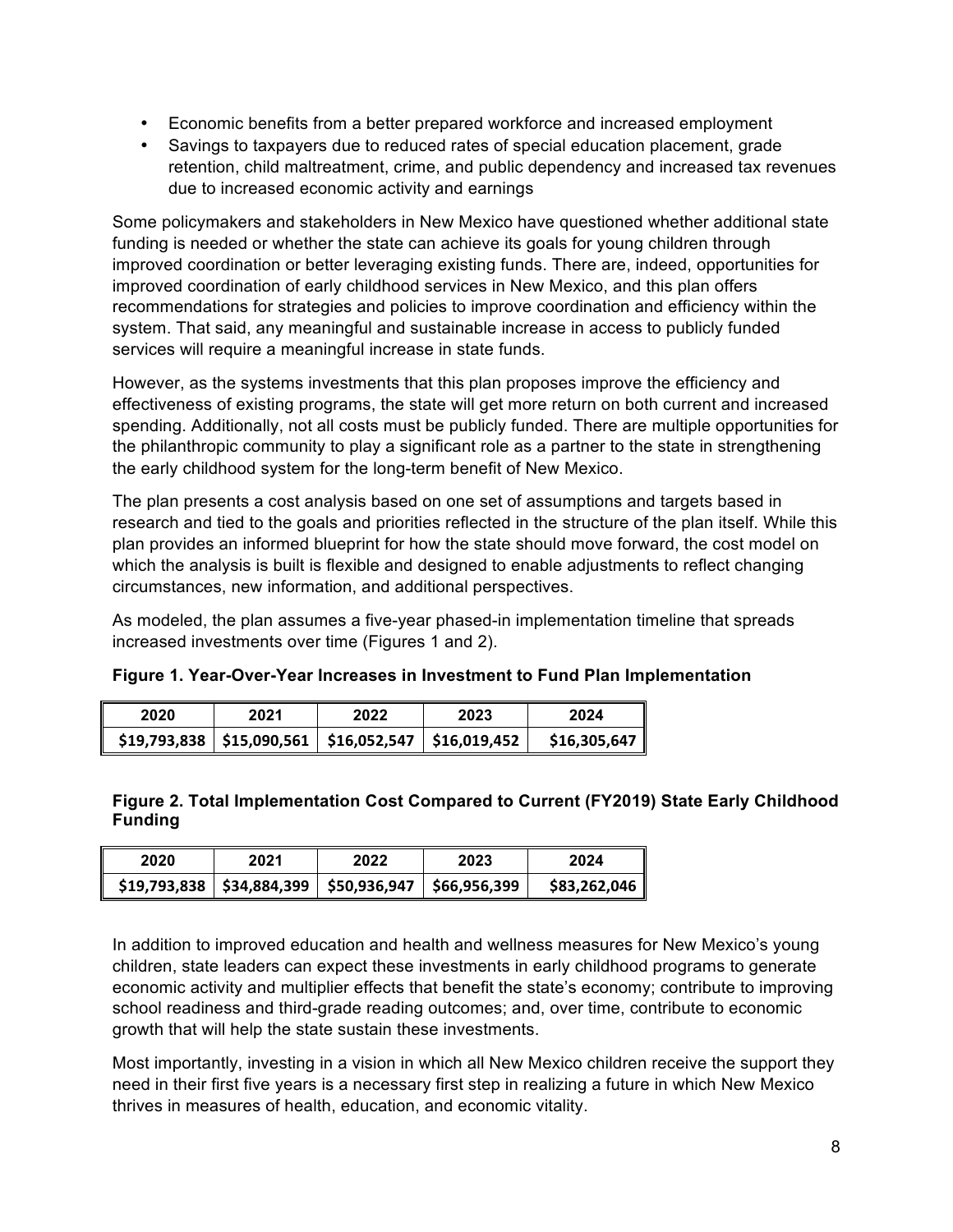### A Call to Action to Support Early Childhood

The early childhood years are a crucial period in young children's development — one that lays the foundation for future success in both school and life. Young children's brains are developing particularly rapidly, building critical architecture for later learning: More than one million neural connections are formed every second in a child's first few years of life,<sup>5</sup> and 90 percent of a child's physical brain volume develops by 5 years old. $6$  Experiences in the earliest years of life — both at home and in childcare or early childhood programs — form the foundations for language and literacy, the ability to form positive relationships, and health and well-being.

Early childhood experiences have consequences not only for individual children and their families, but for society as a whole: Children whose early experiences and relationships support healthy development are more likely to become successful students, adults, parents, employees, and citizens.<sup>7</sup> Children who do not receive this support, or who experience early childhood trauma or unaddressed health or developmental problems, are at increased risk for negative outcomes.<sup>8</sup> Research shows that disparities in learning and development for lowincome and otherwise at-risk children are visible as early as nine months in age and grow as children get older.<sup>9</sup> Supporting children's early development and preventing or mitigating risks through high-quality early childhood education, care, health, and family supports is far more cost-effective than waiting until children are older. Economists estimate that each dollar spent on high-quality early childhood programs generates \$3 to \$10 in broad social benefits (including reductions in crime and public dependency) and a \$2 to \$3 economic return on investment to states from increased jobs or earnings.<sup>10 11</sup>

Yet too many young children in New Mexico do not have the types of early childhood experiences and supports that build a strong foundation for future success. New Mexico has the nation's highest child poverty rate: More than one in three children under age 6 in New Mexico lives in poverty.<sup>12</sup> Poverty rates within New Mexico's diverse racial and ethnic subgroups can be even more acute — over 57 percent of Native American children under age 5 live in poverty.<sup>13</sup> New Mexico children experience three or more Adverse Childhood Experiences (or ACEs) — a strong risk factor for future educational, health, and mental health problems — at nearly twice the national average rate.<sup>14</sup> Gaps and challenges in children's early childhood experiences contribute to poor outcomes later in their schooling: In 2016, only 24 percent of third graders read at grade level or above according to the PARRC assessment — placing New Mexico's proficiency rate last among seven states administering the assessment.<sup>15</sup>

New Mexico's young children and their families also have important assets. The state's linguistic diversity creates an opportunity to support dual language learning, which research shows can improve children's academic, social-emotional, and executive function skills<sup>4</sup> and produce a more globally competitive workforce. Strong family ties and cultural pride in many communities also support children's development. But enabling all New Mexico's young children to realize that potential requires strengthening supports for their early learning and development, at the family, early childhood program, local community, and statewide levels.

Many New Mexico parents, voters, and policymakers already recognize the crucial importance of early childhood development. Over the past decade, this recognition has led state policymakers to more than double investments in early childhood programs. Yet these programs still do not meet the needs of all children — including those with the greatest needs — and access to quality early childhood services varies across the state.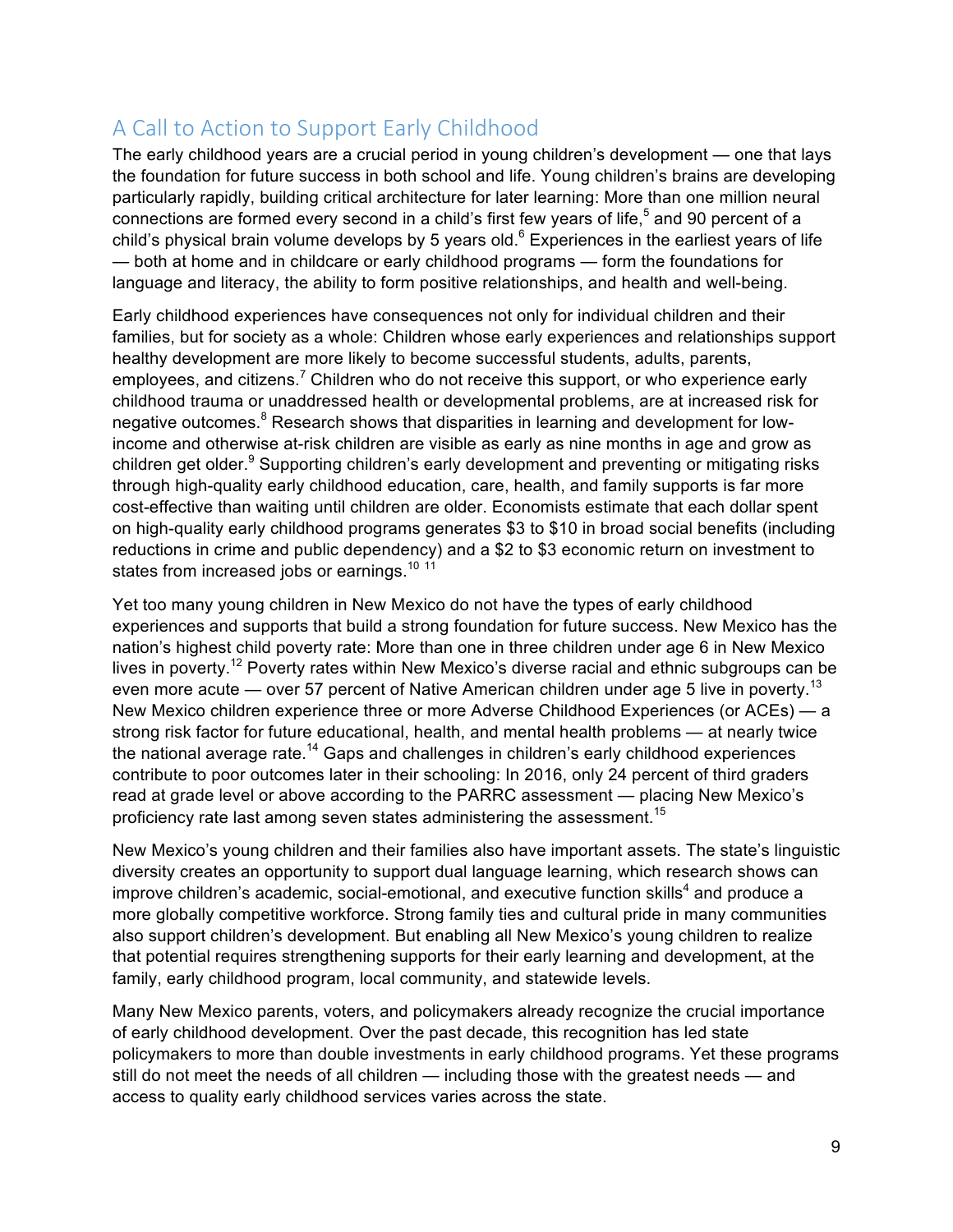Research shows that early childhood development is holistic: Children's health and physical development, social-emotional development, and learning are integrated, interdependent, and highly influenced by their family and cultural context. Parents and families play the most important role in shaping and nurturing children's development and learning. But high-quality early childhood services and programs can help parents support their children's development and learning. Enabling all children to achieve their potential requires a variety of supports that start early, address health and social-emotional development as well as learning, and apply a two-generation lens to support both children and parents. Not all families will need all these supports, but providing a variety of services, along with outreach and information to help families access what they need, is crucial to ensure all children enter school ready to succeed.

State-level early childhood efforts in New Mexico haven't always reflected this comprehensive approach, however. Instead, state-level policymaking has tended to focus on individual, specific programs — such as home visiting or pre-k — rather than starting with the comprehensive needs of children and families. As a result, programs operate in silos, and New Mexico's early childhood system is fragmented across multiple agencies and offices within agencies. This, in turn, has led to duplication or gaps at the local level — with a shortage of program slots in some communities and others where slots go unfilled.

Realizing the potential of New Mexico's children requires shifting from a program-based approach to a systemic approach that places the needs of families and children at the center and builds capacity of local providers and communities to match service offerings to local and family needs. Such an approach will better support families to nurture their children's development, improve the efficiency and results of existing early childhood investments, and ensure that future increases in funding are used wisely to maximize benefits for the state and its children.

This plan lays out a vision for a future in which:

#### *All New Mexico children receive high-quality and affordable early learning and development services to prepare them for success in school and life.*

To realize this vision, it identifies a set of levers and strategies that state policymakers and partners must employ to strengthen New Mexico's early childhood system.

With increased investments in early childhood education, improvements in the state's early childhood system infrastructure, the promising local early childhood coordination efforts in communities across the state, and a growing awareness of the importance of early childhood care and education, New Mexico is poised to build on progress to date and create an integrated, robust, and flexible early childhood system that meets the needs of children, families, and communities and establishes New Mexico as a leader on early childhood issues. Seizing that opportunity, however, will require leaders with the political will to increase spending on early childhood programs while also demanding changes to business as usual to maximize the effectiveness of new and existing resources.

This business plan offers a path for them to do so.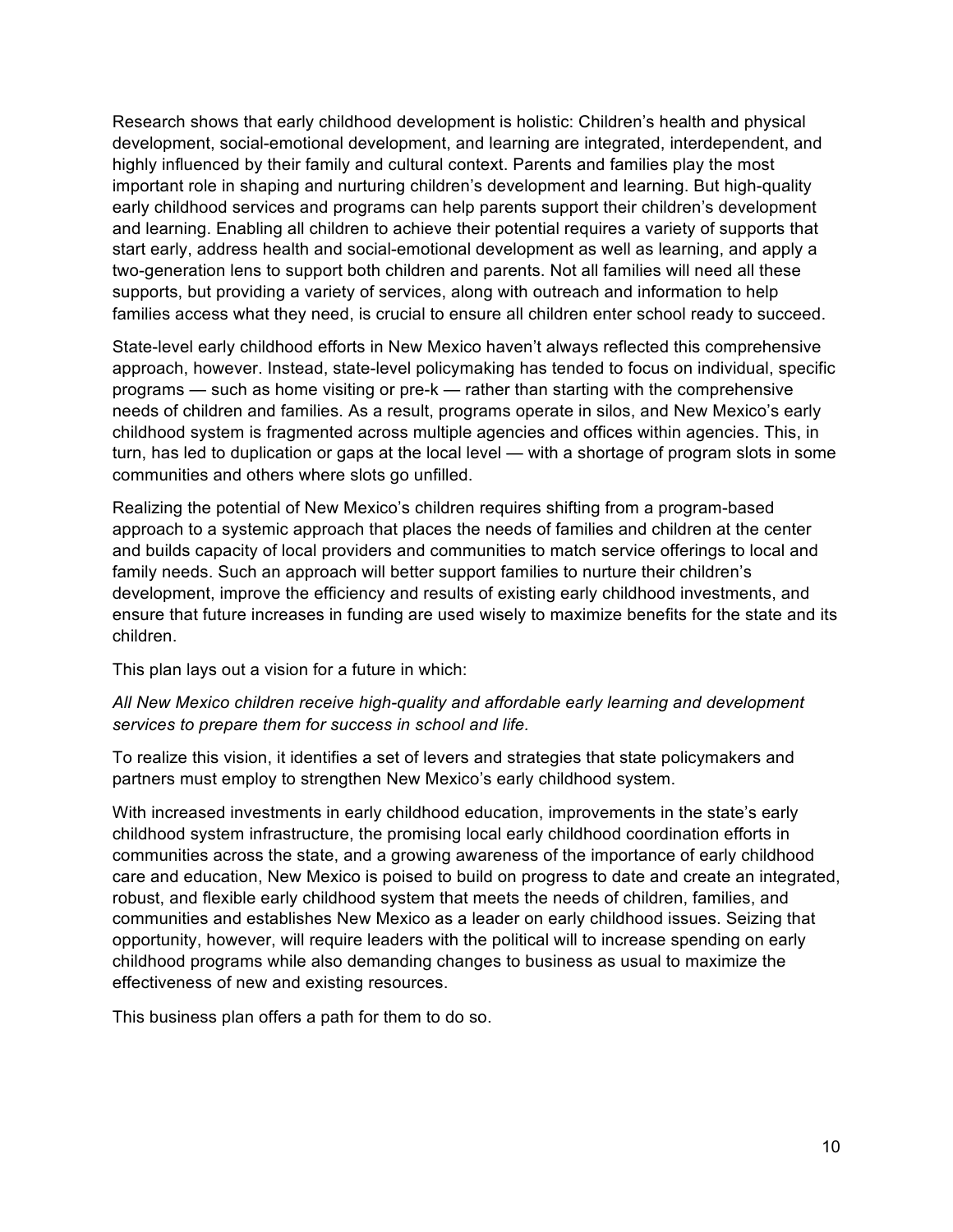### A Working Plan for Early Childhood for New Mexico

Recognizing the opportunity to build on the state's prior investments, the New Mexico Early Childhood Funders Group sponsored the development of a strategic vision and business plan for early childhood in the state. This plan charts a path forward to harness the state's existing assets and address its challenges through strategic, high-impact investments that meet the needs of young children and their families across New Mexico's diverse communities and ultimately help drive improved education and life outcomes for all New Mexico's children.

To assist in developing the plan, the funders group engaged Bellwether Education Partners, a national nonprofit focused on dramatically changing education and life outcomes for underserved children, to provide research, analysis, and facilitation support. A steering committee of New Mexico leaders with expertise in government, business, early childhood, and economic development has led the work through a process of building consensus around a shared vision and set of strategies the state should leverage to achieve that vision.

The plan development process began with research and analysis to establish the "current state" of early childhood in New Mexico and identify the most pressing challenges and promising opportunities. Based on this analysis, the committee developed a shared vision for early childhood in New Mexico and a strategy to improve outcomes for New Mexico's young children.

Although the steering committee has the most hands-on role in shaping the development of the plan, the process also incorporated expertise and diverse perspectives of multiple stakeholders across the state, through expert interviews with numerous New Mexico stakeholders and a stakeholder meeting midway through the process (See Appendices B and C for lists of interviewees and meeting attendees).

This working draft is intended as a living document, and represents the first, data-driven phase of a longer process. It is intended to build a fact base and create a draft strategy that can be shared with policymakers and stakeholders as the basis of a conversation about how the state should build on its investments over the next five years. The following sections lay out a plan for early childhood in New Mexico that is informed by analysis of the state's current early childhood landscape, the assets and needs of its children and families, and the strengths, weaknesses, and results of its existing early childhood systems and programs. That analysis is summarized in Appendix A.

The specific strategies, action steps, enrollment targets, and cost estimates presented reflect assumptions that are informed by the landscape analysis, the deliberations of the steering committee, and engagement with stakeholders. The written plan seeks to clearly present and explain these assumptions and the rationale behind them. But it is important to acknowledge that perspectives on early childhood education vary in the state, which could lead to differing assumptions. In addition, future changes in the New Mexico landscape and federal funding context could also affect these assumptions — which would lead to changes in the targets and estimates presented here. In the next phase of work, the draft plan will be shared more broadly with stakeholders to gather additional input and test the strategy with diverse perspectives from across the state.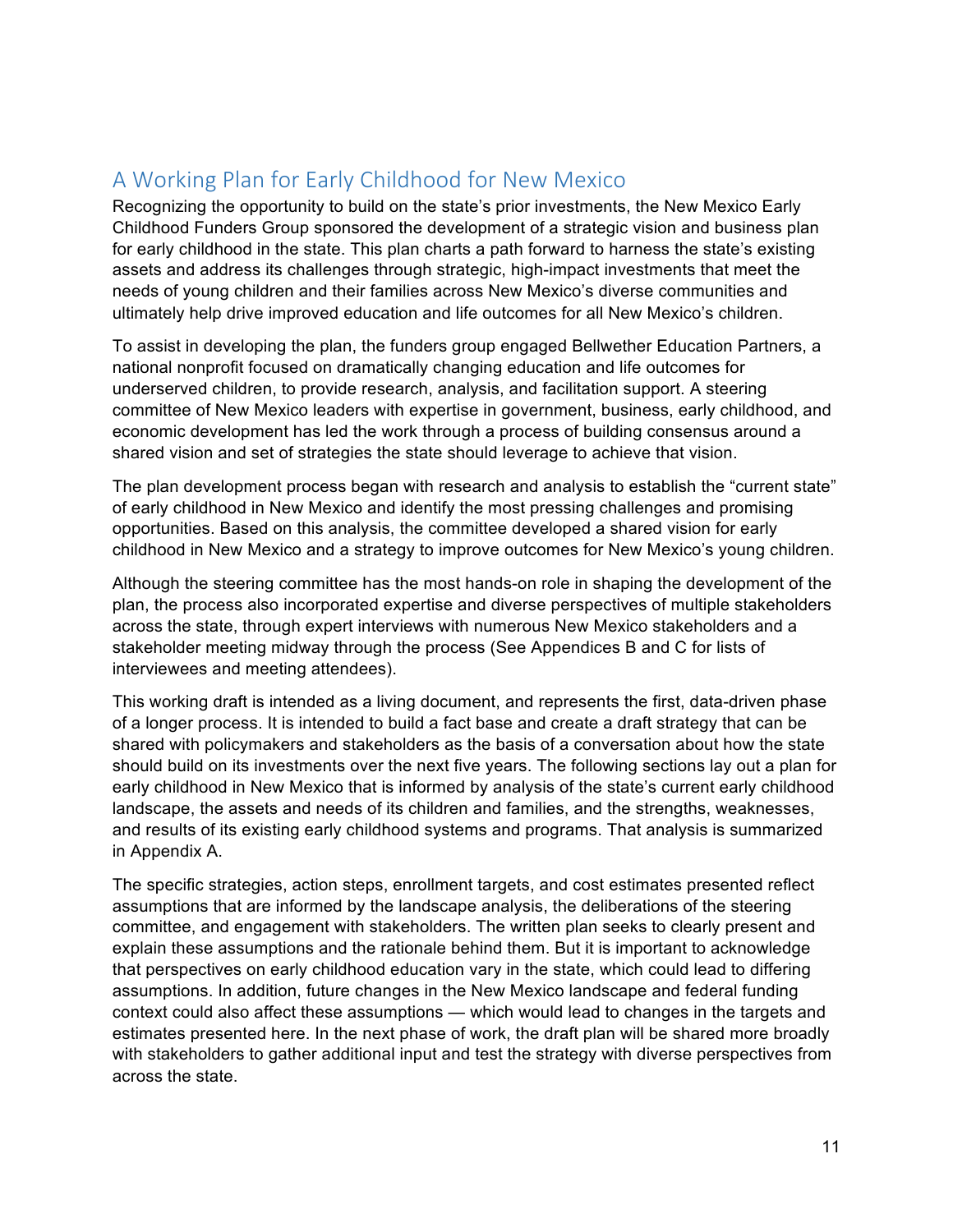### Looking Forward to a New Vision for Early Childhood in New Mexico

New Mexico has built a strong foundation for investment in early childhood systems. But there is more work to be done to ensure all of the state's children and families have access to highquality services and supports needed for them to thrive.

Based on a thorough analysis of the current state of early childhood education in New Mexico and review of research on child development and effective state early childhood systems, the steering committee adopted a vision for early childhood in New Mexico and identified the key enabling conditions that must be in place for New Mexico to realize that vision.

#### Plan Vision

*All New Mexico children receive high-quality and affordable early learning and development services to prepare them for success in school and life.*

#### Enabling Conditions

This vision will be realized when the following conditions are true in New Mexico:

- **Parents** are equipped with tools and information to support their children's development and access services that meet their children's needs
- **Early childhood workforce** is well supported, fairly compensated, and has the knowledge and skills to support children's learning and development
- **Diverse, high-quality providers** across geographies have the capacity to meet children's and families' unique needs and respond to the state's rich cultural and linguistic diversity
- **Robust, aligned early childhood system infrastructure** at the state and local levels enables coordinated service delivery, uses data to support ongoing improvement and efficient resource allocation
- Supportive **accountability systems** align with evidence and best practices, support improvement, and assess programs based on outcomes
- **Funding** is adequate to ensure access for at-risk children and cover the costs of quality programs

#### Theory of Action

This vision leads to a theory of action for realizing these conditions in the state that frame the specific strategies state leaders, the philanthropic community, and other New Mexico stakeholders should undertake to create an early childhood ecosystem that supports all New Mexico families. This plan identifies five key "levers" New Mexico leaders should focus on to put in place key enabling conditions and realize this vision. These levers integrate to create an early childhood ecosystem supporting positive outcomes for all children:

- Coordinate state and tribal systems to be greater than the sum of their parts
- Leverage local community capacity to improve program implementation
- Build and support a highly effective early childhood workforce
- Conduct outreach and engagement to provide families with tools and information
- Expand programs with quality to increase access for young children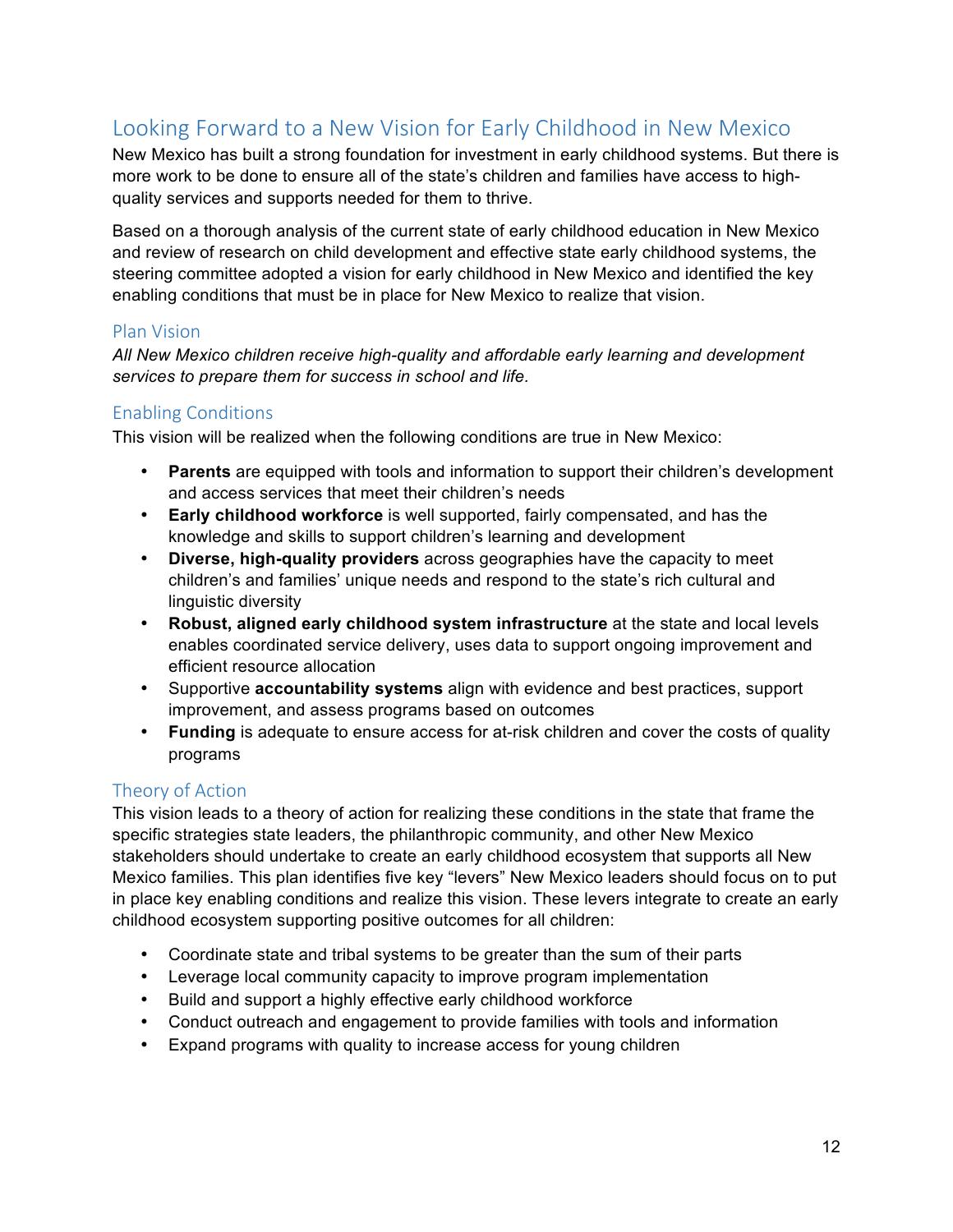### Levers and Strategies

#### Lever 1: Coordinate State and Tribal Systems

#### **Rationale**

New Mexico's early childhood system is fragmented. State services are not well coordinated across the multiple agencies and entities that administer them. As a result, the quality and availability of services is uneven across the state and is poorly matched with community needs in some places. The state's data infrastructure lacks the capacity, integration, and transparency to enable strong understanding of how families access services and to support program improvement at the provider level and accountability for state services.

In contrast, in states with well-integrated early childhood systems, coordination of early childhood programs at the highest levels of administration supports consistent high-quality, streamlined services for families, and efficient resource allocation. Effective early childhood governance should promote:

- Coordination across the different parts and programs of the early childhood system
- Coherence across system-wide tasks like data collection, quality standards, and outcome measurement
- **Efficient allocation of resources**
- Sustainability across political and leadership changes
- Accountability for both individual programs and system-wide outcomes

#### **What do coordinated state systems look like?**

State programs are governed through a coordinated approach that reflects a clear mission and vision for early childhood education and is led by a senior-level executive with authority to facilitate coordinated decision-making, resource allocation, and oversight across agencies and systems. In addition, state data systems and infrastructure are integrated and support:

- Accountability and data-driven improvement
- State-to-local-to-provider connections and feedback loops
- Efficient allocation of resources that ensures prioritization of highest need or underserved populations

#### **What is required?**

The first step in achieving true coordination of early childhood at the state level is cultivating a shared vision and common goals. This work begins at the top — with the governor, the state legislature, and tribal leaders. Some states have pursued the establishment of a separate executive department of early learning that administers all early education-related functions or consolidated early learning functions within a single existing department (usually the state education agency). Others have pursued a leadership position that coordinates functions across agencies. New Mexico could begin operationalizing its commitment by establishing a seniorlevel executive leadership position with the authority and capacity to facilitate and enforce coordination across agencies and overseeing the work of any advisory bodies (such as the Early Learning Advisory Council (ELAC) or the Children's Cabinet).

In addition to establishing relationships, processes, and protocols across state agencies with early childhood-related functions, the new executive leader would also play a crucial role in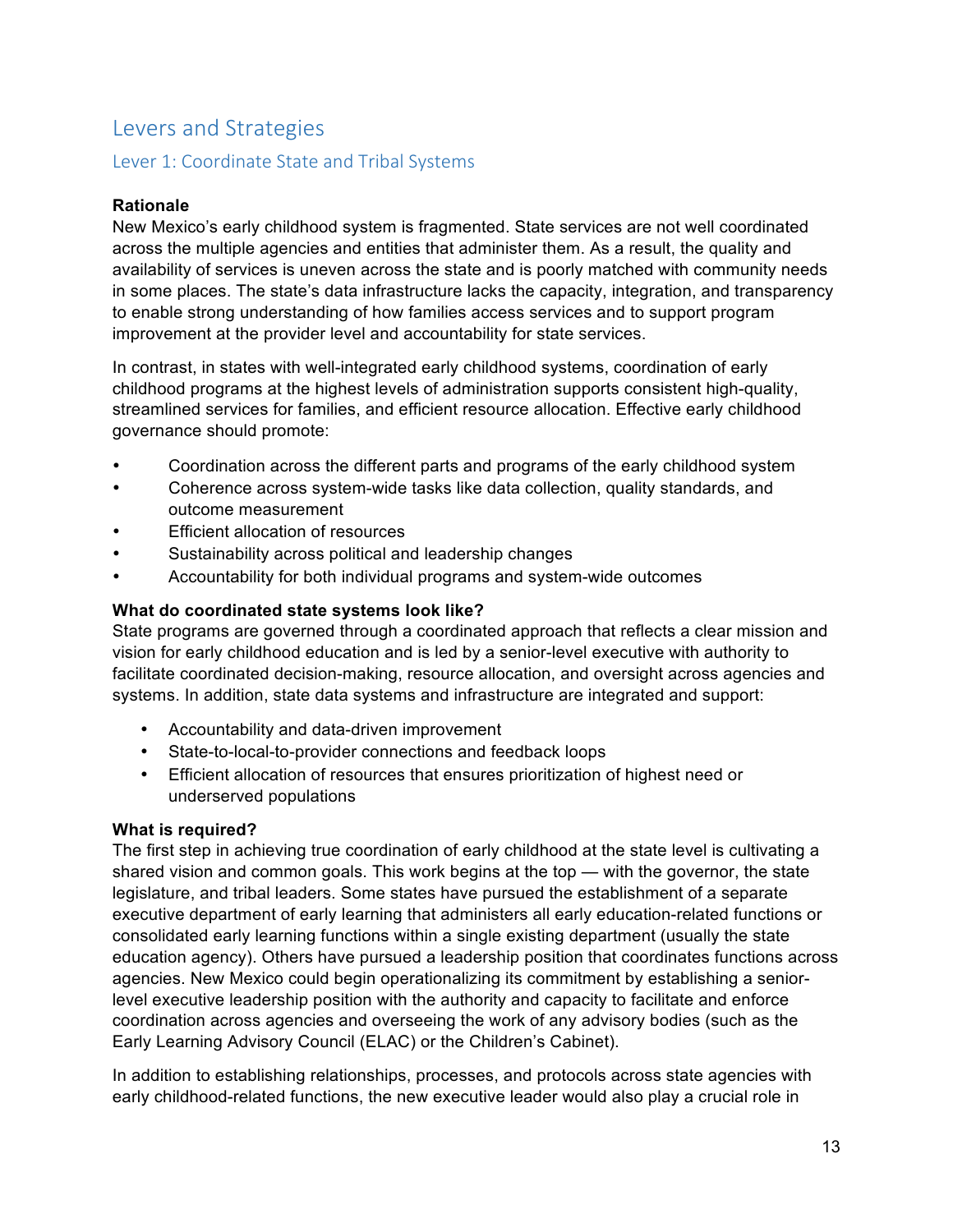ensuring strong coordination and communication among the state, tribes, and local providers and communities. Critical early tasks would include leading plans for cultivating local coordination capacity (see Lever 2: Leverage local capacity) and facilitating the development of the data system functionality required to ensure successful coordination and promote quality and accountability at the state, local, and provider level. Part of developing data system functionality should include ensuring that the state collects the data needed to track progress through the indicators established in existing accountability structures as well as any new indicators or goals established in the implementation of this plan or other new initiatives, including the collection, aggregation, and public reporting of data on progress toward increasing school readiness from the state's Kindergarten Observation Tool.

New Mexico's current data system, the Early Childhood Integrated Data System (ECIDS), is intended to inform early childhood stakeholders and support data-driven decision making, support an early childhood workforce development plan, and track the efficacy of early learning programs through the longitudinal tracking of child outcomes.<sup>16</sup> A collaborative project among Public Education Department (PED); Children, Youth, and Families Department (CYFD); and the Department of Health (DOH) that was designed under New Mexico's federal Race to the Top Early Learning Challenge Grant, ECIDS is not yet fully operational. Even once ECIDS is fully implemented, however, it is not clear that it will provide the level of transparent, integrated information that state and local decision-makers need to evaluate how well the state is serving young children, identify gaps and unmet needs, support continuous improvement at the provider level, or inform resource allocation and policy decisions.

Adapting ECIDS to allow the system to achieve the functions it needs to have will likely require additional funding. To ensure funds are spent effectively, however, New Mexico must first clearly define the functionalities and use cases that policymakers, providers, and the public need the system to support.<sup>17</sup> Appropriating funding to build the system without this critical step will lead to inefficiencies and most likely result in a system that doesn't fully meet the needs of key stakeholders and the state.

As such, in this plan, we are only able to articulate activities and costs for this first critical early step. Taking these steps is essential to the state's ability to monitor progress and allocate resources widely going forward. But we recognize that more will be required based on the results of that process.

| <b>Activities</b>                                                                                                                                               | <b>Actors</b>                                                                          |
|-----------------------------------------------------------------------------------------------------------------------------------------------------------------|----------------------------------------------------------------------------------------|
| Cultivate leadership and support for coordinated early<br>childhood systems                                                                                     | Policymakers, advocates,<br>providers, tribal leaders, other<br>stakeholders           |
| Establish a senior-executive-level early childhood<br>leadership position with responsibility and authority to<br>coordinate across early childhood programs    | State legislature, governor, tribal<br>leaders                                         |
| Build and support use cases for an integrated data<br>system                                                                                                    | Policymakers, research<br>community, advocates, providers,<br>philanthropy (convening) |
| Appropriate additional funds needed to support<br>development of additional data integration and functions<br>(Note: These costs are not included in this plan) | New Mexico legislature                                                                 |

#### **Key Activities and Actors**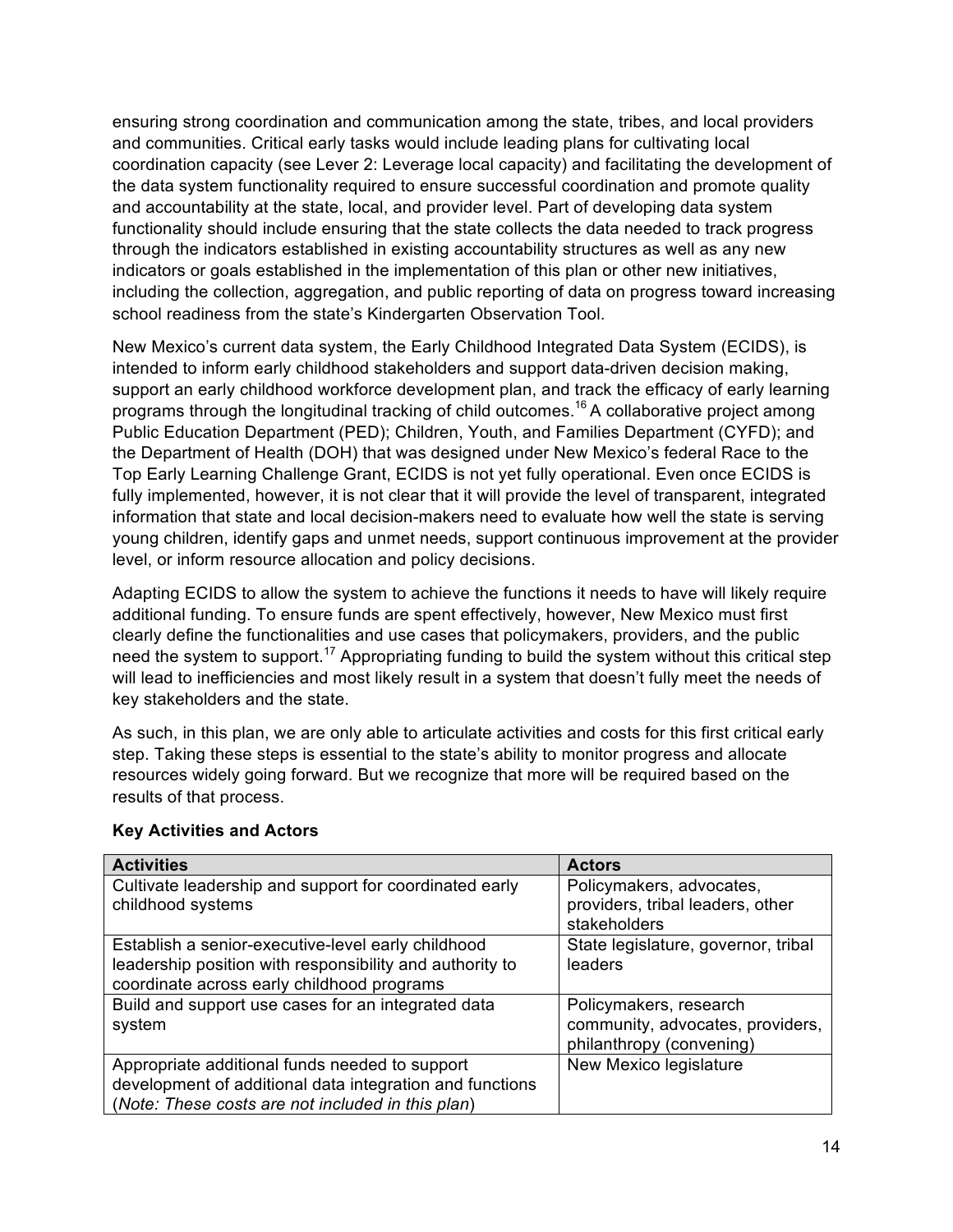#### Lever 2: Leverage Local Community Capacity

#### **Rationale**

Although strong coordination of services at the state level is essential, local coordination and capacity is needed to match provider capacity and service offerings to local needs and help families access the combination of services that best supports their child's holistic development. Service needs vary across communities. Local communities are better equipped than the state to understand local needs, coordinate funding allocation and service delivery at the local level, and ensure that service offerings reflect the ethnic, linguistic, and cultural diversity between and within New Mexico's communities.

The state should identify and cultivate local community organizations and leverage them as lead agencies to connect with families and coordinate state and local resources. These local lead agencies can act as the arms and legs of state systems, extending the capacity of those systems to reach and support communities and families in every corner of the state.

#### **What does leveraging local capacity look like?**

When supports and services are well coordinated at the local level, the mix of community-based and state-provided supports is integrated to match families' needs and preferences without duplication or gaps of unmet need or demand. Families understand the supports and services available to them in their community and are able to access what they need.

Key activities for local lead agencies in driving these outcomes could include:

- Aligning local stakeholders on a shared early childhood mission/vision
- Assessing local area needs and assets to define need for state support
- Coordinating funding to maximize efficient allocation of resources
- Leading community outreach, application, and enrollment for eligible families in the area
- Implementing family engagement plans tailored to local needs and community characteristics
- Coordinating local provider networks and communities of practice
- Supporting quality among local providers and acting as primary point of contact with state

Local coordination *could* be led by a range of entities (school districts, nonprofits, tribal organizations, community health collaboratives, regional educational cooperatives, or newly created partnerships or councils). Strong local coordination efforts in some communities, such as United Way of Santa Fe's Community Conversations<sup>18</sup> and Ngage New Mexico in Las Cruces, provide models that could be replicated in other parts of the state. For example, with the support of Ngage New Mexico and the leadership of Success Partnerships, a group of leaders from early childhood programs in Doňa Ana County created a vision and set of goals for early childhood in their community.

#### **What is required?**

Establishing a network of local lead agencies will require strong state-level coordination. Statelevel senior executive early childhood leadership (see Lever 1: Coordinate state and tribal systems) should coordinate the process of identifying and cultivating local lead agencies.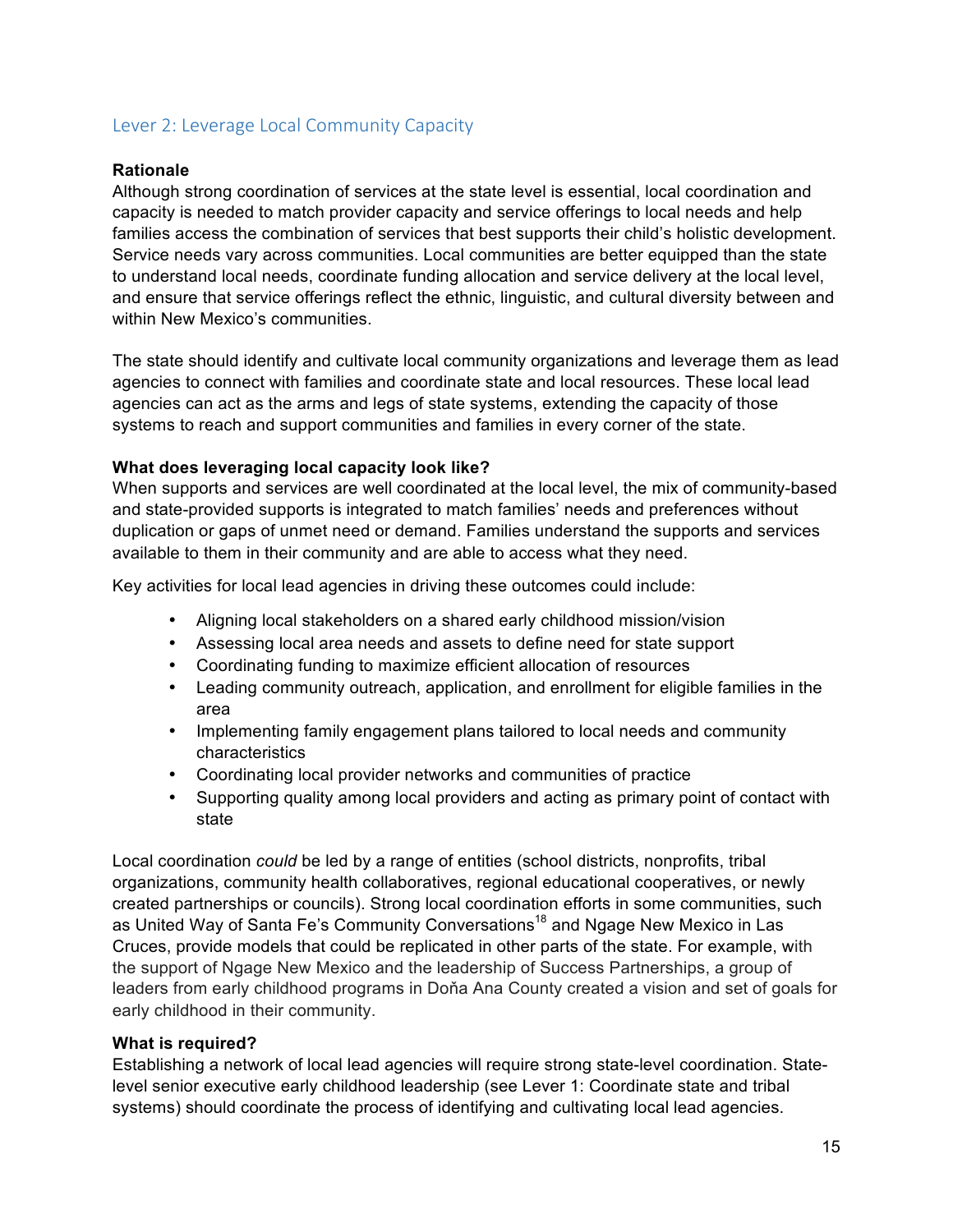The state would take the lead in establishing criteria for candidate organizations to serve as local lead agencies, defining geographic service areas and defining state roles, responsibilities, and authority for interacting with local lead agencies once the structure is in place. Initially, the state could pilot the approach where local lead agency capacity already exists, building on existing networks and local efforts that can inform administrative and policy structures that will be needed to support this model at scale. Future grant cycles would expand local capacity across the state over time.

Local lead agencies would be responsible for assessing needs in their communities and directing allocation of state funds to providers based on identified needs. Each local lead agency would submit a combined request to the state for early childhood program slots for all providers in the community, and state agencies would allocate funding to providers based on this request. If needed to enable local customization of services and funding, the state could establish a limited waiver process to create flexibility in administrative requirements (not quality standards or health and safety requirements).

Once local lead agencies are established in their coordination roles, the state could provide ongoing funding to support them in executing specific functions involved in coordinating outreach, enrollment, and allocation of resources within the community. The level of funding needed will vary based on a number of factors, such as population size and geographic area served, demographic characteristics of the population of families and young children served, and the characteristics of the existing service and provider community.

#### *Case Study***: Louisiana Act 3**

Louisiana's Act 3 used local agencies to coordinate pre-k, Head Start, and childcare enrollment and accountability. The legislation, passed in 2012, aims to better align and integrate its fragmented system of early childhood programs and funding streams.

Each parish (analogous to a county in other states) has a lead agency responsible for coordination of networks with three functions: common observations, enrollment, and funding application and allocation.

Key takeaways from Louisiana's Act 3 implementation to date include:

- **Establishment of local lead agencies** should be accompanied by engagement of and capacity building for local entities that are not school districts; this builds buy-in across the community and facilitates new funding mechanisms
- **Local relationships, communications, and events can help build awareness of and encourage enrollment** in early childhood programs, but it takes time
- A **unified/common application** is effective in streamlining the application process and data analysis across communities, programs, and providers; a similar process would improve matching and make it more equitable
- A **common set of state standards, enforced by local governance**, **can improve accuracy of quality ratings** and program implementation in just a few years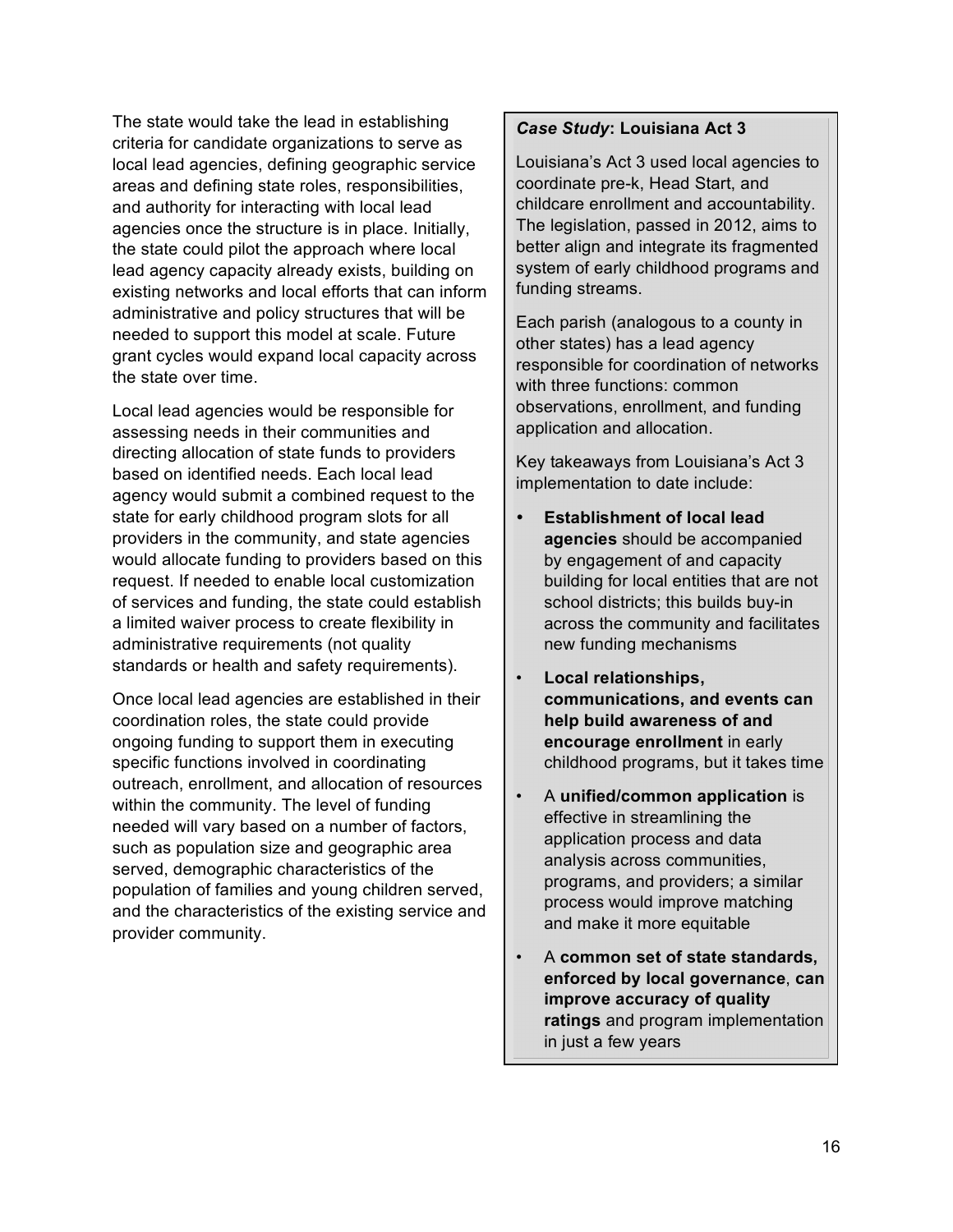#### **Key Activities and Actors**

| <b>Activities</b>                                          | <b>Actors</b>                    |
|------------------------------------------------------------|----------------------------------|
| Establish authority for a competitive grant or pilot       | New Mexico state legislature     |
| process, including authority to provide policy and funding |                                  |
| flexibility to grantees; Appropriate grant funds           |                                  |
| Administer competitive grant program with local lead       | Senior executive early childhood |
| agency grantee/partners                                    | leadership                       |
| Establish processes for local agencies to submit           | Senior executive early childhood |
| coordinated funding requests; develop coordinated local    | leadership; Local lead agencies  |
| funding requests                                           |                                  |
| Evaluate grant process and progress to identify            | Senior executive early childhood |
| necessary state policy changes and supports and to         | leadership                       |
| inform future grant cycles                                 |                                  |
| Establish coordinated application/enrollment process for   | Local lead agencies              |
| families                                                   |                                  |

### Lever 3: Build and Support a Highly Effective Early Childhood Workforce

#### **Rationale**

Skilled early childhood workers are essential to the quality of early childhood programs, and program expansion requires increased workforce capacity. Cultivating and retaining a highly skilled workforce requires multiple quality pathways to develop skills and knowledge as well as tuition and compensation incentives to facilitate career development and retention. And those pathways must provide support for the development of specialized skills needed to serve New Mexico's linguistically and culturally diverse population.

Building skills, credentials, and compensation among early childhood workers benefits not only the children and families served and early childhood workers themselves, but also local and state economies through increased educational attainment and wages within the state's overall workforce.

#### **What does building and supporting a highly effective early childhood workforce look like?**

Early childhood workers in like programs meet the same credentialing and training requirements and are compensated comparably. State-funded or mandated training and professional development is aligned with the higher education system both to improve quality and relevance and to enhance career development pathways for early childhood workers. Policies and supports reduce barriers to career-enhancing training and degrees, and early childhood workers are fairly compensated.

New Mexico has four primary tools to address early childhood workforce needs; doing this work well requires an integrated approach:

- a. Standards and required credentials for early childhood workers
- b. Integrated professional development system
- c. Reduced barriers to postsecondary education and degrees
- d. Compensation and incentives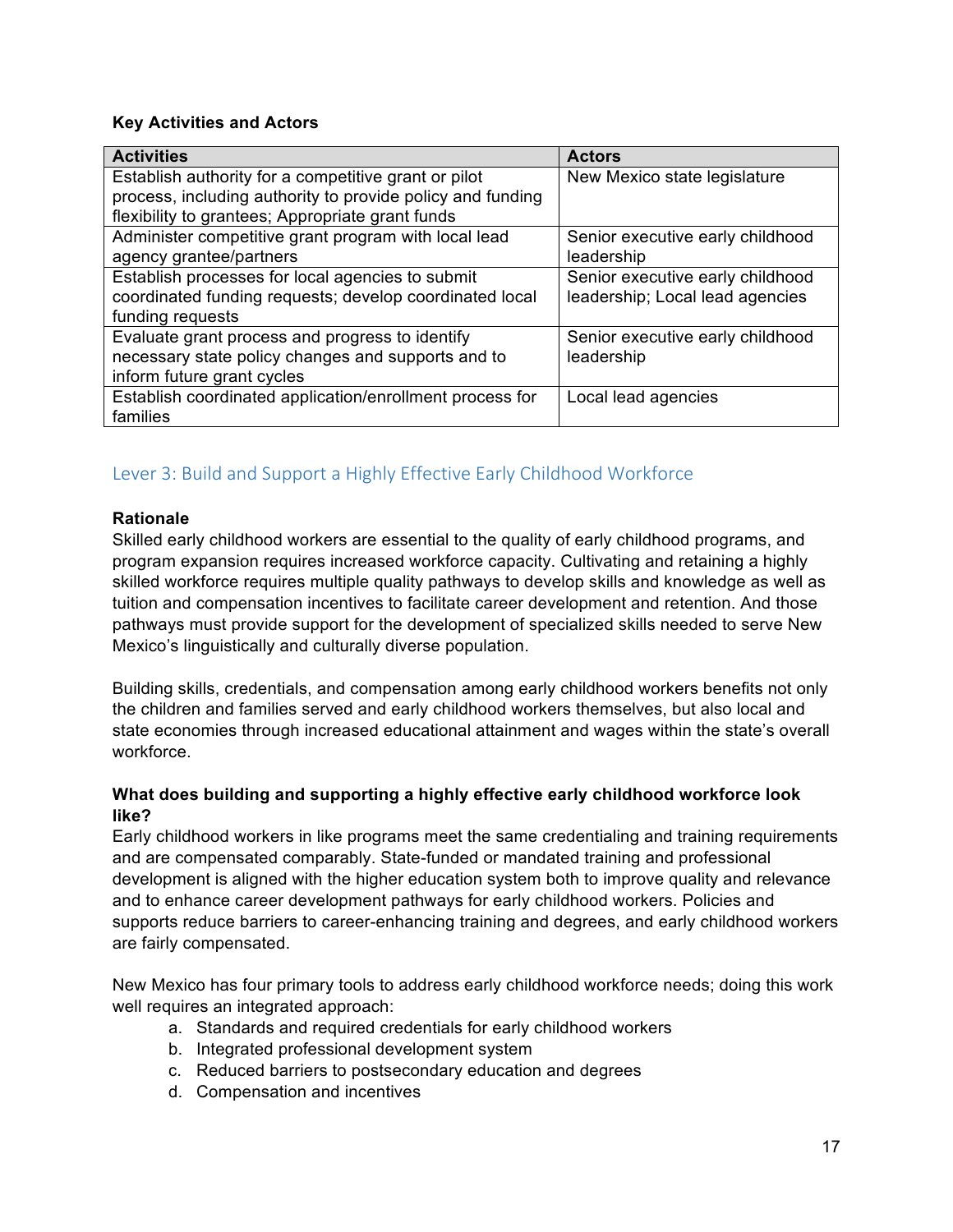#### *Standards and credentials*

Currently, several states are increasing credential requirements for early childhood workers, in an effort to improve quality and increase compensation. Thirty-five state pre-k programs require all teachers to hold a bachelor's degree and specialized training in early childhood, while New Mexico PreK requires this only for teachers in PED PreK programs (teachers in CYFD-funded programs must be working toward a degree). School- and childcare-based New Mexico PreK providers receive the same per-pupil funding, but differences in cost structures in the two types of providers may mean that childcare providers need more funding per-pupil to employ teachers with the same credentials and compensation found in school-based pre-k programs. This would create potential trade-offs with program expansion goals, and additional analysis is needed to accurately evaluate these potential costs.

Further, equalizing credentials and compensation across CYFD and PED PreK programs would address disparities within New Mexico PreK, but not between PreK teachers and other childcare workers. Considering the broader childcare workforce, incentives and supports are more promising than mandates for raising teacher quality. It's crucial that any approach to raising credentials be phased in, include funding and capacity to help the existing workforce meet higher standards, and address compensation incentives.<sup>19</sup>

#### *Integrating Professional Development*

Professional development is also an essential strategy to boost skills of the existing workforce. An integrated professional development system would prioritize alignment across all statefunded professional development offerings and align required trainings with higher education to provide credit and on-ramps for postsecondary degrees. The state should engage the higher education community as partners in defining training and professional development pathways and content and enlisting higher education's support in providing trainings linked to course credit.

#### *Supporting Continued Education*

New Mexico has built a competency-based system that allows early educators to progress toward degrees, and the state's existing career lattice serves as a model for others. However, that infrastructure needs to be updated to ensure it reflects current research and best practices.

To achieve its vision for the early childhood workforce, New Mexico must build on this foundation to support more early childhood educators to advance their education. This will require increasing funding for scholarships and supports and coordinating with the higher education community to ensure sufficient capacity to support workforce development.

One such avenue is expanding early education scholarship opportunities, such as the T.E.A.C.H. program. The current program helps early childhood workers earn degrees, but its reach is limited, and the \$1,500 annual limit on scholarships limits the number of courses recipients can take at a time. Scholarships alone do not immediately make up for the day-to-day challenges of low wages and other barriers to degrees faced by early childhood workers, but expanding the program serves the dual purposes of enhancing opportunities for workers to earn degrees, which can in turn lead to increased opportunity for employment and compensation, and providing incentives for more early childhood educators to earn degrees, which can build quality and capacity across the system.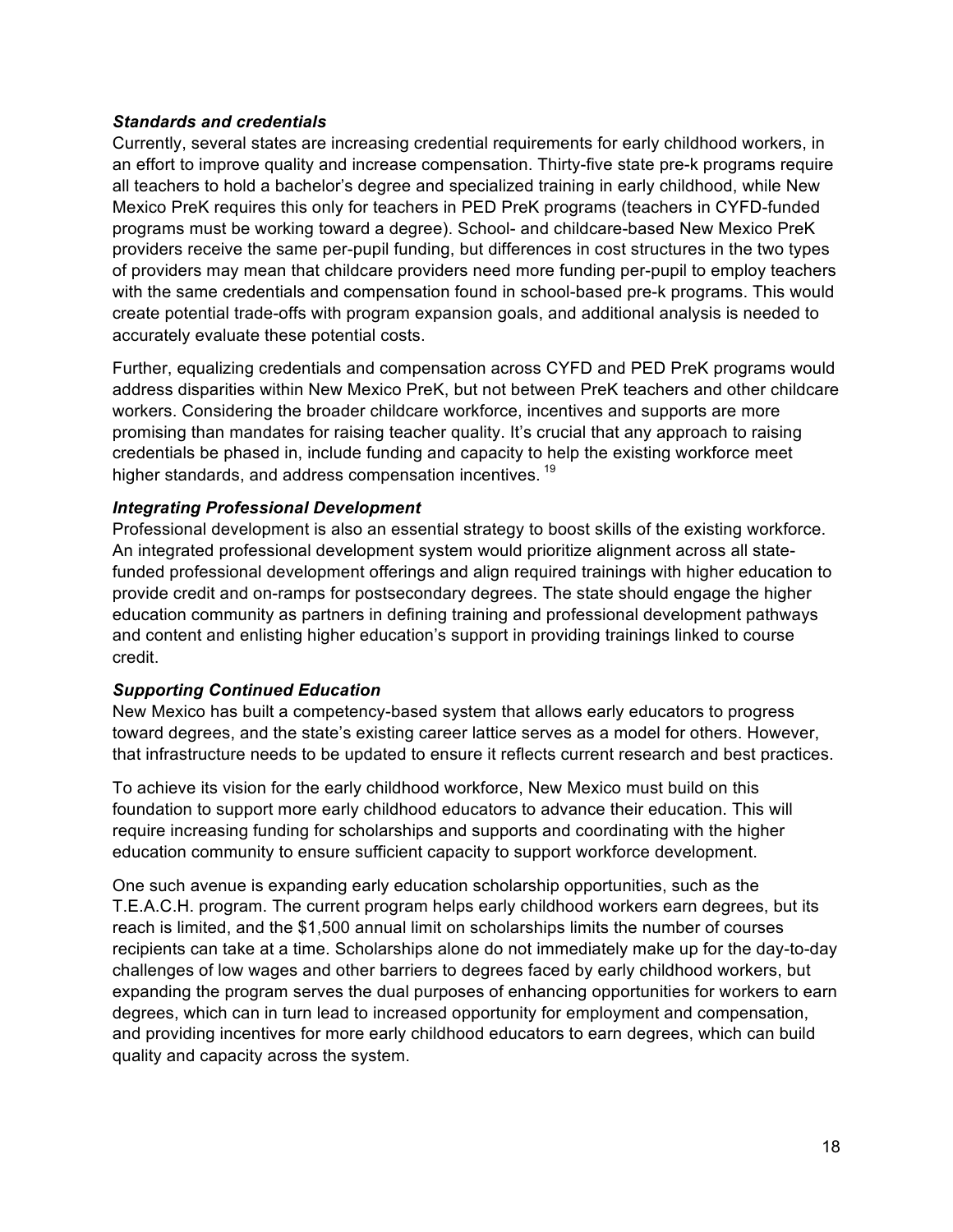#### *Compensation Support*

Finally, attracting and retaining skilled early childhood workers requires addressing compensation through multiple approaches, including building on supports the state already provides. Options include:

- Expanding New Mexico's current INCENTIVE\$ wage subsidy program
- Tax credits, which could be provided to individuals as direct compensation support and/or to early childhood employers in exchange for meeting established quality and compensation standards
- Wage enhancements tied to increased program funding

Compensation enhancements should be tied to credentials or other quality markers so they serve the dual purpose of supporting workers and incentivizing individuals and employers to achieve higher credentials, remain in the profession, or improve program quality.

New funding for program expansion should also be linked to wage incentives. For example, if the state receives additional federal funding under the Child Care Development Block Grant (CCDBG), it could choose to dedicate all or some of those funds to contract with providers or groups of providers who commit to meeting higher-quality standards and increasing compensation for their workers in exchange for enhanced funding. In addition, as the state's CCDBG funds grow, it should also prioritize workforce investments as a focus for any increased funding the state is required to set aside for statewide quality initiatives.

#### **What is required?**

Three primary categories of activities are necessary to support the cultivation and retention of a highly skilled early childhood workforce:

- Recalibrating education and training systems in partnership with the higher education community
- Expanding supports targeting the early childhood workforce
- Linking supports like scholarships and compensation policies to create incentives for increased credentials, quality, and workforce retention

Significant new funding will be required to meaningfully expand compensation and scholarship supports. New compensation supports may also require authorizing legislation. While the state would play a significant role in expanding funding for these initiatives, there is also a role for philanthropy in providing targeted supports, particularly at the community level to address specific community needs.

Updating higher education course articulation agreements and integrating training and professional development requirements and offerings with the higher education system would also require funding. However, those initiatives could also be good candidates for the philanthropic community, which is well positioned to fund stakeholder convenings and secure needed subject matter expertise and support to inform and facilitate those processes. Depending on the results of a coordination and planning process with the higher education community, legislation and/or regulatory change may be required to operationalize a more aligned training and professional development system.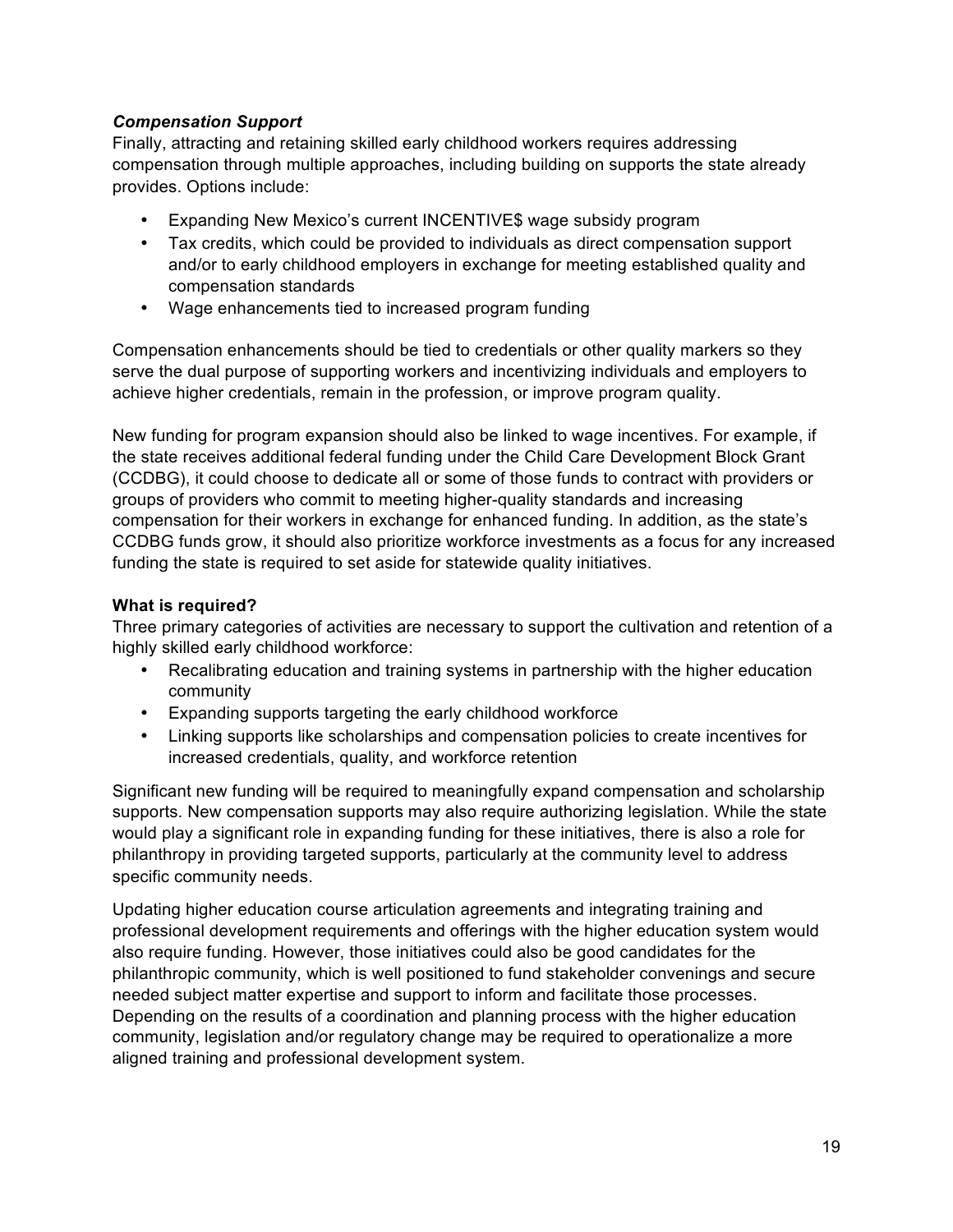#### **Key Activities and Actors**

| <b>Activities</b>                                                                                                                                                                                                  | <b>Actors</b>                                                    |
|--------------------------------------------------------------------------------------------------------------------------------------------------------------------------------------------------------------------|------------------------------------------------------------------|
| Adopt statewide goals and priorities for early childhood                                                                                                                                                           | State early childhood leadership                                 |
| workforce, and align annual investments to those goals                                                                                                                                                             |                                                                  |
| Align state training requirements and professional<br>development with one another and with higher education                                                                                                       | State early childhood leadership<br>and philanthropy (convening) |
| Expand scholarships and compensation supports and<br>double scholarship amounts to reduce barriers to degrees<br>and enhance wages for more early childhood workers                                                | State legislature, philanthropy                                  |
| Ensure that scholarships and compensation supports are<br>allocated in alignment with state's early childhood<br>workforce goals                                                                                   | CYFD, PED, NMAEYC,<br>philanthropy                               |
| Link scholarships, compensation supports, and other<br>funding policies to state priorities for quality and<br>credentials                                                                                         | State legislature and the<br>regulatory process                  |
| Prioritize any increase in CCDBG quality set-aside funds<br>to workforce support investments, and ensure that<br>existing CCDBG quality funds are allocated in ways that<br>align with the state's workforce goals | <b>CYFD</b>                                                      |

#### Lever 4: Conduct Outreach and Engagement

#### **Rationale**

Parents and families are children's first teachers and play the primary role in nurturing children's development and learning. In order for young children to thrive, parents need to understand the importance of early development, have the skills and strategies to foster their children's development and learning, and be able to access programs and services that meet their and their children's needs. All New Mexico families — including those facing significant challenges — have the capacity to support their children's healthy development and have rich personal, family, and community assets, most importantly their deep love for their children. At the same time, many families lack information about early childhood development, the parenting practices that nurture healthy development and learning, and the services and supports available to help support them and their children. Siloed administration of state programs makes navigating systems challenging, and some programs carry stigma that discourages access.

New Mexico has laid a foundation for this work by sponsoring websites that centralize information and provide web-based resources for families. However, the state currently operates three separate sites, $20$  and while they provide useful tools, none presents a comprehensive inventory of all early childhood programming and family supports offered by the state.

Plus, web-based resources that rely on families proactively accessing them are only one piece of the puzzle. Outreach and engagement efforts should meet families where they are, leveraging common touchpoints (such as hospital births and pediatric visits) to provide information about the importance of and strategies for supporting healthy child development.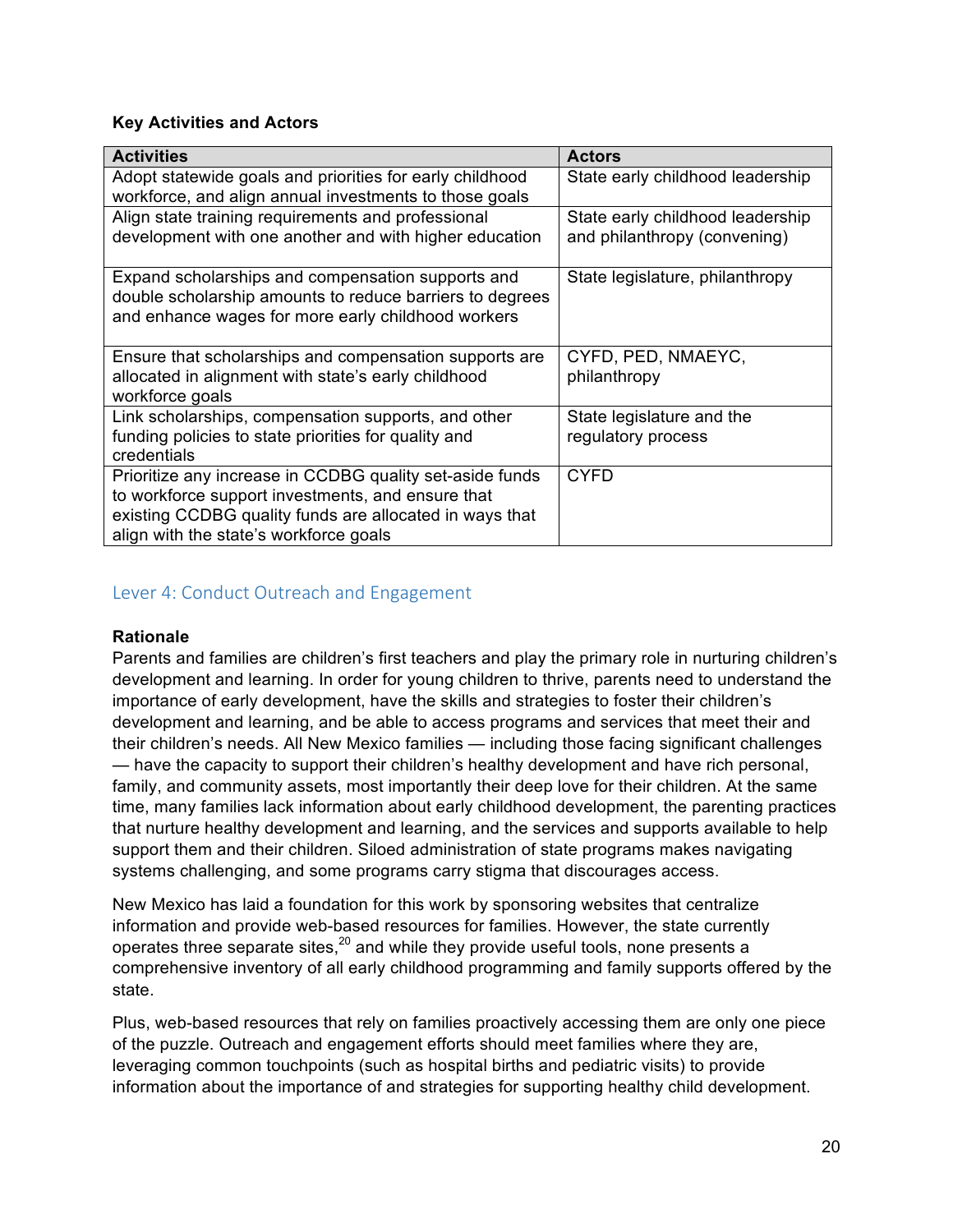Program enrollment processes should be streamlined and family-friendly, allowing families to access multiple services for which they are eligible through a single process.

**What does improving outreach and engagement around early childhood look like?** Improving outreach and engagement around early childhood requires a locally responsive approach with state and philanthropic support. Local agencies (See Lever 2: Leverage local capacity) and networks would lead outreach and engagement, customized to local schedules, culture, and language needs to build families' awareness, understanding, and familiarity with early childhood resources and services.

Local lead agencies would also provide a single point of contact for families to access information about supporting children's development and services for which they are eligible, managing common enrollment and referral processes. Information collected during enrollment processes for any one support would be used to connect families to other supports for which they may be eligible. A streamlined but adaptable family engagement model would ensure there is "no wrong door" into the early childhood system and that all families are able to access the resources they need. Local examples of this type of work already exist in New Mexico. The Bernalillo County Home Visiting Work Group meets regularly to coordinate efforts between home visitors and the wider array of the social services sector. One success from this work has been the creation of a single home visiting referral form, allowing health care providers to more easily connect families with services.

#### **What is required?**

The state's role in supporting outreach and engagement relies in part on successfully implementing the strategies under Lever 1: Coordinate state and tribal systems, and Lever 2: Leverage local capacity. By establishing strong coordination at the top; strengthening the data systems that connect program information and making it accessible to local agencies, providers, and other stakeholders; and building local capacity to engage in targeted and informed outreach, the state enables strong, streamlined interactions with families at the local level.

Outreach and engagement would be a core function of the local lead agencies recommended under Lever 2. These agencies would design locally responsive outreach plans and cultivate networks across community touchpoints where families engage, such as the health care system, community gathering spots, faith communities, social media forums, and other systems that engage children and families.

Local agencies would also act as a single point of contact connecting families to the breadth of supports and services available to them and streamlining enrollment processes across programs. Supporting this aspect of local agencies' role in coordination should be a key consideration in developing use cases for the state's early childhood data system (Lever 1).

In addition to the coordination and infrastructure enhancements that are the focus of Levers 1 and 2, the state should support locally driven outreach and engagement efforts by providing flexible and adaptable resources and materials that local agencies can customize based on community needs and cultural and linguistic characteristics. Some funding would be required to create materials supported across media (print, web-based) that enable local agencies to adapt content and presentation to local circumstances.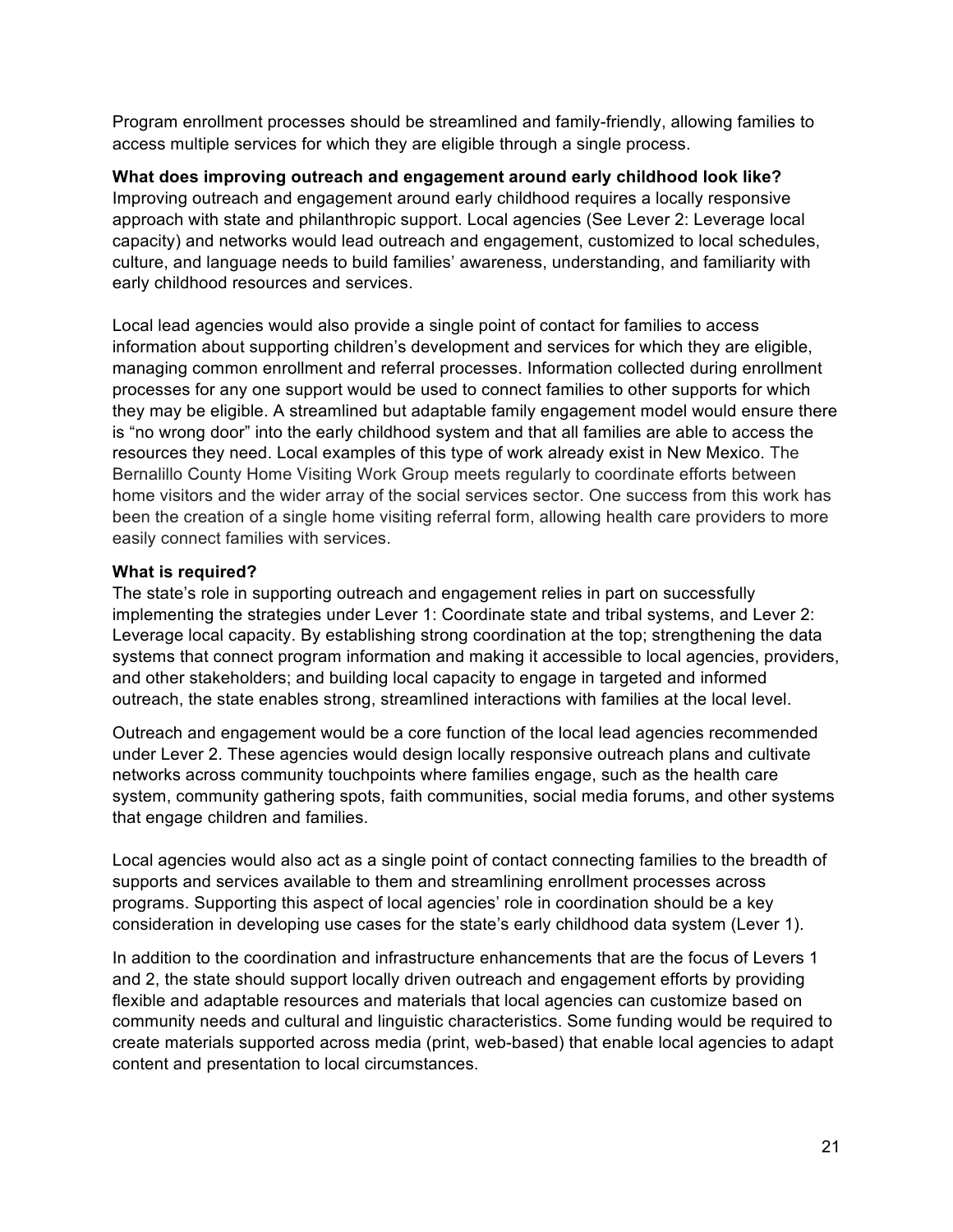The state or the philanthropic sector could also undertake statewide or targeted outreach and communication campaigns to build parents' awareness and understanding of the importance of early learning and how they can support their children's development.

#### **Key Activities and Actors**

| <b>Activities</b>                                                                                                                                                                                                                                              | <b>Actors</b>                                           |
|----------------------------------------------------------------------------------------------------------------------------------------------------------------------------------------------------------------------------------------------------------------|---------------------------------------------------------|
| Create flexible and adaptable materials and resources that<br>can be customized locally to enable local messengers to<br>build awareness, educate families about the benefits of<br>early childhood supports and services, and connect<br>families to programs | State early childhood leadership<br>and/or philanthropy |
| Support engagement and outreach through local                                                                                                                                                                                                                  | State early childhood leadership                        |
| coordination agencies                                                                                                                                                                                                                                          | (See Lever 2)                                           |
| Ensure that state infrastructure supports streamlined                                                                                                                                                                                                          | State early childhood leadership                        |
| enrollment processes and data sharing                                                                                                                                                                                                                          | and philanthropy (See Lever 1)                          |
|                                                                                                                                                                                                                                                                |                                                         |
| Streamline enrollment processes for families with multiple<br>entry points to a range of services                                                                                                                                                              | Local lead agencies                                     |

#### Lever 5: Expand Programs with Quality

#### **Rationale**

Currently, state-funded early childhood programs serve only a fraction of intended populations. Expanding these programs will scale impact to serve more children, but must be done with attention to quality and capacity.

#### **What does program expansion look like?**

There is no question that more children and families could benefit from state programs that support early childhood development than are currently served in New Mexico. Because of data limitations and variability in needs and preferences across New Mexico's diverse and dispersed communities, the state needs a thoughtful and coordinated approach to allocating slots across communities, informed by an enhanced data system and local coordination.

All the strategies under this plan combine to create an early childhood ecosystem that supports strategic investment in high-quality services and supports, and expanding programs strategically and with a commitment to quality requires the combined impact of those efforts.

With that ecosystem in place, the state should incrementally expand programs over time with consideration for:

- Targeting and sequencing investments to prioritize the highest-need communities and families
- The availability of highly effective early childhood workers and local provider capacity to provide high-quality services in alignment with expansion efforts at the community level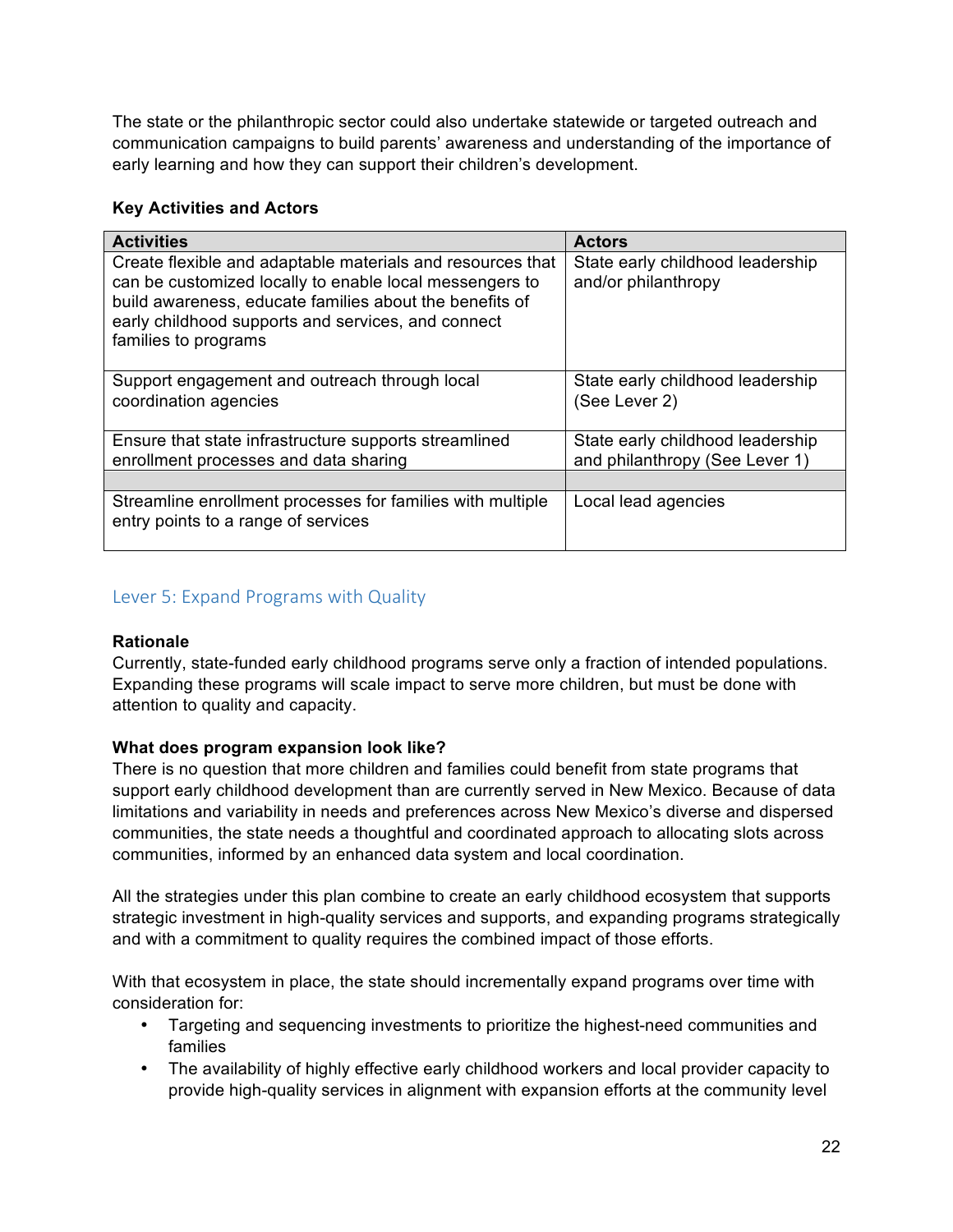• The need for coordination with existing services and local demand to avoid duplication and unfilled slots

The determination of program expansion goals in this plan are anchored on the levels of service found in other states with universal service models and on estimates of need projected by other organizations in the state.

For pre-k, analysis of states with large-scale or universal access for 4-year-olds reveals that, on average, these states serve about 80 percent of the 4-year-old population in publicly funded pre-k programs.<sup>21</sup> The pre-k expansion goals in this plan are based on a goal of serving 80 percent of 4-year-olds in either a New Mexico PreK classroom or in a Head Start program within five years. In addition, the proposed expansion model sets a goal of serving 25 percent of 3 year-olds in full-day New Mexico PreK or Head Start settings.

For home visiting, the plan relies on prior analysis from the Legislative Finance Committee (LFC) and the New Mexico Early Childhood Development Partnership (NMECDP). While these analyses employed different methodologies, they produced similar estimates of need.<sup>22 23</sup> Drawing from that work, home visiting expansion goals in this plan are based on a goal of serving 11,500 families across the state within five years.

Because of its size and engagement with young children from birth to school age, the marketbased childcare system has the greatest potential to influence early childhood development for the largest number of children in the state. Any program expansion strategy must go hand in hand with building quality and capacity among childcare providers, which will benefit a much larger population of children than state-funded services can serve.

Due to a historic increase in federal childcare appropriations in the FY2018 Omnibus Appropriations Act, New Mexico can expect to receive roughly \$20 million in additional federal childcare funds in federal FY2018 and 2019 (funding levels after that will depend on subsequent federal appropriations processes). CYFD can use these funds to support the added costs of serving families at the current service levels, due to the combined impact of past policy changes and funding decisions. To the extent that funding is available to increase access to childcare subsidies for more families, those funds should be strategically invested in ways that grow the supply of high-quality slots for underserved populations (e.g., infants and toddlers) and communities (based on analysis of local need) and incentivize more childcare providers to achieve four- or five-star ratings in FOCUS.

#### **What is required?**

#### *Building Capacity in the Childcare System*

Building capacity across the childcare system to serve more children in higher-quality slots could be achieved through a variety of strategies. One would be to allocate increases in childcare slots (due to increased federal funding) via contracts with providers or networks of providers, rather than vouchers. Over 30 states currently use contracts or grants to advance specific state system priorities, or are exploring ways to do so.<sup>24</sup> The state could hold an RFP process to solicit bids for contracted slots from local coordination agencies, providers, or networks of providers who commit to offer additional slots in areas with documented unmet need, achieve four or five stars on FOCUS within a set number of years of contract award, and increase compensation for their workforce. The RFP could prioritize communities where state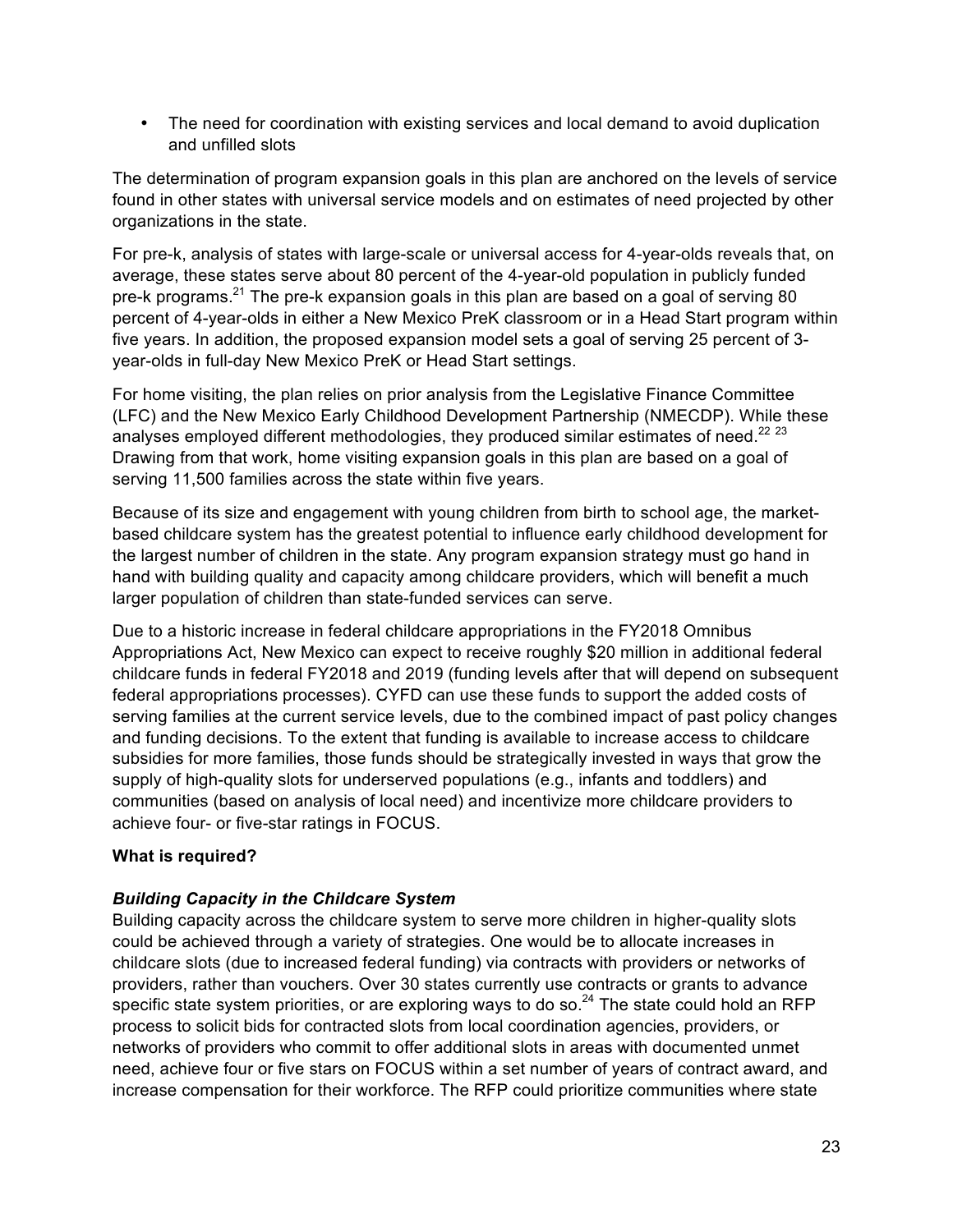and local data show unmet need and providers or networks of providers agree to implement innovative approaches, such as shared services alliances, to deliver quality care in more efficient ways.

The RFP process could also be designed to leverage philanthropic funds to start up new alliances or classrooms while targeting public funds to enhance slots. This approach would complement pre-k and home visiting investments by helping to expand access to quality care for infants and toddlers, who are currently underserved.

#### *Expanding State-Funded Services*

Expanding programs with quality and with consideration for local needs and capacity means that increased funding is not sufficient on its own. Coordination across programs at the state and local level, in combination with local outreach efforts, will be required.

Under the local capacity model outlined in Lever 2 above, state funding would be flexible, and local agencies would determine allocation among providers and programs (in coordination with the state and tribal organizations) based on local needs assessment and provider capacity. This model allows for the mix of services and providers receiving funding to match local capacity and needs.

For example, pre-k expansion could take several forms, including expanding state-funded 4 year-old slots in district and center-run programs, expanding access for 3-year-olds, or growing the number of full-day slots. However, any one strategy may make more or less sense depending on local demographics, provider capacity, and family demand. Under the proposed strategy, local communities would coordinate with the state to define the best mode of expansion of services.

Funding levels for program expansion should be based on annual targets for service levels that progress toward the goal of funding sufficient to serve 80 percent of 4-year-olds and 25 percent of 3-year-olds in full-day pre-k classrooms and 11,500 New Mexico families through home visiting. Annual allocations and the rate of growth could be adjusted based on improved data on need and demand available as integrated data systems and local coordination improve (as contemplated in other strategies proposed in this plan).

| <b>Activities</b>                                          | <b>Actors</b>                                                                                                                            |
|------------------------------------------------------------|------------------------------------------------------------------------------------------------------------------------------------------|
| Build system capacity for quality in childcare             | State early childhood leadership,<br>local coordination agencies, tribes,                                                                |
|                                                            | providers                                                                                                                                |
| Flexibly expand PreK for 3- and 4-year-olds                | State early childhood leadership,<br>local coordination agencies,<br>providers, and Head Start grantees<br>(including Tribal Head Start) |
| Expand home visiting while addressing quality and fidelity | State early childhood leadership,<br>local coordination agencies, tribes,<br>providers                                                   |
| Develop an RFP process to strategically allocate           | <b>CYFD</b>                                                                                                                              |
| increases in childcare funding via contracted slots        |                                                                                                                                          |

#### **Key Activities and Actors**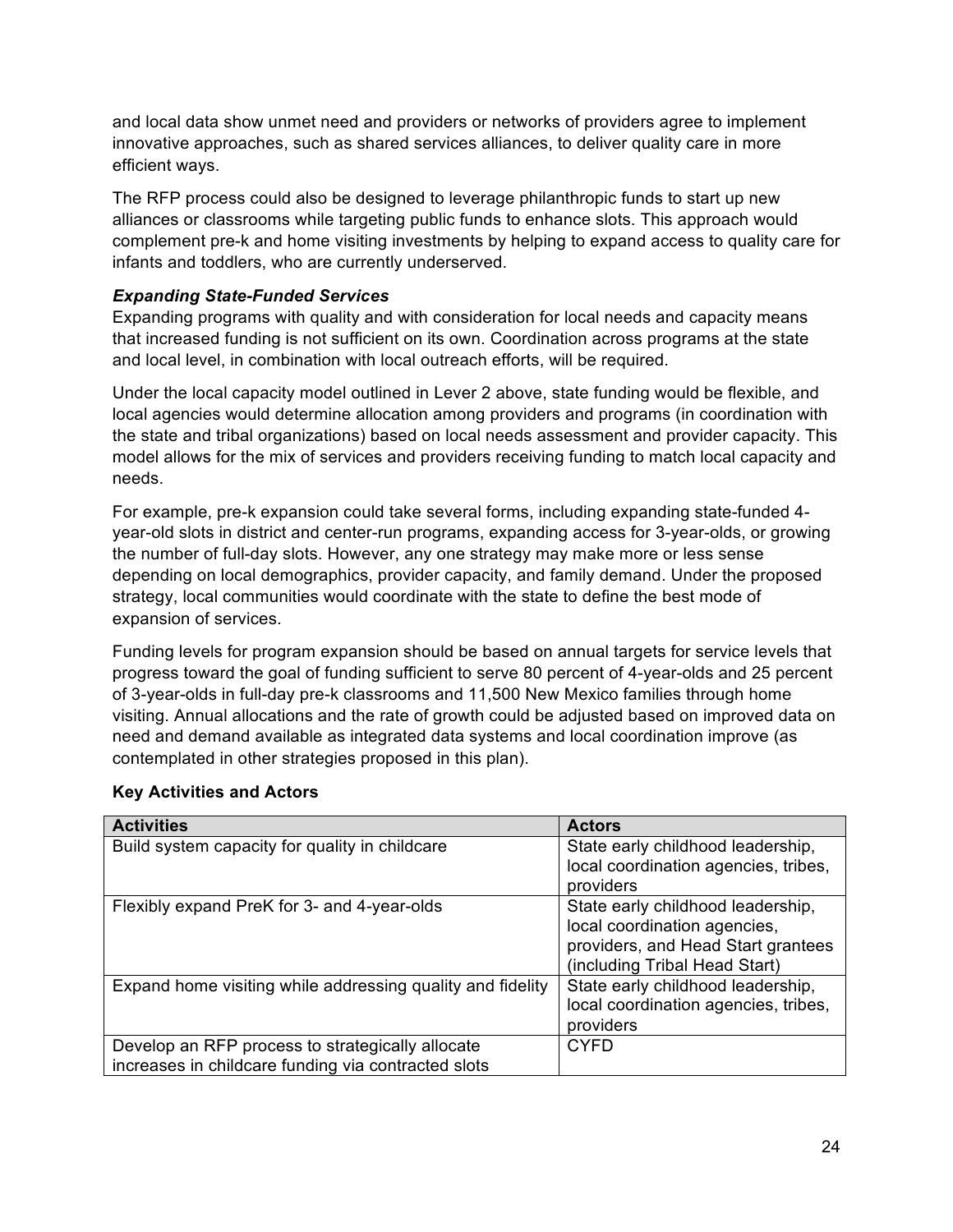### Benefits for New Mexico and Its Children

If state policymakers take the steps outlined above, New Mexico will have strong state-level leadership championing the needs of children and coordinating the state's early childhood system. It will have high-quality, integrated data that supports state policymakers and local leaders to monitor progress toward the state's early childhood goals, hold programs accountable, identify gaps and areas of unmet need, and make informed resource allocation and policy decisions that target resources efficiently. And it will have a robust and integrated system of professional development, training, and support that cultivates the early childhood profession by enabling early childhood educators to increase their competencies and rewarding them with increased compensation.

Enhanced state leadership and coordination will in turn support increased local capacity to facilitate efficient, coordinated service delivery at the community level; tailor resources and services to match diverse family and community needs; build local provider capacity; and engage families in culturally and linguistically responsive ways to build awareness of the importance of early childhood and help families access early childhood resources and services.

This enhanced state and local capacity, combined with investments in the workforce through professional development, training, and compensation, will improve access to quality home visiting, FIT, childcare, and pre-k services across New Mexico's early childhood system and will also enable the state to invest strategically and efficiently in expanding these services with quality to reach more children and families.

By increasing efficiency and coordination across the early childhood system, New Mexico policymakers can increase the impact of both current spending and new investments, strengthening the case for greater funding. And by focusing on building capacity for the system as a whole — not just expanding publicly funded programs — New Mexico can support all families and children.

These system improvements and programmatic expansions will have real benefits for New Mexico children, families, and New Mexico as a whole. High-quality early childhood programs have been shown to produce a myriad of benefits for children, parents, and society at large:

#### **Improved educational outcomes**

- High-quality, evidence-based home visiting models have been found to improve children's cognitive development, behavior, $25$  and language skills, leading to improved school readiness.<sup>26</sup> This in turn leads to higher educational achievement and test scores in elementary school<sup>27</sup> and increased high school graduation rates for children whose families received evidence-based home visiting services.<sup>28</sup>
- High-quality pre-k programs have been shown to improve children's cognitive, language, and social-emotional skills and school entry and produce gains in learning that are sustained through at least the late elementary grades<sup>29</sup> and into middle school.<sup>30</sup>
- Children who participate in pre-k programs are less likely to be identified as needing special education or to be retained a grade in school, resulting in cost savings for schools and the state. $31$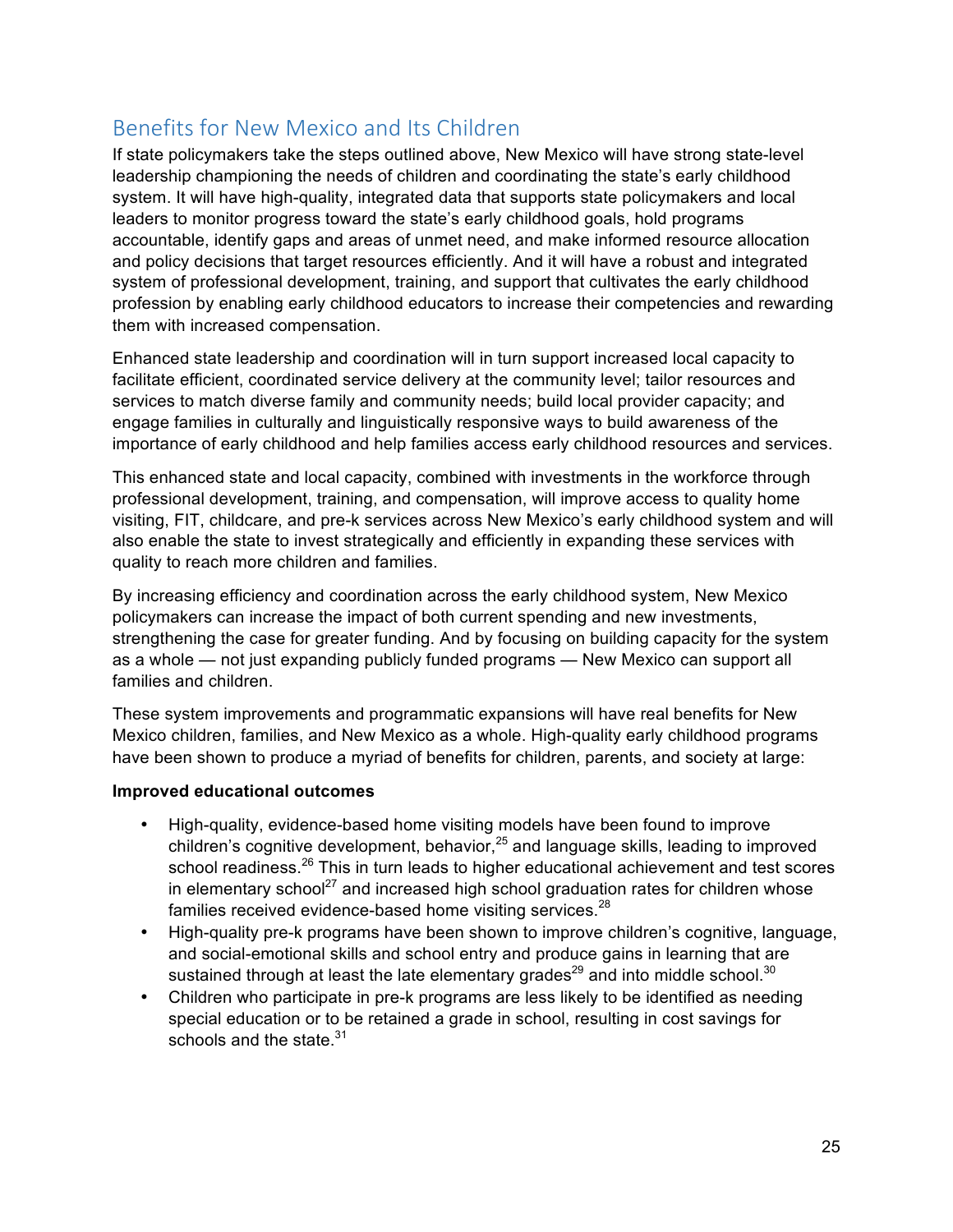#### **Improved health and wellness**

• Some high-quality, evidence-based home visiting models have also been shown to improve children's health in both childhood and adulthood and to reduce incidence of mental health problems.<sup>32</sup> Some programs have also been shown to reduce rates of child maltreatment.<sup>33</sup>

#### **Improved economic outcomes for individuals and society**

- Some high-quality, evidence-based home visiting models have been shown to increase parents' rate of workforce participation and earnings,<sup>34</sup> which has both immediate economic benefits for parents and the state and benefits for children's long-term development and outcomes.<sup>35</sup>
- Longer-term studies of children who attended high-quality preschool programs find that these children are more likely to graduate high school and have higher rates of educational attainment, employment, and earnings as adults, and are less likely to commit crimes, have children out of wedlock, or become dependent on government assistance.<sup>36</sup> Children who attended Head Start also have higher rates of educational attainment and adult earnings and are more effective parents than siblings who did not attend Head Start.<sup>37</sup>
- Investments in childcare programs produce a variety of economic benefits: They enable parents to work or go to school, resulting in increased earnings and opportunities. Jobs and spending in the childcare industry also have ripple effects that benefit the broader economy.<sup>38</sup>
- Increasing early childhood workforce compensation would increase the purchasing power of early childhood teachers, yielding multiplier effects for the state's economy, and reduce rates of teacher turnover, yielding benefits for children's development and savings for early childhood providers. National research shows that 46 percent of early childhood workers and their families are enrolled in public assistance programs (e.g., Temporary Assistance for Needy Families, Medicaid, S-CHIP, food stamps, or Earned Income Tax Credit). Increasing compensation so that early childhood workers no longer need these services would yield cost savings for the state. $39$

#### The Economic Value of Early Childhood Supports and Return on Investment

Research also suggests that benefits for children and families translate into substantial return on investment in early childhood programs. Various cost-benefit analyses of individual programs find positive returns associated with individual programs.<sup>40 41</sup> Looking broadly across early childhood programs, economists estimate that each dollar spent on high-quality early childhood programs generates \$8 to \$16 in return on investment to society as a whole, including a \$2 to \$3 return on investment to the state's economy, through increased jobs and earnings for state residents.<sup>42</sup>

Since this plan proposes a systems-based approach that includes strategies to improve quality and capacity across programs, systems, and supports for young children and families, it is challenging to assess the combined return on investment in the full plan. However, high quality analyses of individual components of the plan for suggested ranges of return and timelines for those returns.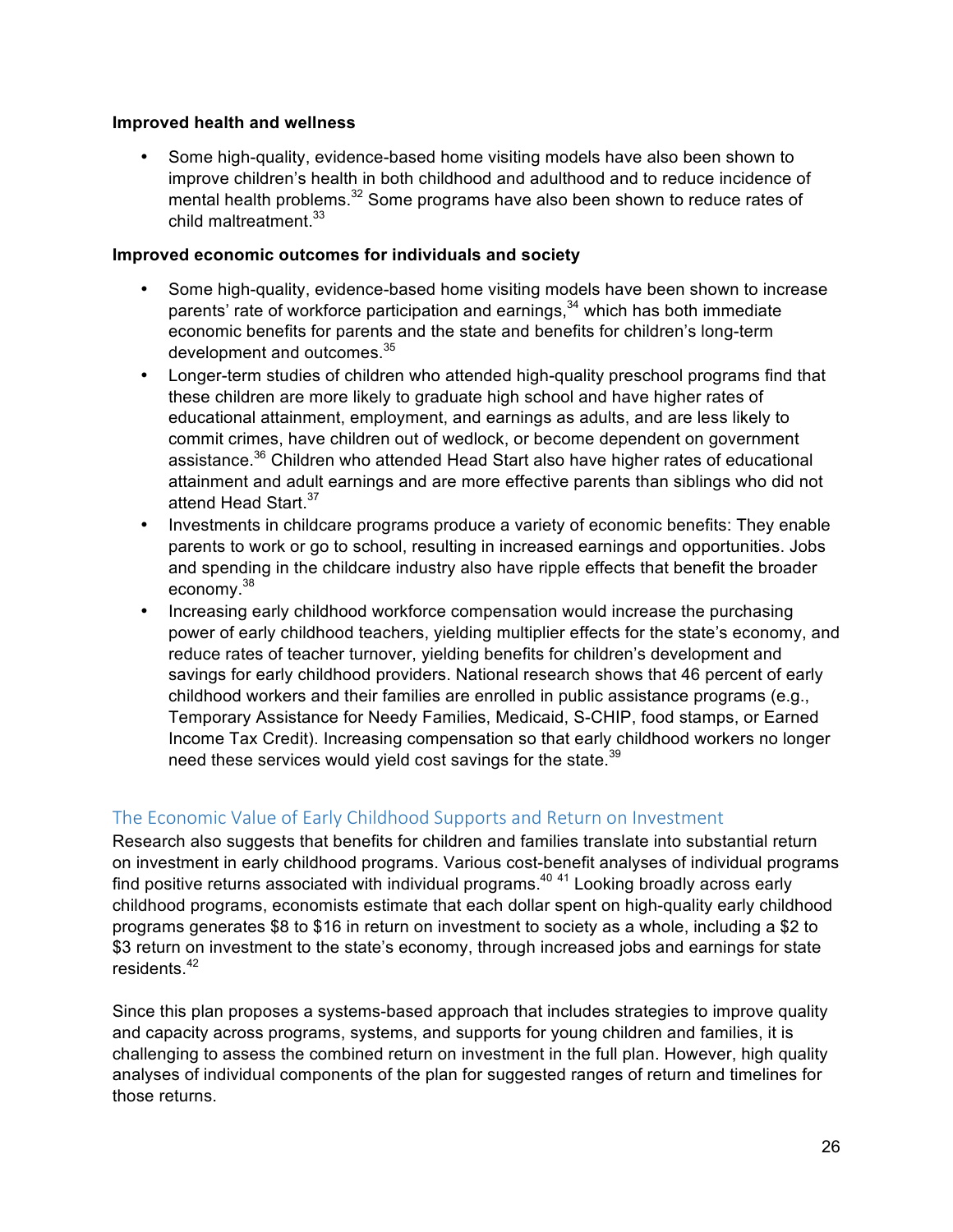For example, a recent national analysis of the potential costs and benefits of universal pre-k for 3- and 4-year olds identifies net benefits to society of \$8.90 over a 35-year period and indicates such a program would "break even" within eight years based on societal returns on investment. Isolating direct benefits to government, which would be the primary "investor" in a universal prek program, the study indicates that universal pre-k could produce \$2.37 for every \$1 invested over a 35-year period and, taking into account government cost savings and increased tax revenues, would break even within 16 years of implementation.

While this analysis assumes a program structure that is more expansive than the pre-k expansion assumptions presented in this plan, the estimated returns are not inconsistent with other analyses of universal pre-k programs that are limited to 4-year-olds.

An analysis of several cost-benefit analyses on home visiting found a positive return of \$2.24 per \$1 invested in home visiting and parent education across programs. However, the range of returns across different program models varied significantly, underscoring the importance of supporting quality implementation of proven models under New Mexico's current policy of supporting a range of home visiting models and providers.

#### What Can New Mexico Expect From its Investment in Young Children and Families?

Most studies focus on the positive effects of individual early childhood programs. But because child development is continuous and holistic, many children and families will need a combination of services<sup>43</sup> that start early,<sup>44</sup> continue to school entry, and take a "two generation" approach,  $45$ while others may have less need for formal programs and services. The investments that this plan proposes in strengthening state, tribal, and local coordination, building the capacity of the state's childcare system to support families and children with quality, and expanding access to home visiting and pre-k programs would work together to increase the likelihood that families receive the combination of services that best support their children's success in school and life.

If New Mexico makes these investments in building the capacity of its early childhood system to support children's development in the first five years of life and expanding access to quality early childhood programs, it should expect to reap significant benefits in improved education outcomes, measures of health and wellness, and economic outcomes in the near- and longerterm.

By taking this systems-based approach and investing in quality, state leaders could reasonably expect to see returns on investment in state services such as those discussed above for similar programs (\$2 to \$3 per \$1 invested in returns to the state and around \$8 per \$1 invested in overall returns to society). Investments in the overall quality of the system and capacity across providers, whether they are providing publicly funded services or not, should amplify these returns.

While the timeline for realizing the full return on early childhood investments is long, New Mexico leaders can also expect some short-term economic benefits from investments in the early childhood workforce and some of the near-term benefits to children and families. And impacts will grow as the number of beneficiaries grows and children who benefit from a strong system of support reach young adulthood, enter the workforce, and become parents themselves.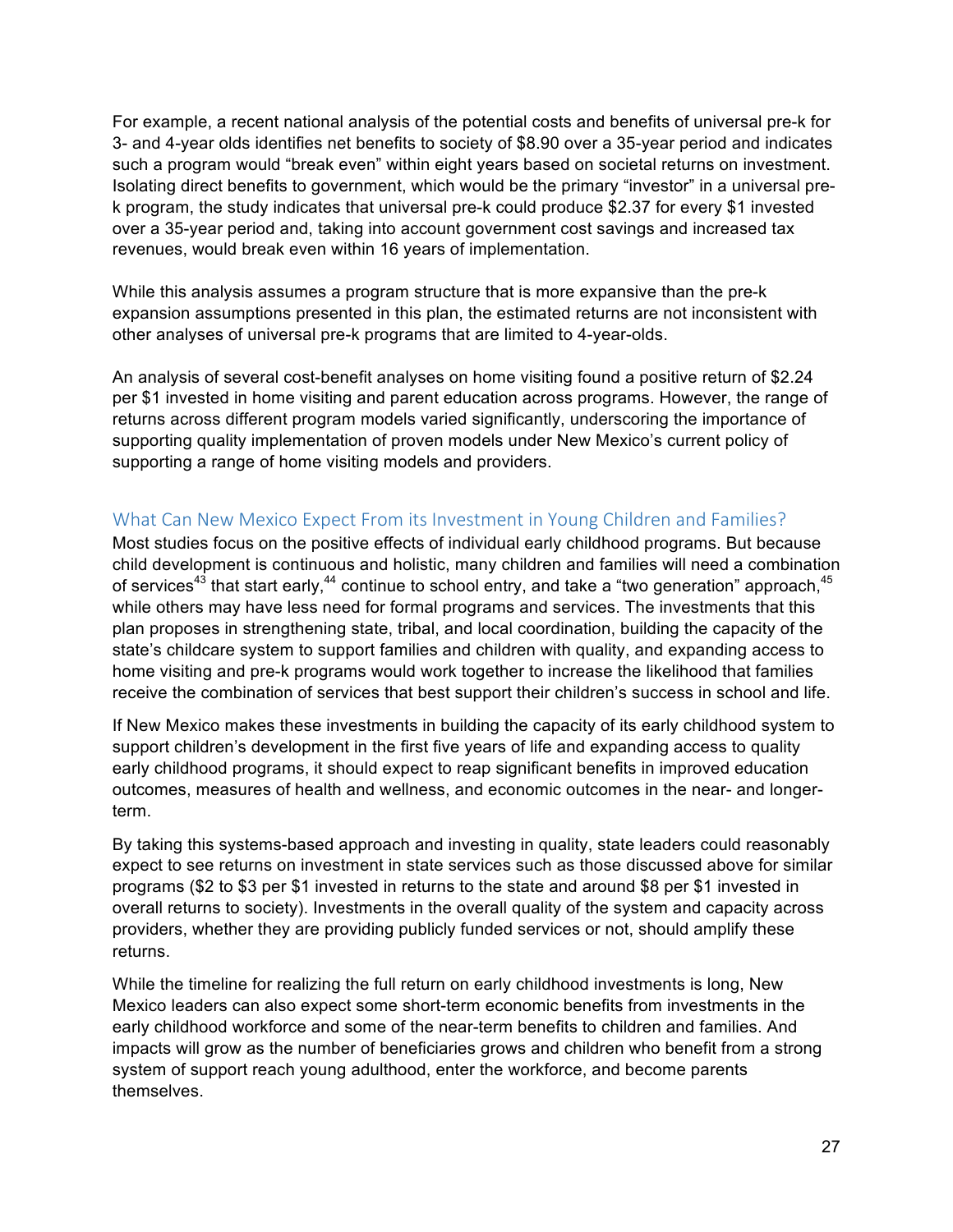Most importantly, investing in a vision in which all New Mexico children receive the support they need in their first five years is a necessary first step in realizing a future in which New Mexico thrives in measures of health, education, and economic vitality.

### Indicators and Metrics

If New Mexico policymakers and citizens make these investments in early childhood, they need a way to know if these investments are producing the intended results. The ultimate goal of early childhood investments is to enable children to grow into healthy, educated, productive adults and citizens who contribute to the state's economic growth and well-being. But New Mexico can't wait that long to measure its progress on improving early childhood systems and outcomes.

Through the Home Visiting Accountability Act of 2013 and the recently passed Early Childhood Care Accountability Act,<sup>46</sup> New Mexico has already established strong frameworks and outcomes measures for measuring the quality and results of the state's early childhood programs. The Legislative Finance Committee's Annual Early Childhood Accountability Report Card also provides a structure for measuring the performance of the state's early childhood programs and overall outcomes for children in the state. These are important accountability tools that provide valuable data to hold program operators, state agencies, and state leadership accountable for results.

In addition, New Mexico needs a set of high-level indicators of early childhood system performance and outcomes that can anchor the work of both the new senior executive charged with leading the state's early childhood system and community-based efforts to coordinate early childhood services to meet families' and children's needs. The following table outlines a set of outcomes this plan supports, indicators that the state and its communities should use to track progress toward those outcomes, and targets for those indicators. All indicators would draw on data the state already collects or has committed to collect under the Home Visiting Accountability and Early Childhood Care Accountability Acts. In some cases, however, the state is still putting in place data collection systems and capacity to report those indicators, or phasing in changes to systems that provide this data (e.g., FOCUS). Where this is the case, a key task for the new state senior executive leader will be to establish targets for these indicators once baseline data is available.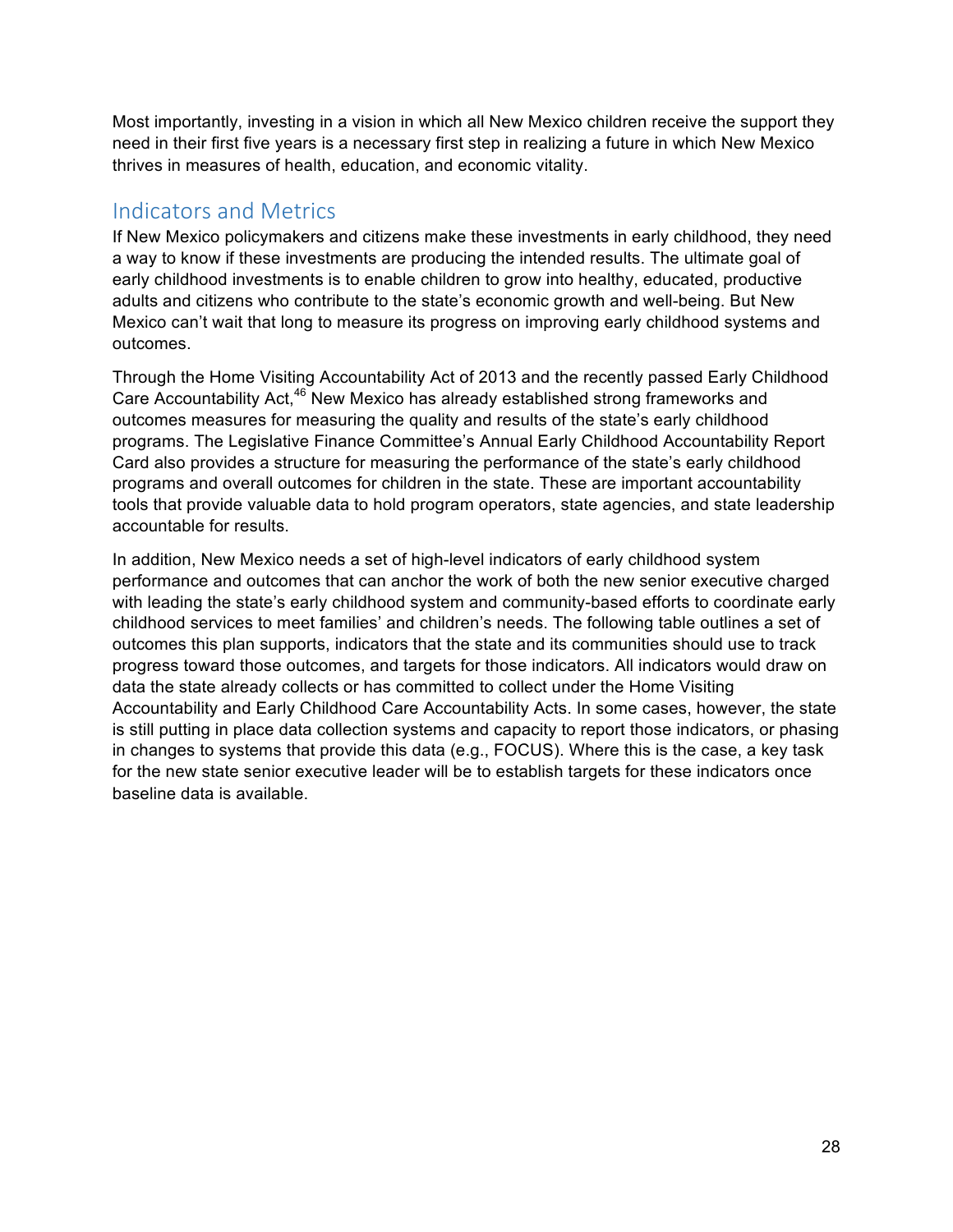| <b>Outcomes</b>                                   | <b>Indicators</b>                                                                                                                                                                                                                                  | <b>Targets</b>                                                                                                                                                                                                                                                                                  |
|---------------------------------------------------|----------------------------------------------------------------------------------------------------------------------------------------------------------------------------------------------------------------------------------------------------|-------------------------------------------------------------------------------------------------------------------------------------------------------------------------------------------------------------------------------------------------------------------------------------------------|
| Children are<br>safe                              | Rate of child maltreatment<br>$\bullet$                                                                                                                                                                                                            | Annual progress toward<br>$\bullet$<br>reducing New Mexico rate<br>to meet national average<br>by 2023                                                                                                                                                                                          |
| Children are<br>healthy                           | Rate of early access to prenatal<br>٠<br>care<br>Rate of low birthweight<br>٠<br>Percentage of children on track<br>$\bullet$<br>for scheduled well-child care                                                                                     | Annual progress toward<br>$\bullet$<br>reducing gaps between<br>New Mexico and national<br>average<br>Establish targets<br>$\circ$<br>once baseline data<br>becomes<br>available <sup>47</sup>                                                                                                  |
| Children are<br>ready to learn<br>by kindergarten | Aggregate and annually report<br>٠<br>KOT data for all children in state                                                                                                                                                                           | 90% of children assessed<br>$\bullet$<br>using KOT<br>Data aggregated<br>$\circ$<br>and publicly<br>reported                                                                                                                                                                                    |
|                                                   | Kindergarten readiness (as<br>measured by Kindergarten<br><b>Observational Tool)</b><br>All children<br>$\circ$<br>Low-income children<br>$\Omega$                                                                                                 | Annual progress toward<br>reducing school readiness<br>gap for low-income by half<br>by 2023<br>Establish targets<br>$\circ$<br>once baseline data<br>is available                                                                                                                              |
|                                                   | Percentage of 4-year-olds<br>enrolled in high-quality early<br>learning programs<br>All children<br>$\circ$<br>Low-income children<br>$\Omega$<br>Percentage of children receiving<br>childcare subsidies who are<br>enrolled in 4- or 5-star care | Annual progress toward<br>enrolling 80% of 4-year-<br>olds in NM PreK or Head<br>Start by 2018<br>o Low-income<br>children enrolled in<br>pre-k at rates at<br>least as high as<br>non-low-income<br>children<br>Establish target once<br>$\bullet$<br>baseline data is available <sup>48</sup> |
| Children are on                                   | 3rd-grade reading proficiency                                                                                                                                                                                                                      | Because children who enroll in                                                                                                                                                                                                                                                                  |
| track to<br>succeed in third                      | (PARCC)<br>All children<br>$\circ$                                                                                                                                                                                                                 | preschool in 2019 will not take the<br>3rd-grade assessment until 2024,                                                                                                                                                                                                                         |
| grade                                             | Low-income children<br>$\Omega$                                                                                                                                                                                                                    | it is not reasonable to expect to                                                                                                                                                                                                                                                               |
|                                                   | Disaggregated by race<br>$\circ$<br>and ethnicity                                                                                                                                                                                                  | see significant progress on these<br>indicators as a result of this plan<br>during the duration of this plan.                                                                                                                                                                                   |
|                                                   | 3rd-grade math proficiency<br>(PARCC)                                                                                                                                                                                                              | Between the strategies in this plan                                                                                                                                                                                                                                                             |
|                                                   |                                                                                                                                                                                                                                                    |                                                                                                                                                                                                                                                                                                 |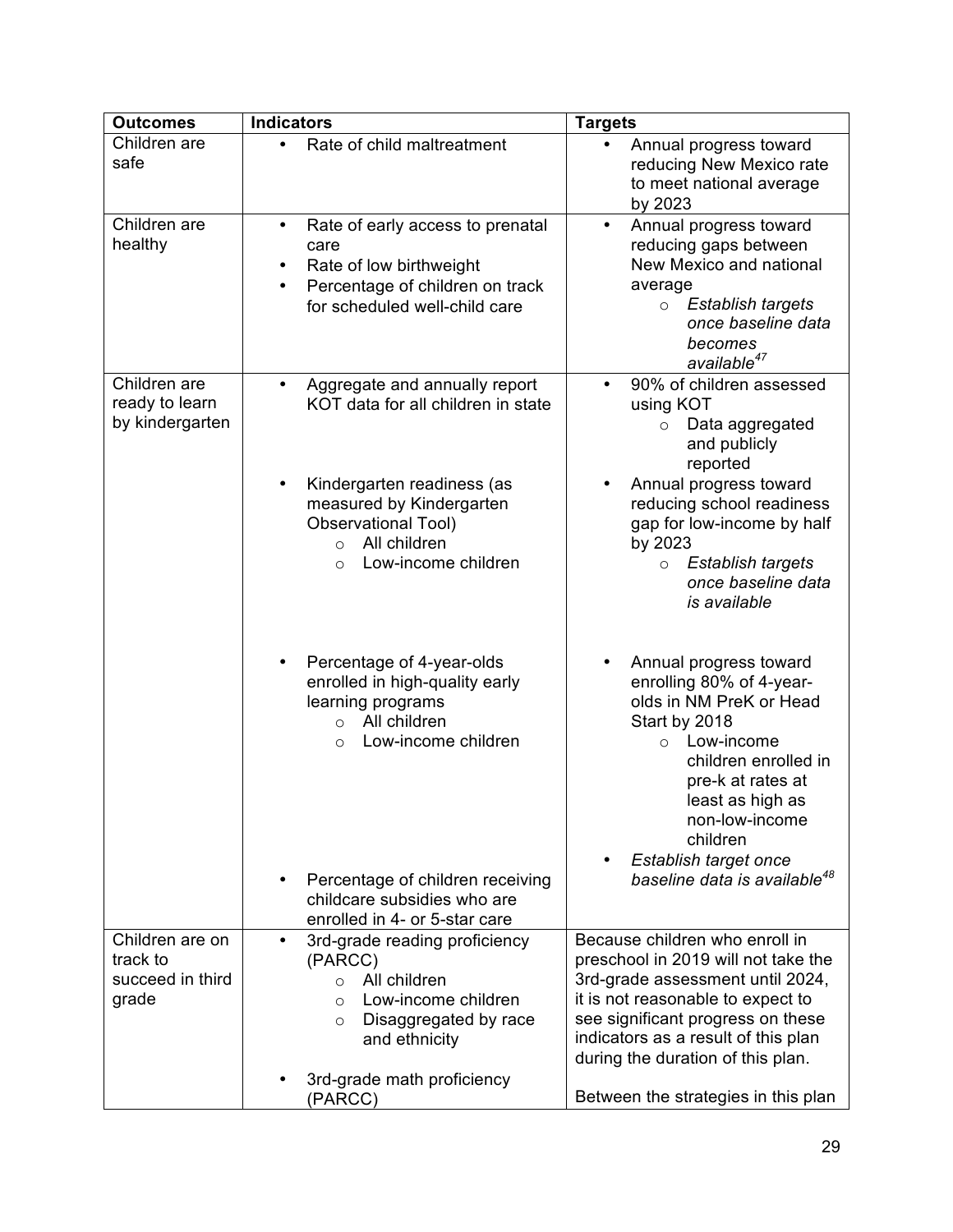|                                                                         | All children<br>$\circ$<br>Low-income children<br>$\Omega$<br>Disaggregated by race<br>$\circ$<br>and ethnicity                                                                                                   | and other efforts underway in the<br>state, New Mexico policymakers<br>should align on targets that reflect<br>those complementary efforts.                             |
|-------------------------------------------------------------------------|-------------------------------------------------------------------------------------------------------------------------------------------------------------------------------------------------------------------|-------------------------------------------------------------------------------------------------------------------------------------------------------------------------|
| <b>Families</b> are<br>supported to<br>foster children's<br>development | Number of families receiving<br>$\bullet$<br>high-quality home visiting<br>services<br>Number of families reached                                                                                                 | Progress toward serving<br>$\bullet$<br>11,500 families annually<br>(annual targets included in<br>cost model)                                                          |
|                                                                         | through local outreach,<br>engagement, and parent<br>education efforts                                                                                                                                            | Targets established in<br>$\bullet$<br>coordination with local lead<br>agencies consistent with<br>locally developed outreach<br>and engagement plans                   |
|                                                                         | State data systems have the<br>capacity to track families'<br>engagement across state<br>systems and provide data to<br>local lead agencies to facilitate<br>family support                                       | All state data capacity to<br>$\bullet$<br>support local coordination<br>and family engagement in<br>place by 2023                                                      |
| <b>New Mexico</b><br>has a strong<br>early childhood<br>workforce       | Percentage of early childhood<br>$\bullet$<br>workers with associate degrees<br>Percentage of early childhood<br>workers with bachelor's degrees<br>Average compensation of New<br>Mexico early childhood workers | State leader should work with state<br>agencies and stakeholders to<br>develop targets for these<br>indicators (and potentially other<br>goals) as outlined in Lever 3. |
| State systems<br>and<br>infrastructure<br>support child<br>and family   | State has in place data capacity<br>$\bullet$<br>to collect and track data on all<br>indicators required by this plan<br>and state legislation<br>Number and percentage of<br>٠                                   | All state data capacity to<br>$\bullet$<br>collect these indicators in<br>place by 2023                                                                                 |
| success                                                                 | childcare slots in the state at the<br>4- and 5-star levels                                                                                                                                                       | Establish target once<br>baseline data is available <sup>49</sup>                                                                                                       |

### Cost Analysis

Some policymakers and stakeholders in New Mexico have questioned whether additional state funding is needed, or whether the state can achieve its goals for young children through improved coordination or better leveraging existing funds. Achieving the goals outlined in this plan, however, will require additional funding.

This analysis finds that there are, indeed, opportunities for improved coordination of early childhood services in New Mexico, and offers recommendations for strategies and policies to improve coordination and efficiency within the system. That said, any meaningful and sustainable increase in access to publicly funded services will require a meaningful increase in state funds. Moreover, as the systems investments that this plan proposes improve the efficiency and effectiveness of existing programs, the state will get more return on both current and increased spending, further strengthening the case for additional investments.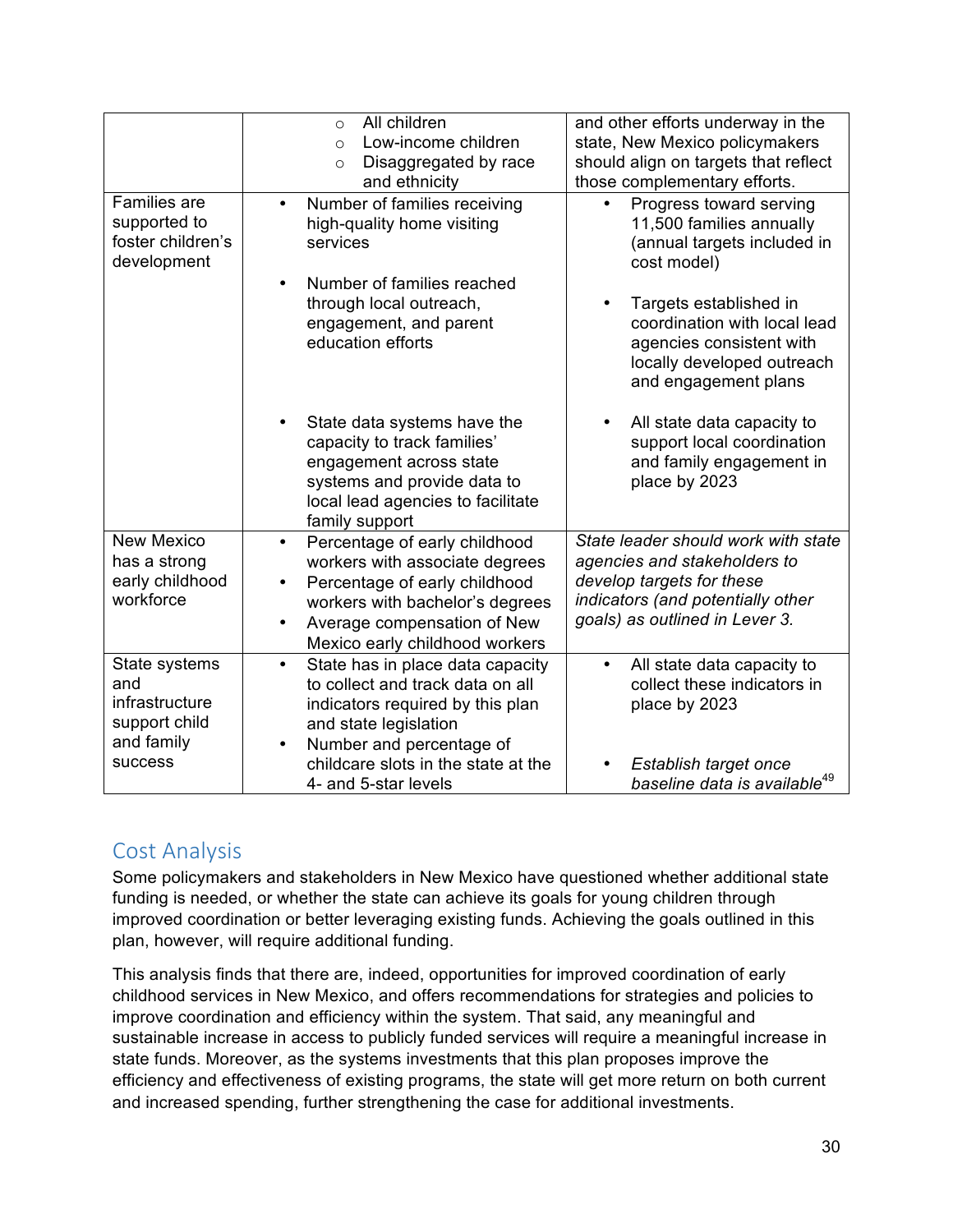Costs presented below are based on a set of assumptions about goals for program services described under each of the five Levers. Adjusting those assumptions and targets would produce different cost scenarios. This working plan is intended to serve as a blueprint that presents an informed view of how the state should move forward, while remaining open to changes based on additional input or changing state circumstances. The assumptions and targets underpinning this cost scenario are built into a flexible Microsoft Excel-based model that can be adjusted to test different implementation scenarios and to reflect changing circumstances, new information, or additional perspectives.

Costs for "Infrastructure" represent a model for operationalizing Lever 1: Coordinating state and tribal systems; Lever 2: Leveraging local capacity; and Lever 4: Conducting outreach and engagement. Costs for "Workforce" represent funding required to implement recommendations under Lever 3: Build and support a highly effective early childhood workforce. Costs for "Program Expansion" model the cost of expanding state-funded home visiting and pre-k programs. Figures 12 and 14 present estimated costs to implement the full plan, and figures 13 and 15 break out program expansion costs by program.

Costs are presented two ways. Figures 12 and 13 present year-over-year cost estimates, representing the annual increased investment that state policymakers and leaders would need to consider to implement the plan. To represent the total new investment compared to current funding (and service) levels, figures 14 and 15 present estimated costs compared to a baseline of FY2019 expenditures.

Note that costs presented here do not reflect any offset for potential new revenues from increases in the required state set-aside from federal CCDBG funds, which could provide an estimated \$1.4 million annually to support workforce development strategies proposed in this plan.

|                                                    | 2020         | 2021         | 2022         | 2023         | 2024         |
|----------------------------------------------------|--------------|--------------|--------------|--------------|--------------|
| Infrastructure - (Levers 1, 2, 4)                  | \$879,411    | \$82,500     | \$82,500     | \$99,500     | \$82,500     |
| Workforce - (Lever 3)                              | \$6,515,766  | \$1,114,146  | \$1,084,467  | \$1,139,968  | \$1,195,312  |
| <b>Program Expansion - (Lever 5)</b>               | \$12,398,661 | \$15,293,915 | \$14,885,581 | \$14,978,984 | \$15,027,835 |
| <b>Total Year-Over-Year</b><br><b>Expenditures</b> | \$19,793,838 | \$16,490,561 | \$16,052,547 | \$16,019,452 | \$16,305,647 |

|  |  | Figure 12. Summary of Year-Over-Year Expenditure Increases Required for Implementation |  |
|--|--|----------------------------------------------------------------------------------------|--|
|--|--|----------------------------------------------------------------------------------------|--|

#### **Figure 13. Year-Over-Year Investments Required for Program Expansion**

|                                                    | 2020         | 2021                        | 2022         | 2023         | 2024         |
|----------------------------------------------------|--------------|-----------------------------|--------------|--------------|--------------|
| <b>Pre-K Expansion</b>                             | \$8,854,701  | \$11,749,955                | \$11,341,621 | \$11,435,024 | \$11,483,875 |
| <b>Home Visiting Expansion</b>                     | \$3,543,960  | \$3,543,960                 | \$3,543,960  | \$3,543,960  | \$3,543,960  |
| <b>Total Year-Over-Year</b><br><b>Expenditures</b> | \$12,398,661 | $$15,293,915$ $$14,885,581$ |              | \$14,978,984 | \$15,027,835 |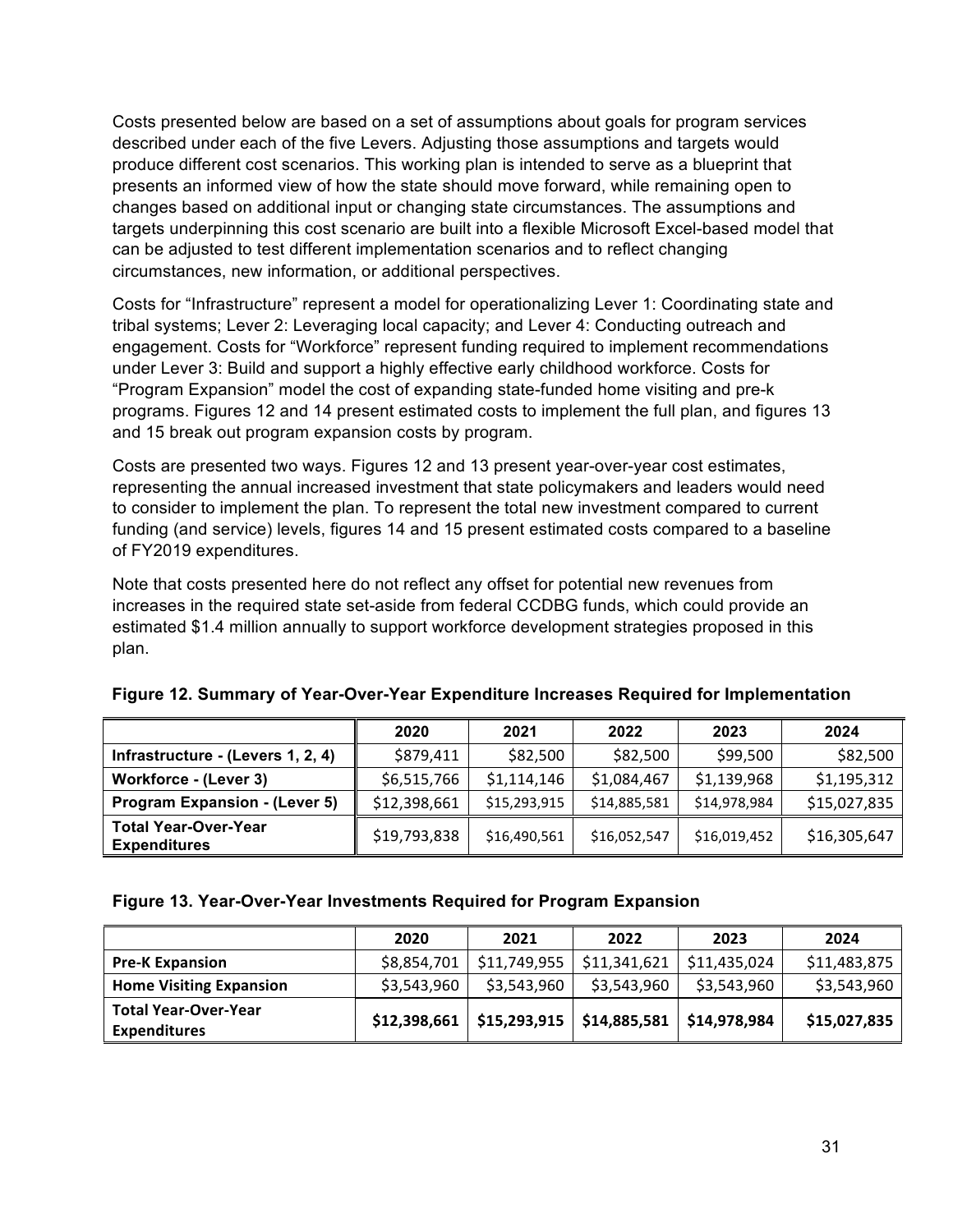|                                                              | 2020         | 2021         | 2022         | 2023         | 2024         |
|--------------------------------------------------------------|--------------|--------------|--------------|--------------|--------------|
| Infrastructure - (Levers 1, 2, 4)                            | \$879,411    | \$961,911    | \$1,044,411  | \$944,911    | \$1,027,411  |
| Workforce - (Lever 3)                                        | \$6,515,766  | \$7,629,912  | \$8,714,379  | \$9,854,347  | \$11,049,659 |
| <b>Program Expansion - (Lever 5)</b>                         | \$12,398,661 | \$27,692,576 | \$42,578,156 | \$57,557,140 | \$72,584,975 |
| <b>Total Incremental Cost</b><br><b>Compared to Baseline</b> | \$19,793,838 | \$36,284,399 | \$52,336,947 | \$68,356,399 | \$84,662,046 |

**Figure 14. Summary of New Investments Required for Implementation Compared to FY2019 Expenditure**

#### **Figure 15. New Investments Required for Program Expansion Compared to FY2019 Expenditure**

|                                                              | 2020         | 2021         | 2022                                       | 2023         | 2024         |
|--------------------------------------------------------------|--------------|--------------|--------------------------------------------|--------------|--------------|
| <b>Pre-K Expansion</b>                                       | \$8,854,701  | \$20,604,656 | \$31,946,276                               | \$43,381,300 | \$54,865,175 |
| <b>Home Visiting Expansion</b>                               | \$3,543,960  | \$7,087,920  | $\frac{1}{2}$ \$10,631,880                 | \$14,175,840 | \$17,719,800 |
| <b>Total Incremental Cost</b><br><b>Compared to Baseline</b> | \$12,398,661 |              | \$27,692,576   \$42,578,156   \$57,557,140 |              | \$72,584,975 |

#### Overview of Cost Scenario Assumptions

The cost model includes the cost of salary and benefits for the new state leadership role and a small supporting staff, per the recommendations under Lever 1: Coordinate state and tribal systems. However, the model assumes that some current agency resources would be reallocated to support coordination. This model also presents costs of developing use cases and development plans for the state's integrated data system, including costs of convening and budget capacity to bring in needed expertise to inform and facilitate the process. However, it excludes costs of data system modifications or enhancements, as those would be determined through that process and are unknown at this time.

The model assumes that the state would support local capacity building and coordination under Lever 2 with grant funds, beginning as a pilot effort in a few communities and expanding over time. Infrastructure costs include funding to support the creation and updating of high-quality resources and support for local outreach and engagement activities (Lever 4).

Costs modeled for Lever 3: Build and support a highly effective early childhood workforce, include costs to expand the state's existing T.E.A.C.H. and INCENTIVE\$ programs to reach more early childhood workers, as well as expanding scholarship opportunities to home visitors. The model assumes doubling the average annual scholarship amount to \$3,000, which would allow recipients to take more courses and help cover higher costs of bachelor's degree coursework. In addition, the model includes funding to support processes to update the current higher education early childhood "green book" and to gradually undertake a process of crosswalking early childhood training requirements and content with higher education coursework to support a professional development system in which participants earn credit for required trainings that can be applied to degree programs.

The program expansion model is based on funding levels modeled by LFC in the FY2019 appropriations process. To the extent that those increase, costs will increase. The model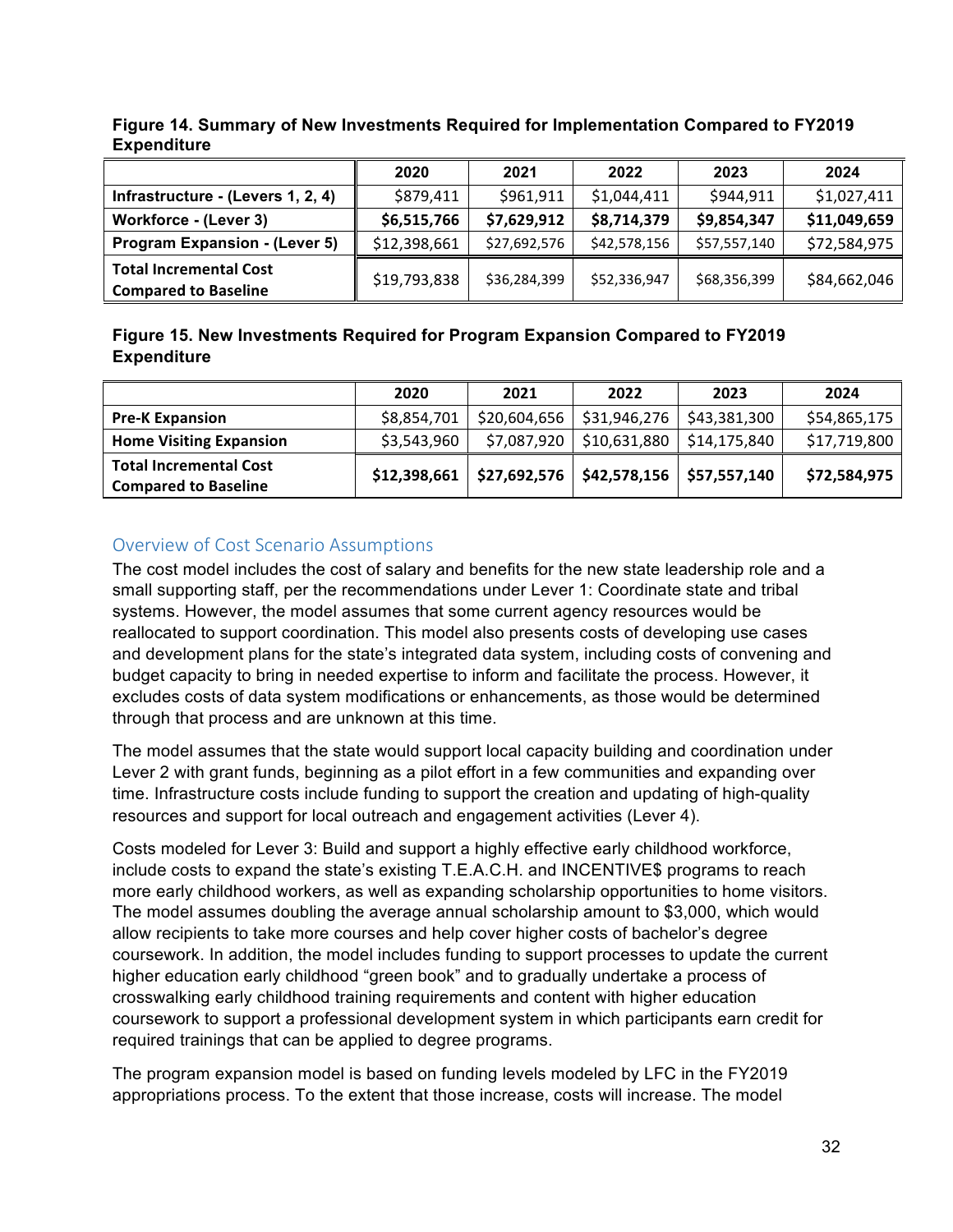assumes that expansion occurs incrementally over five years, meeting the following goals at full implementation:

- 11,500 families will be served through home visiting programs
- 80 percent of New Mexico's 4-year-olds will be served in a state-funded pre-k classroom or through a Head Start program
- 25 percent of New Mexico's 3-year-olds will be served in a state-funded pre-k classroom or through a Head Start program
- 100 percent of state-funded pre-k programs will be full-day

The phased-in approach helps mitigate the need for a larger infusion of new public dollars immediately and allows time for providers and the early childhood workforce to develop the capacity to serve increased numbers of families and children. However, over time, increased, sustained public investments will be required to successfully achieve the vision for all New Mexico's children. That said, there are multiple opportunities for the philanthropic community to play a significant role in funding the activities in the plan as a partner to the state, supporters, and stakeholders in strengthening the early childhood system for the long-term benefit of New Mexico.

#### Revenue Options

New Mexico could access a range of funding options by expanding current early childhood funding streams, tapping existing state revenues that aren't currently funding early childhood activities, or creating new funding streams to support the plan.

Options for expanding current funding streams include:

- Increasing General Fund appropriations
- Accessing increased federal childcare funding
- Expanding the use of Medicaid funds for allowable expenditures, such as home visiting

Among those options, increasing state General Fund appropriations provides the most flexible opportunity with likely the highest revenue potential. It also requires strong legislative support, and funding proposals for early childhood must compete with other important state systems and services for limited additional funding.

The federal FY2018 Omnibus Appropriations Act, passed in March 2018, provides a historic increase in federal childcare funding. As a result, New Mexico can expect to receive roughly \$20 million in additional federal childcare funds in federal FY2018 and 2019, which the state can use strategically to increase access to quality childcare and support workforce investments, as discussed above.

The state is currently piloting the use of Medicaid to fund home visiting. However, home visiting is one small piece of the critical health care access and support Medicaid provides for the most vulnerable New Mexicans, and state leaders must consider proposals to expand Medicaid expenditures for home visiting alongside growth in the need for other services Medicaid supports.

Other state revenue streams not currently used for early childhood services that could potentially be tapped for that purpose include: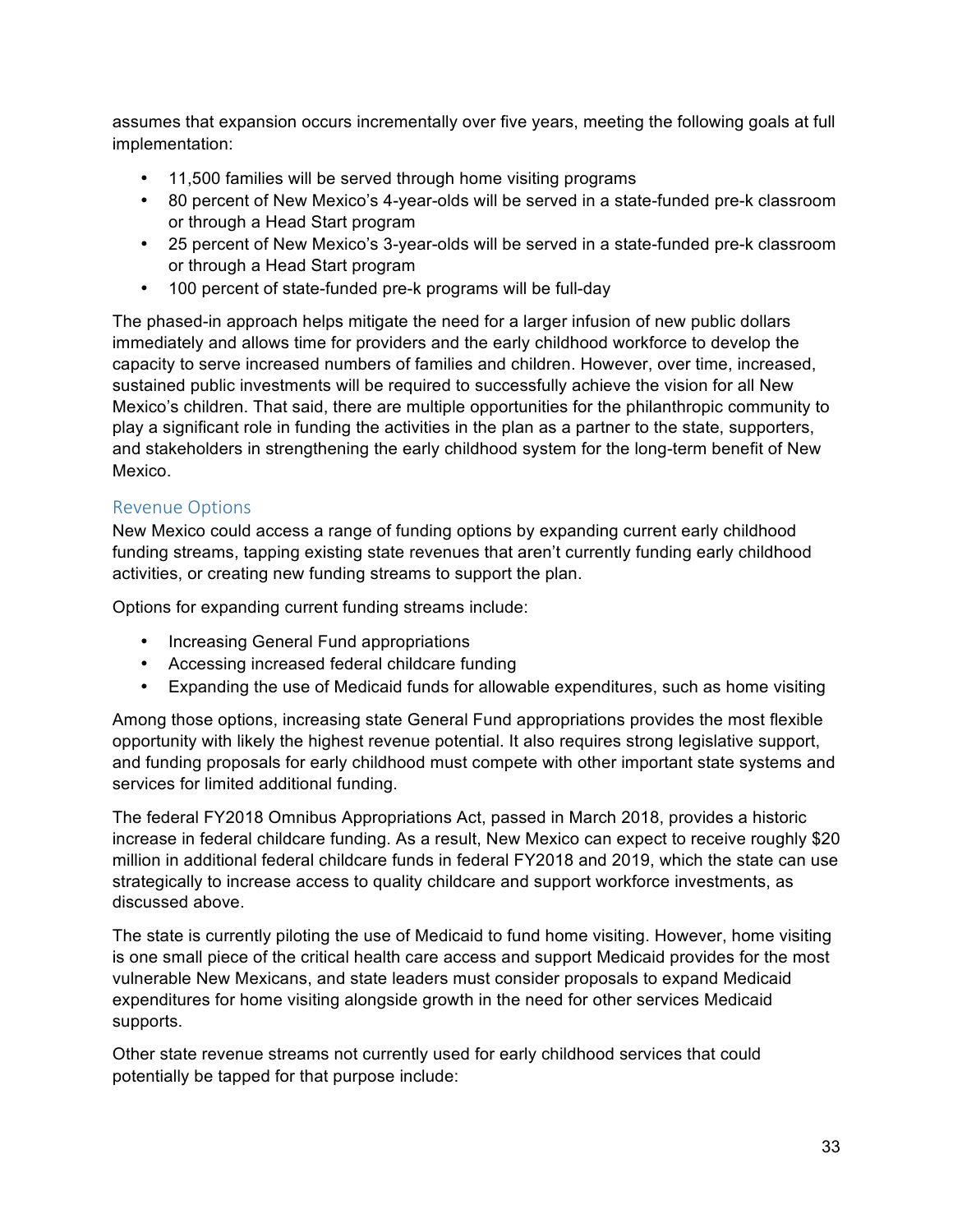- Enhanced distributions from the state's Land Grant Permanent Fund
- Enhanced distributions from the state's Severance Tax Permanent Fund
- Enhanced taxes on special goods or services, such as incremental increases to taxes levied on tobacco, alcohol, or beverages ("sin" taxes)

While the Permanent Funds could potentially provide substantial new revenue for early childhood, there is not consensus in the state around exercising these options. And although several states have passed incremental increases to various excise taxes, including sin taxes, and dedicated resulting revenue to priorities like early childhood services, these taxes are also unpopular and controversial and may not produce sufficient new revenues to justify the tradeoffs. The state could also leverage entirely new funding streams such as local matching funds, family fees for programs that are currently provided free of charge, or "pay for success" programs. Pay for success programs (see sidebar) leverage private investment for public programs and pay returns to investors based on future public savings. Some states are

experimenting with pay for success models to expand home visiting by leveraging potential future savings.<sup>50</sup> These programs offer models New Mexico may wish to explore, but because they would need to be tested at a relatively small scale, are not likely to provide a major source of revenue for early childhood programs in the short term.

All revenue discussions involve tradeoffs, and state leaders and advocates will need to determine how those tradeoffs align with the potential benefits of investments in early childhood.

### Cost-Benefit Analysis and Cost Savings

As noted above, high-quality early childhood programs benefit the state's overall economy, increasing tax revenues and producing savings for taxpayers. But that does not necessarily mean that these savings can be used to "pay for" early childhood programs. The largest savings from early childhood investments — those due to reductions in crime and increased earnings for participants — occur far in the future and accrue to private citizens and to different government agencies than those that administer early childhood programs. Reductions in grade retention and special education yield nearer-term benefits, but the way that the state currently funds schools and special education does not lend itself to translating reductions into "savings" that can be channeled directly to fund early

#### *Pay for Success*

"Pay for success" is an innovative funding mechanism in which a public/government entity contracts with a private investor, who provides up-front funding to scale evidencebased social programs. If an independent evaluation shows the program achieved agreed-upon outcomes, the investment is then repaid by the government entity, with modest returns for the investor.

#### *Benefits:*

- Independent evaluation creates transparency for all parties
- Attracts new forms of capital to the sector

#### *Risks:*

- Requires robust experience in assessment and evaluation, and the infrastructure and capabilities to scale
- Programs that sign up for scrutiny but fail to meet targets could suffer real damage to their reputations
- Often requires enabling legislation in advance
- May reduce up-front costs without reducing total costs of services for government; as a result, may still require increased appropriations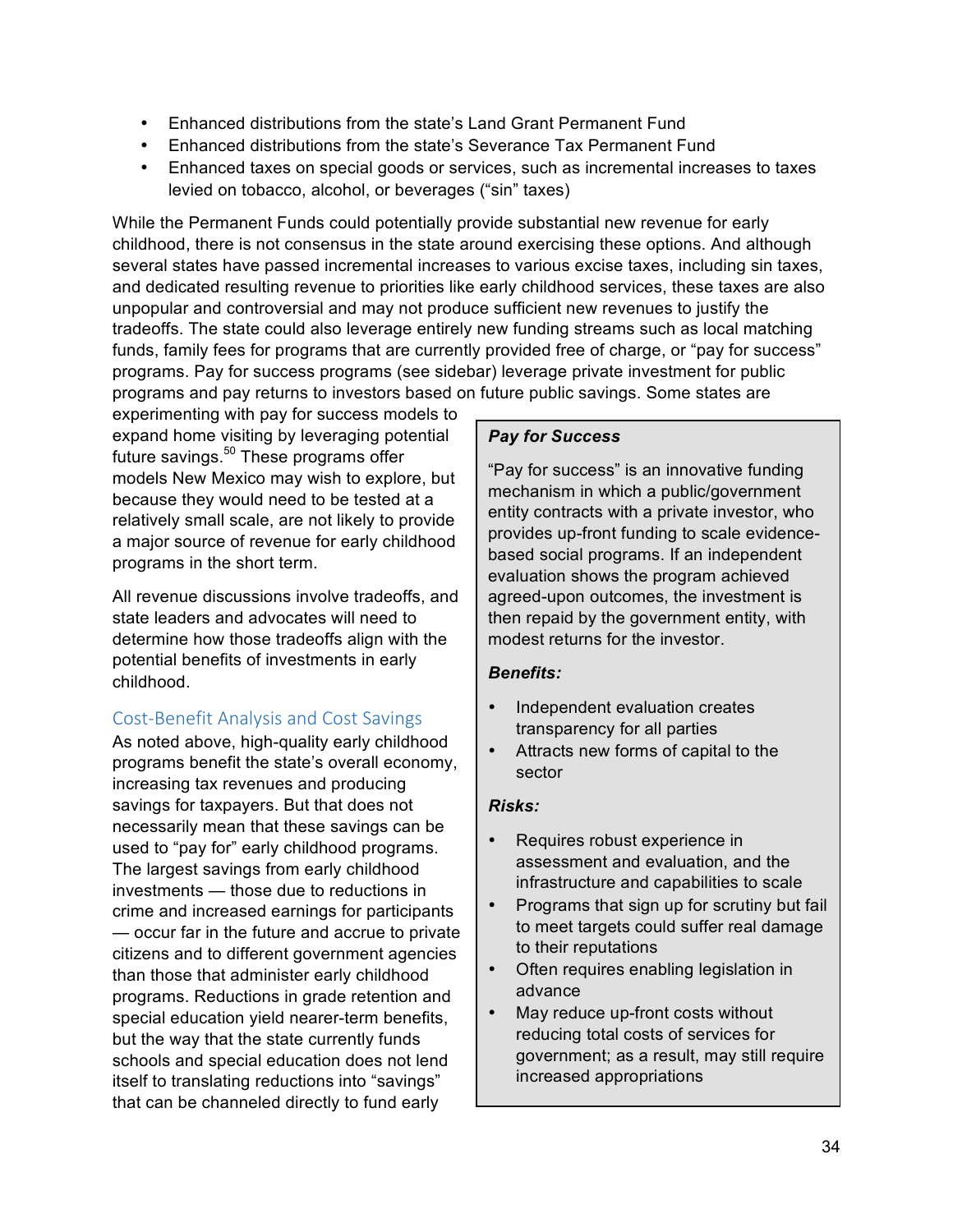childhood programs. Home visiting programs improve near-term health and mental health for mothers and children, and some models also reduce rates of child maltreatment, both of which could result in near-term savings in Medicaid and child welfare costs that could be monetized through pay for success or similar models (see sidebar) to help pay for early childhood program costs. The revenue or savings generated through these models would likely be modest relative to total investment need, however.

### Milestones and Implementation Plan

The timing and sequencing of activities put forth in this plan will depend on several factors, including the availability of funding and the capacity of current systems to undertake new activities and absorb additional funds. Several activities could be undertaken on a flexible timeline, but some should be prioritized.

#### **Step 1: State Leadership**

Because of the need for strong state leadership to oversee multiple aspects of implementing the plan, cultivating support among state and tribal leaders and creating a senior-executive-level leadership position with the authority to drive coordination across state agencies and systems should be the first order of business.

This leadership commitment is essential to solving critical challenges of fragmentation and uneven access and quality and to leading the charge on ensuring that key state infrastructure, such as data systems and quality and accountability mechanisms, is in place and functioning optimally.

#### **Step Two: Policy groundwork for building capacity and systems intentionally**

Once state leadership commitment is secured and coordination efforts are underway across agencies and systems, then the work of building capacity and expanding across the system can begin.

That process begins with establishing the policy and regulatory groundwork to facilitate coordination efforts at the local level and, potentially in a parallel track, with the higher education community to ensure alignment in degree and training programs. Additionally, the state will need to revise policies related to scholarships and financial supports for workers and programs to create incentives linked to state goals for quality initiatives, credentials, compensation, or other priorities for system improvement.

#### **Step Three: Growth and expansion**

Once the groundwork is laid, growth and expansion in programs and supports can begin and should be scaled in coordination. For example, increases in funding for pre-k or home visiting slots should be made with recognition of the capacity and limitations of the quality workforce pipelines needed to support expansion. And investments in workforce supports, such as wage enhancements and scholarships, should be made incrementally and in line with the capacity of the field to meet quality requirements and of the higher education sector to meet demand for educational opportunities.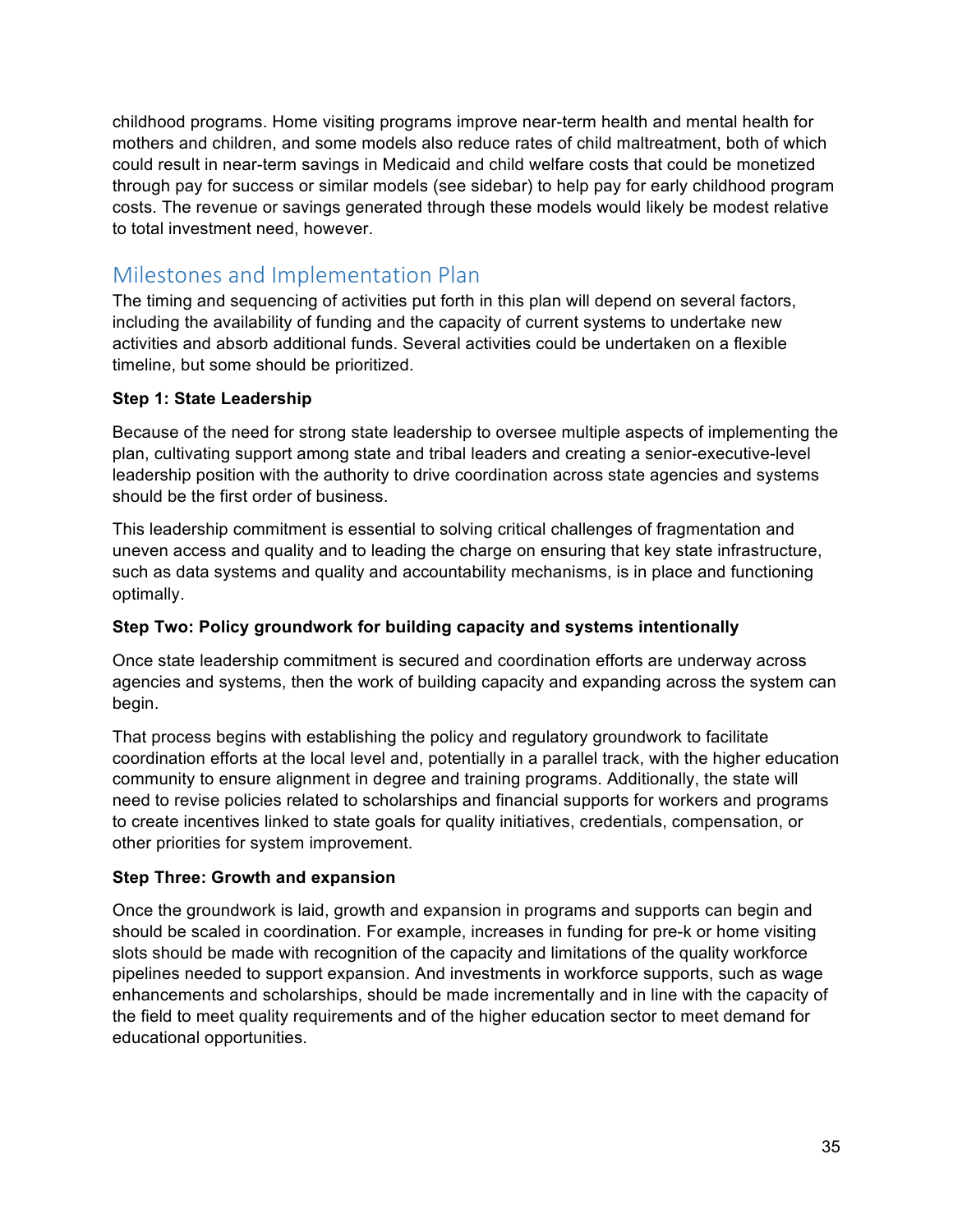### Key Stakeholders and Partnerships

The strategies laid out in this plan and the ambitious outcomes it seeks to achieve cannot be achieved through increased state appropriations alone. Though enhanced state investment will be required and state leaders and policymakers will play the lead role in spearheading coordination efforts, adopting new policies, and expanding and enhancing programs, there are clear roles for the philanthropic community and for advocates and other stakeholders in realizing this plan's vision.

Actors outside of government, particularly philanthropy and advocates, must work to build support around the plan as it evolves in the next phase of work and amplify key messages and strategies that will help build the will to make needed investments among state leaders, policymakers, and the public.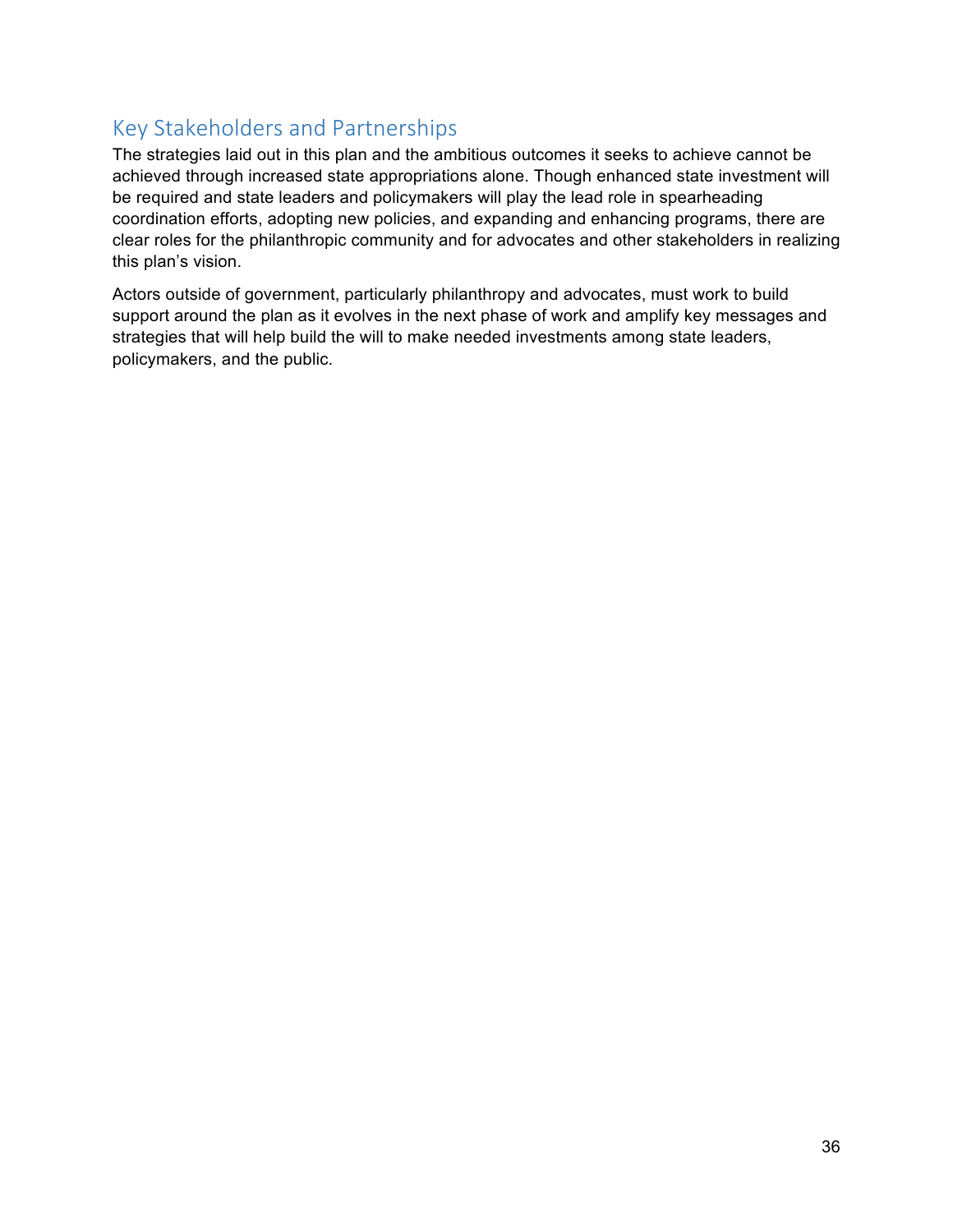### Appendix A: The Current Early Childhood Landscape in New Mexico

Any plan to improve early childhood development and outcomes in New Mexico must be grounded in a deep understanding of the current state of young children and families and the systems and services that support them. New Mexico's early childhood system faces big challenges, but also has many assets, including rich

#### **Figure 3. Demographics of New Mexico's Young Children Compared to the State's Total Population**

Demographics of NM young children vs. total population



cultural and linguistic diversity, a commitment at the state and community levels to supporting children and families, and a strong foundation of supports and services on which to build.

Young children make up 6 percent of New Mexico's population and reflect the state's racial, cultural, linguistic, and ethnic diversity (Figure 3).<sup>51</sup> Thirty percent of young children speak a language other than English at home (Figure 4). $52$ 

Many New Mexico children face significant challenges to their health, education, and overall well-being. Nearly one in five children in New Mexico experiences three or more adverse childhood experiences, putting them at risk for later negative outcomes.<sup>53</sup> With 34 percent of children under age 6 living in poverty, New Mexico's child poverty rate is the highest in the country.<sup>54</sup> And 75 percent of young children in New Mexico have at least one risk factor impacting health, education, or development.<sup>55</sup> The high prevalence of risk factors makes early



percentage of young children



*Source: Kids Count Data Center 2016*

childhood services a particularly important intervention to mitigate risks and put children on track for success.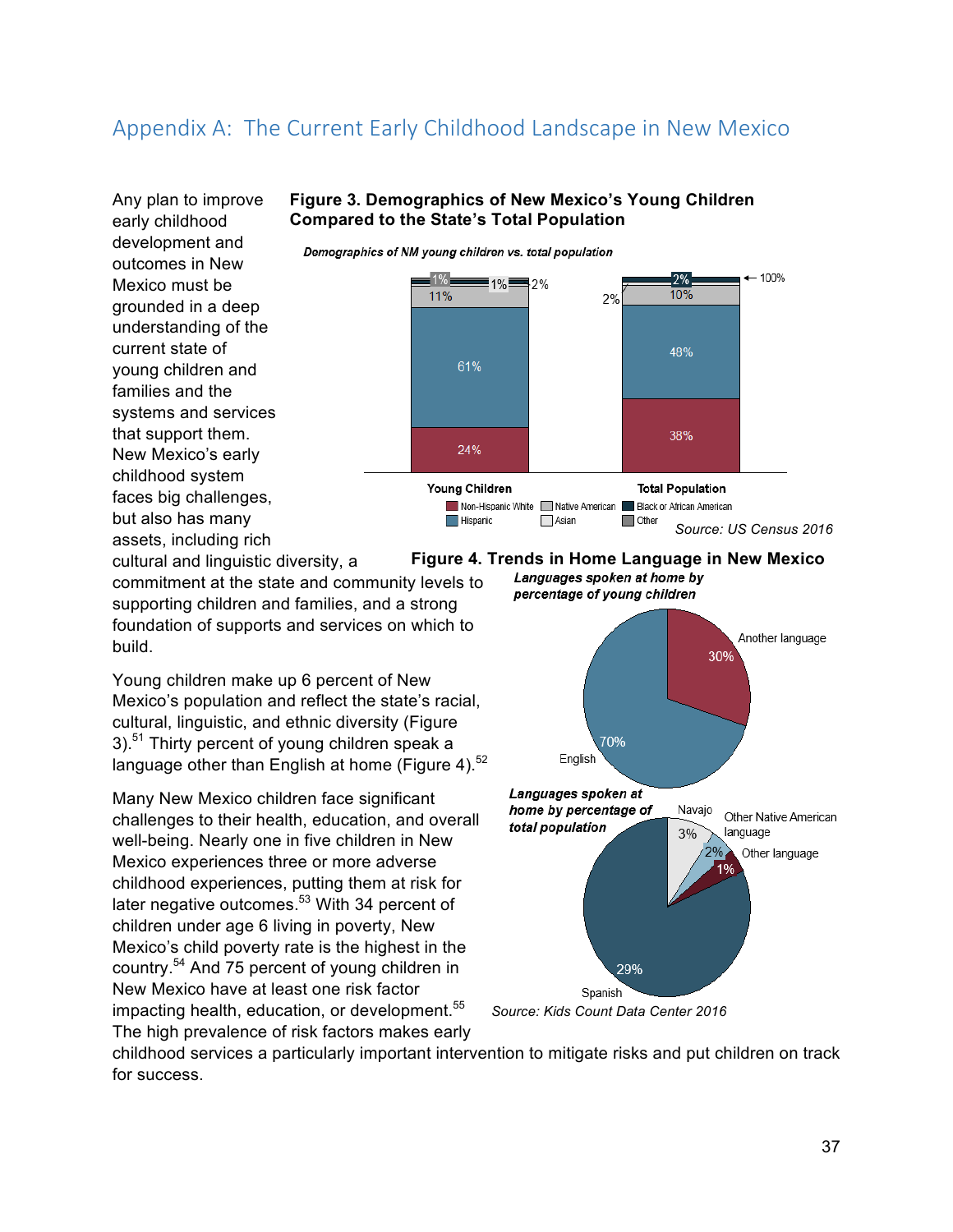#### Overview of New Mexico's Early Care and Education System

As a state, New Mexico has invested significantly in programs serving young children and families and is projected to spend \$264.8 million<sup>56</sup> on early childhood programs in FY2019. New Mexico's early care and education system comprises multiple programs administered across several state agencies. The majority of these funds are distributed through four programs: childcare subsidies, home visiting, New Mexico PreK, and FIT (Families, Infants, and Toddlers). Besides these state-funded programs, Head Start programs in New Mexico receive federal funds that flow directly to local grantees and tribal organizations (about \$85 million in FY2017).

Childcare subsidies receive the largest percentage of funding, but only two-thirds of these funds support services for children aged birth to 5 (the rest supports afterschool care for school-aged children).<sup>57</sup> State funding for home visiting and pre-k has increased over time, while childcare funding will remain largely stagnant until FY2019, when all four programs will receive increased state appropriations (Figure 5).



#### **Figure 5. NM Early Childhood Program Funding by Source, FY2013 to FY2019 (in millions)**

*Source: New Mexico Legislative Finance Committee*

Recent funding increases have focused primarily on program expansion, which is an important and valuable tool for improving child outcomes. Because New Mexico doesn't currently have the ability to track the total number of children served across programs or the combination of services any one family receives, it's difficult to measure how well the state is meeting needs across all families in the state. It is clear, however, that even with recent expansions, most programs serve only a fraction of the eligible or intended population and may not consistently reach those with the greatest needs, much less a high proportion of all children and families who could benefit. To maximize the potential impact of current and future investments, New Mexico needs to ensure that program expansions prioritize quality, not just great access. The state must also improve coordination at the state and local levels to ensure that families have access to high-quality information, supports, and services across all communities. An improved early childhood ecosystem in New Mexico will benefit all families of young children, but will particularly benefit those most at risk.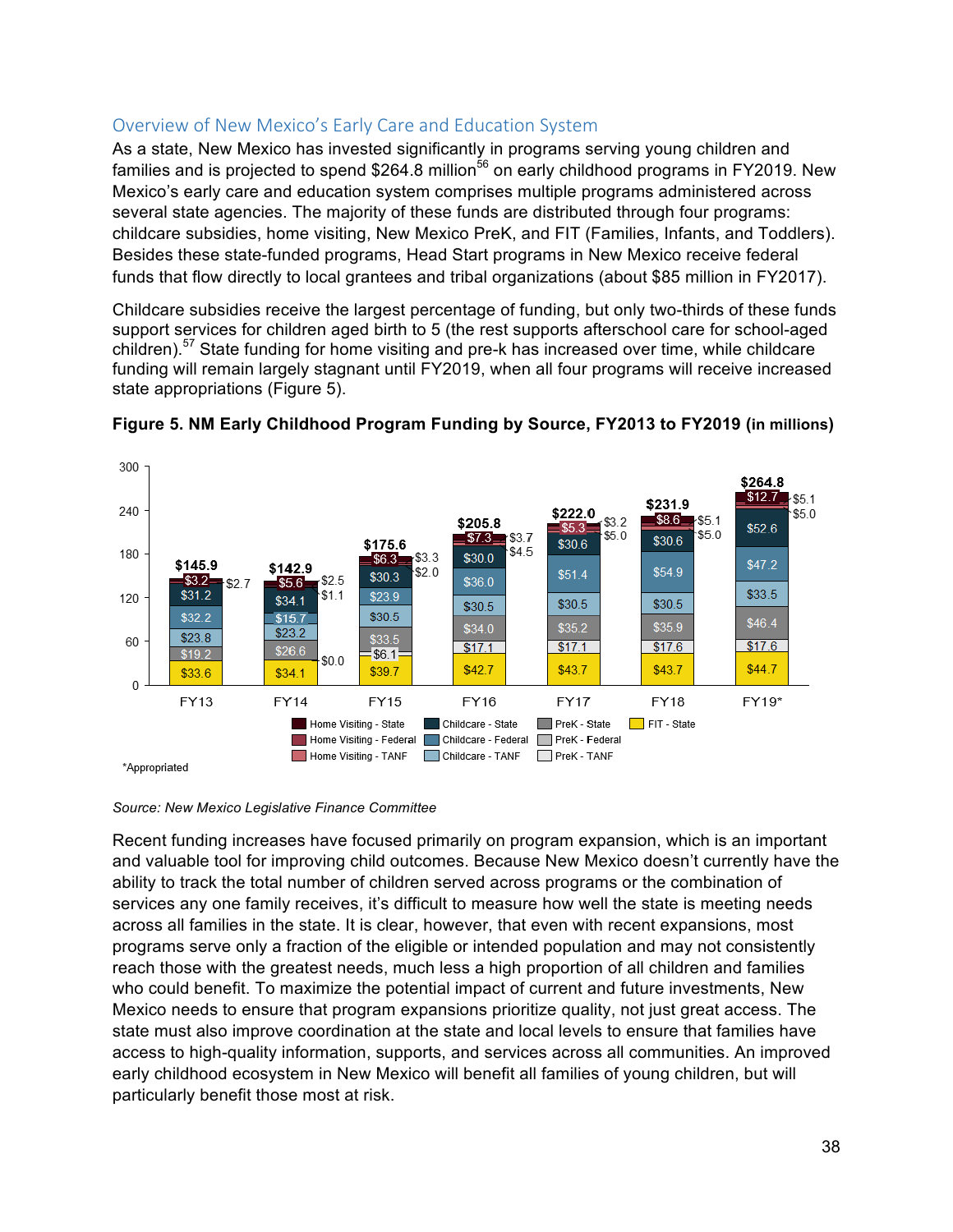#### New Mexico's Early Childhood Systems Governance and Management Structure

New Mexico's governance and management structure for early childhood is fragmented across multiple state agencies. The Public Education Department (PED), the Children, Youth, and Families Department (CYFD), and the Department of Health (DOH) each administers programs that support young children and their families (Figure 6). Data and interviews indicate that poor program coordination across agencies prevents a coherent vision for early childhood success, resulting in uneven service capacity, inconsistent quality, and a lack of clarity for families. In the past, the state has tried various early childhood coordination structures, including the ELAC and the now discontinued Children's Cabinet, but none of them has fully achieved the goals of integrated governance and systemic coherence.

#### **Figure 6. Distribution of Administration and Oversight of Early Childhood-Related Programs and Services Among New Mexico's State Agencies**

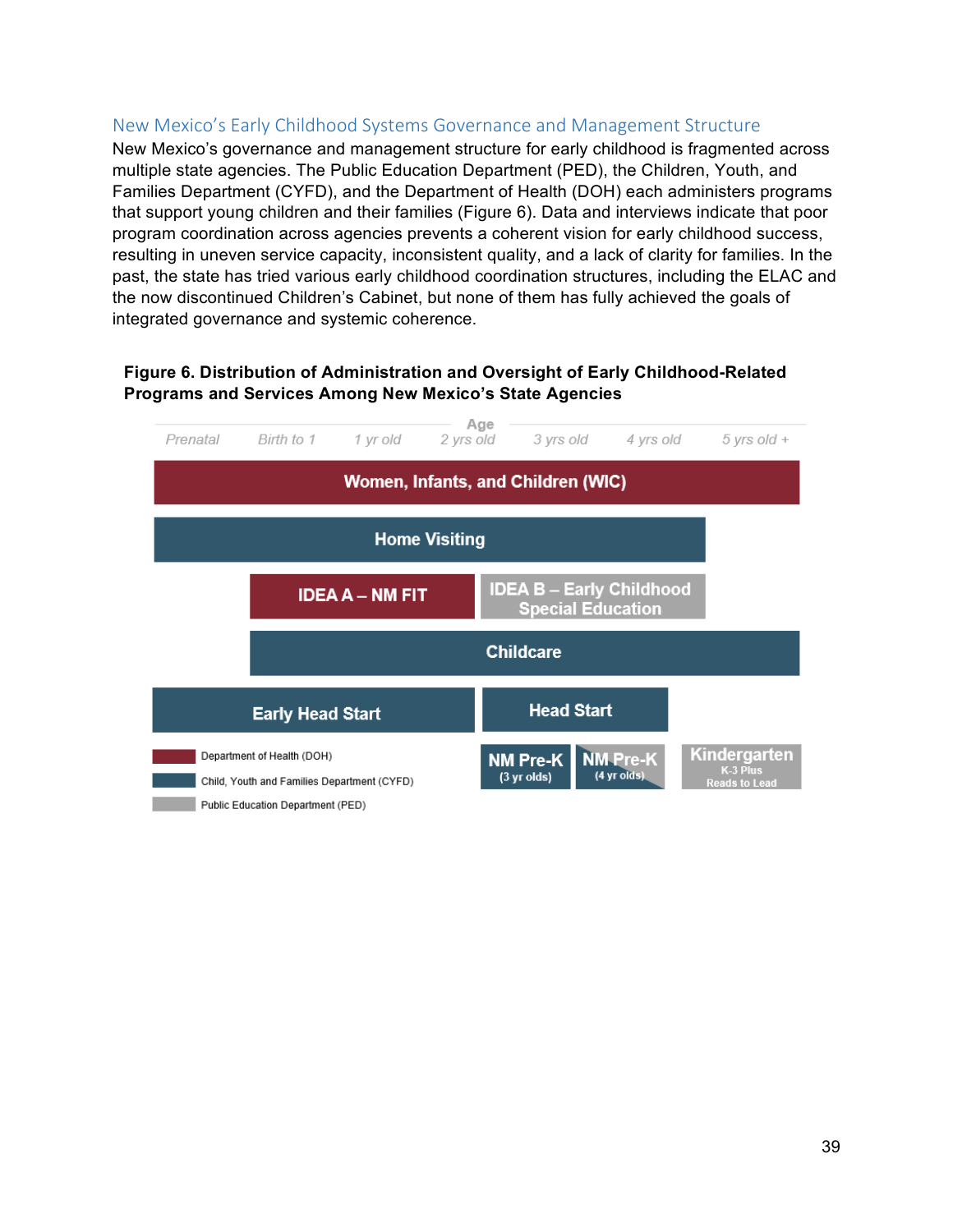#### New Mexico Early Childhood Program Overview

#### Childcare in New Mexico

Childcare plays a crucial role in both enabling parents to work or go to school and supporting children's development. New Mexico's 975 licensed childcare providers and 2,244 registered homes offer a variety of settings and options.<sup>58</sup> Most childcare is purchased directly by parents, at an average cost of \$8,000 a year for licensed care — a substantial expense for many families (Figure  $7)$ .<sup>59</sup>





With 70,000 slots available in licensed care, New Mexico's childcare providers constitute the state's largest system of support for young children and are the foundation for its broader early childhood system, playing a crucial role in delivering pre-k, home visiting, and other services. Historically, however, state policies have focused on childcare as a workforce support — only recently has focus shifted to prioritize its dual role of supporting children's development. Building the capacity of childcare providers to support early childhood development with quality across diverse settings must be a cornerstone of any strategy to improve early childhood outcomes in New Mexico. At the same time, policymakers must ensure that efforts to improve quality don't drive the cost of care beyond the reach of families or render providers' business models unsustainable.

The state plays two primary roles in the childcare market — regulation and licensing of childcare settings and providing subsidies for families to access care.

#### Childcare Licensure and FOCUS

All childcare centers, as well as family care homes serving more than four children, must be licensed by the state. Licensure is intended to ensure a base standard of health and safety in childcare programs.<sup>60</sup> To recognize higher levels of quality, New Mexico created FOCUS, the state's current Tiered Quality Rating and Improvement System (TQRIS), which establishes common, tiered quality standards for all licensed care providers. Participating programs receive a star rating on a five-star scale based on factors such as intentional teaching, staffing ratios, and staff qualifications. Participation in FOCUS is currently voluntary, and will ultimately be

*Source: Child Care Aware of America 2017*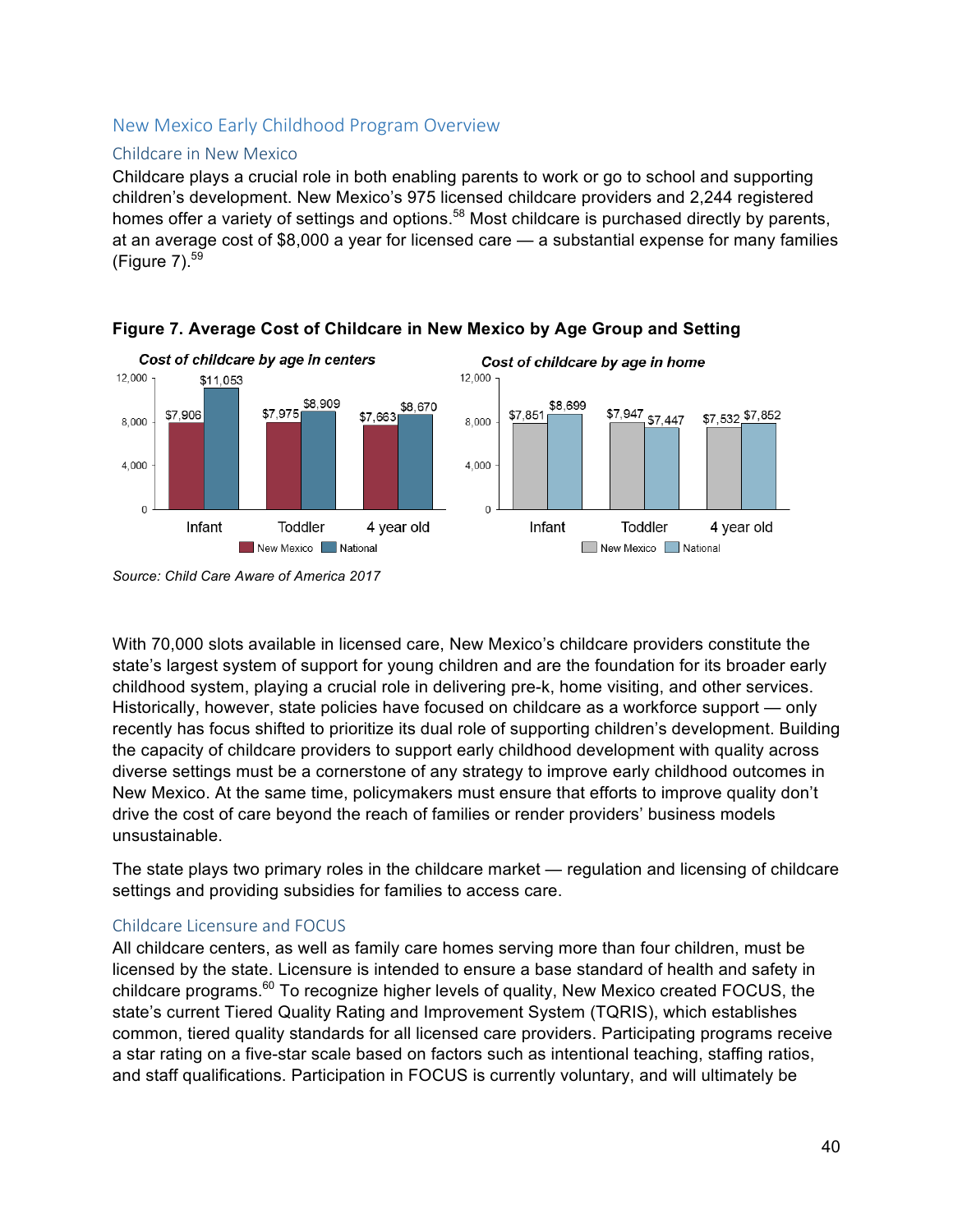available to all types of licensed providers. Licensed family care homes and childcare centers must earn a two-star rating to be eligible to receive subsidies.

#### Childcare Assistance

Childcare subsidies promote families' economic self-sufficiency and foster healthy child development and school success by helping low-income families pay for childcare. In New Mexico, working families with children birth to 12 years of age and income below 200 percent of the Federal Poverty Line (FPL) $^{61}$  qualify for state childcare assistance.<sup>62</sup> In 2016, 27,589 children (out of an estimated 96,020 eligible) received subsidies, with an average of 17,781 children receiving a subsidy each month.<sup>63</sup>

Data indicate that childcare subsidies are most often used in lower-quality childcare settings. In 2016, 63 percent of subsidies were used in one-, two-, or three-star providers; 39 percent were used in two-star.<sup>64</sup> New Mexico provides higher reimbursement rates to providers that earn higher star ratings, but those increments may not fully cover the increased cost of quality, resulting in families who receive subsidies for enrolling in lower-quality care.<sup>65 66</sup>

#### Home Visiting Background

Parents and families are children's first teachers and play the primary role in nurturing children's development and learning. New Mexico's home visiting program was established to support families of young children by promoting positive parenting practices and helping to address factors that can make it difficult for families to establish safe, stable, and nurturing home environments for their children. Home visitors provide families with education about child development and parenting skills, screen for child and family risk factors, and connect families with community supports.

Participation in home visiting is voluntary. All New Mexico families who are expecting or who have children who have not yet started kindergarten are eligible to participate in home visiting where services are available.

Research shows that high-quality home visiting programs improve children's cognitive development and behavior, language scores, grade point averages in school, and high school graduation rates.<sup>67</sup> Cost-benefit analysis indicates home visiting programs can also help to prevent child maltreatment, which improves children's long-term outcomes and results in savings for taxpayers.<sup>68</sup> In New Mexico, First Born, a homegrown home visiting program, has been shown to produce similar positive impacts.<sup>69</sup>

#### Home Visiting in New Mexico

Spurred in part by positive research, New Mexico has increased funding and enrollment in home visiting programs. Public funding for home visiting has more than doubled since FY 2013.<sup>70</sup> In FY 2017, 4,906 families received home visiting services, including 3,006 served in state-funded programs and 1,900 served from other funding sources (such as private foundations, federal grants, tribal Maternal, Infant, and Early Childhood Home Visiting, and Early Head Start) (Figure 8).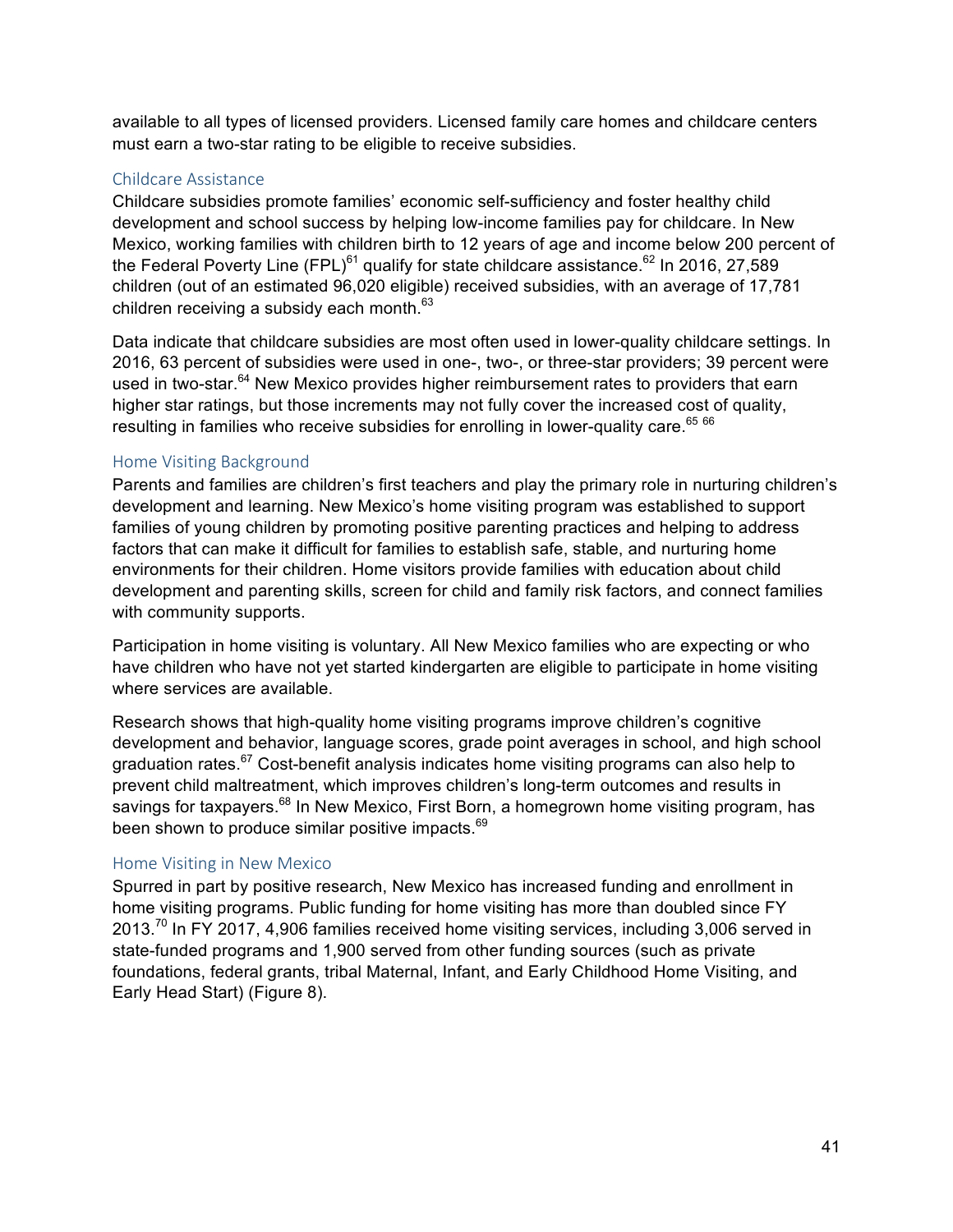#### **Figure 8. Number of Families Served and Funding Levels in New Mexico's State-Funded Home Visiting Program**



**Number of Families Served** 



#### **State and Federal Funding (in millions)**

Rather than adopt a single model or provider for home visiting, New Mexico established standards to inform a common framework of delivery across several approved programs. The state contracts with a variety of providers to deliver home visiting services — including nonprofits, childcare providers, Early Head Start providers, tribal organizations, and other entities — and these providers use a variety of models, including both locally developed approaches and nationally recognized, evidence-based models.

This approach allows for flexibility to adjust offerings to fit local needs and provider capacity. But it allows for wider variation in quality and fidelity of implementation than found in some other states. New Mexico has prioritized service expansion to increase the number of families served, but funding levels and workforce capacity in some communities may be insufficient to support the strongest evidence-based models or ensure high-quality implementation.

The 2013 Home Visiting Accountability Act requires collection and reporting of specific data on program outcomes and accountability measures; however, some important data — such as the percentage of children receiving home visiting services who also enroll in high-quality childcare — are not currently collected.<sup>71</sup> As a result, the state lacks information on some important indicators of home visiting outcomes and quality. $72$ 

All families of young children are eligible for home visiting services, but not all families need home visiting. As a result, it is difficult to tell if home visiting programs are reaching the families who need them most. Some families are not aware of these services, how they might benefit from them, or how to access them. Research has shown the stigma of associating home visiting programs with systems like child protective services discourages some families from participating.<sup>73</sup>

*Source: New Mexico Legislative Finance Committee*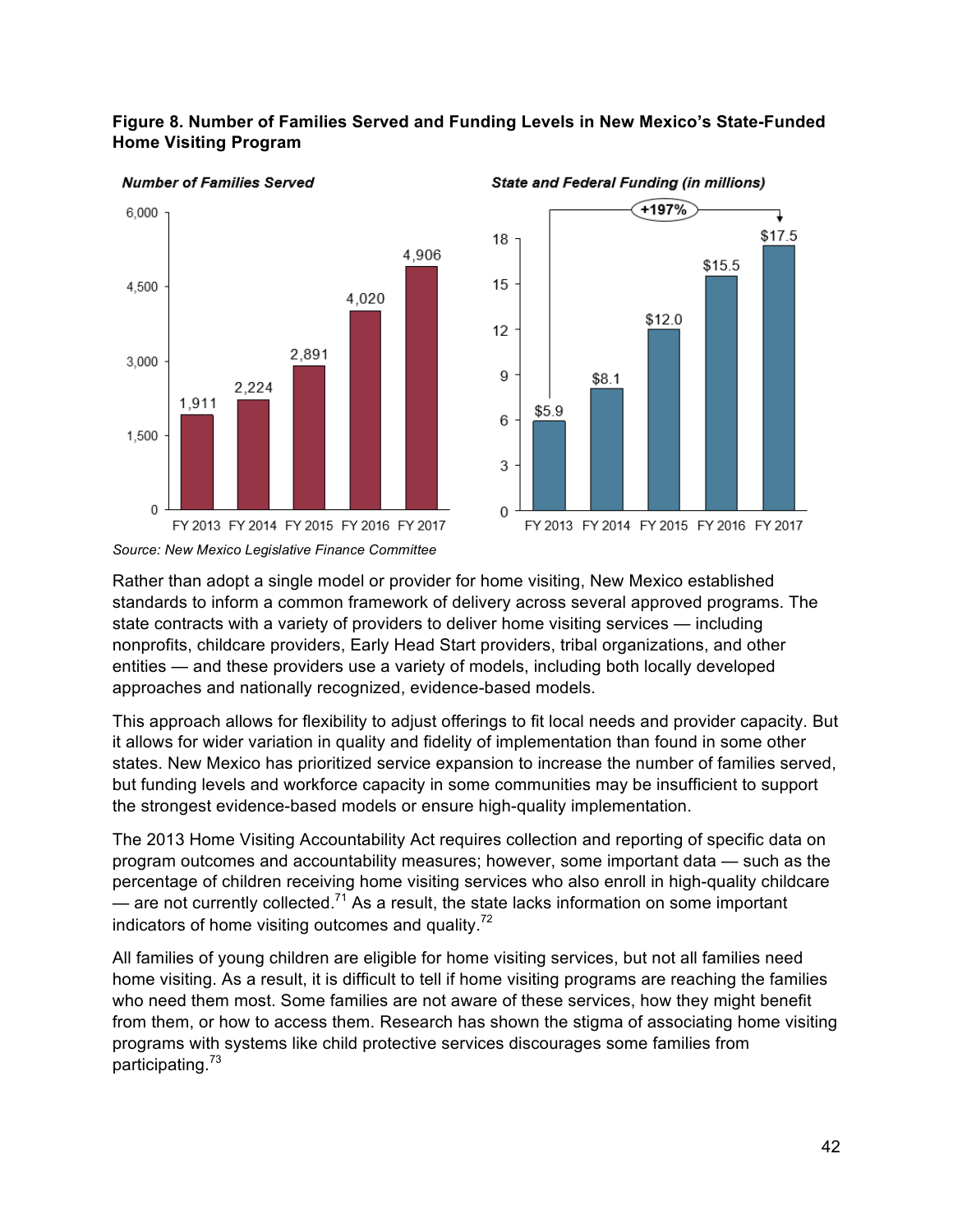Data indicate the greatest absolute need for home visiting is in urban counties, which have the largest gap between the number of eligible families and funded slots. Some rural areas have more funded slots than estimated need, $74.75$  while others may lack access due to limited supply of quality providers. Large geographic distances between families and communities can create barriers to delivering high-quality home visiting services in these communities.<sup>76</sup>

The Los Alamos National Laboratory (LANL) Foundation's home visiting collaborative works to support collaboration among home visiting programs funded by state, philanthropic, federal, and other sources. This work has led to better information about number of children and families served by all funding sources — not just state funds. But programs funded from other sources do not collect or report the same data the state requires of programs it funds, making it difficult to get a comprehensive picture of home visiting outcomes across the state.

#### New Mexico PreK Background

New Mexico PreK is a voluntary program funded by the state of New Mexico to provide opportunities for young children to attend a high-quality early childhood education program before going to kindergarten.

National studies have found that high-quality pre-k programs improve children's school readiness, elementary school achievement, and long-term education and life outcomes, and reduce rates of grade retention and special education placement in elementary school.<sup>77</sup> 78 Pre-k programs save taxpayers money in the long run and produce social benefits estimated at between \$5 and \$10 (variation depends on program structure and how benefits are counted) for every \$1

**Figure 9. Third-Grade Reading Proficiency by New Mexico PreK Enrollment and Free and Reduced Lunch (FRL) Status, FY2016**



*Source: New Mexico Public Education Department*

of pre-k cost.<sup>79</sup> A 2009 study of New Mexico's PreK Program found that participation in New Mexico PreK improved children's school readiness across different types of settings.<sup>80</sup> The LFC has consistently found the state's pre-k programs improve math and reading proficiency for lowincome children and reduce special education referrals and grade-level retention rates (Figure  $9)$ .<sup>81</sup>

#### Pre-k in New Mexico

New Mexico PreK spending has increased in recent years, leading to increased enrollment and per-child funding. Since 2002, enrollment has grown to serve over 8,400 4-year-olds and 950 3 year-olds in FY2018.<sup>82</sup> Funding has also increased, from \$1,200 per child in 2002 to \$5,200 in 2016 on average (Figure 10). $^{83}$  The increase in the overall average funding level per child reflects both a policy decision to begin funding some full-day slots in recent years as well as increases in per-child funding rates to providers. In FY2012, providers received \$2,418 per child per half-day slot. By FY2017, that amount grew to \$3,206 per child per half-day slot (plus \$6,412 per child per full-day slot). $84$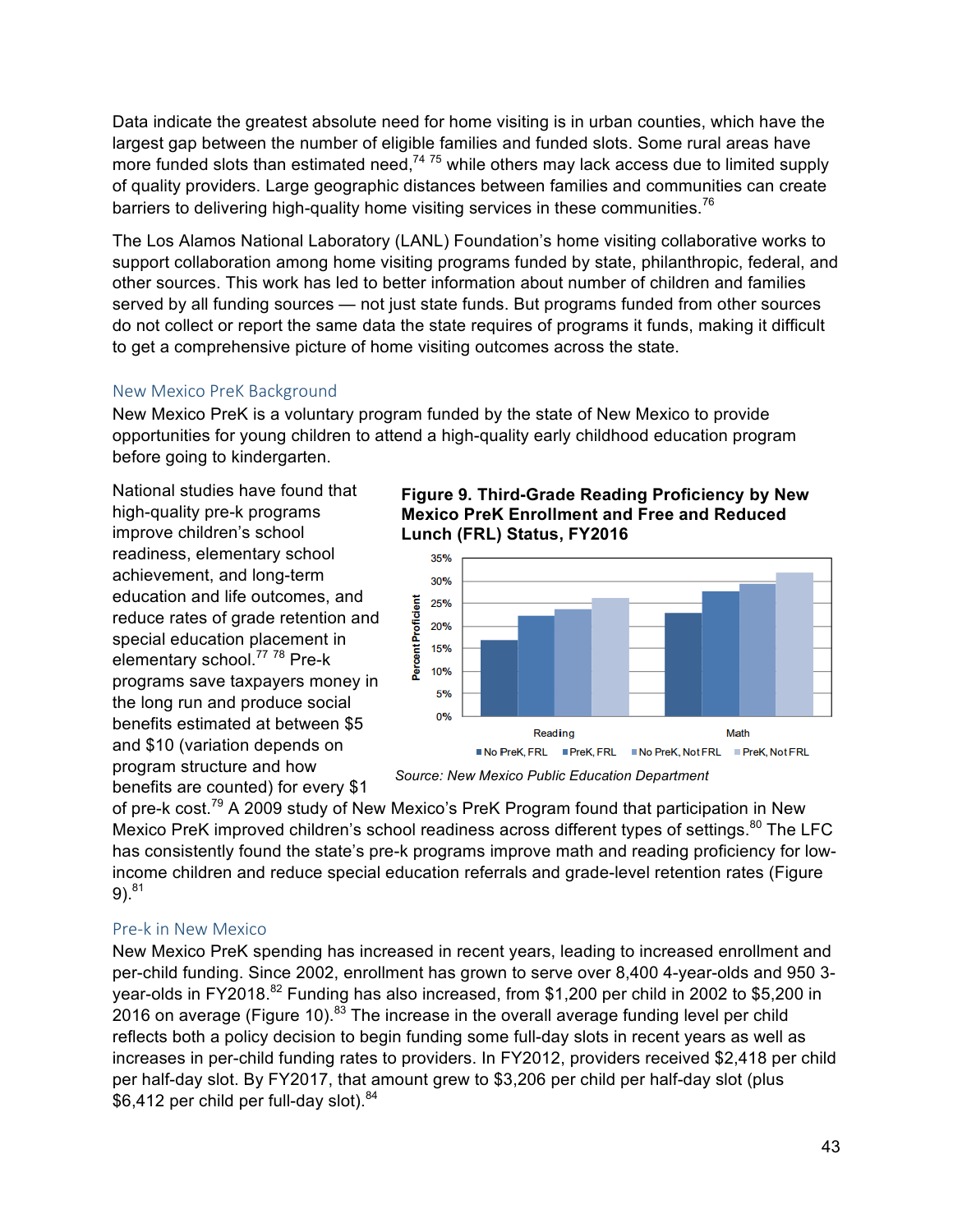#### **Figure 10. Percent of 4-Year-Olds Served and Average State Spending Per Student in New Mexico PreK Programs**







*Sources: National Institute for Early Education Research (NIEER); New Mexico Yearbook 2016*

New Mexico PreK is delivered both by public schools and in private childcare settings. PED oversees pre-k offered by school-based providers, while CYFD oversees pre-k in childcare settings. Each agency allocates its own pre-k funding, but they are expected to coordinate in awarding slots to avoid duplication of services. Early learning standards are the same for both PED and CYFD providers.

New Mexico PreK was created as a half-day program for 4-year-olds. But in recent years, the state has piloted full-day and 3-year-old offerings. Research shows that full-day pre-k programs produce greater learning gains and may meet the needs of working families better than half-day programs. New Mexico PreK served 1,400 4-year-olds in full-day programs in FY2018.<sup>85</sup> Some providers report waitlists for full-day slots, while struggling to fill half-day openings. CYFD also began extending pre-k services to 3-year-olds in 2015-16, in part to make programs more viable in rural communities with too few 4-year-olds to support a classroom, and New Mexico PreK now serves 950 3-year-olds.

Delivering pre-k through both school and childcare providers allows a range of options for families to support the financial viability of childcare providers, which is important to preserve availability of affordable care for infants and toddlers. But there are some challenges. Teacher qualifications and salary differ between childcare- and school-based programs. New Mexico PreK teachers in school-based programs must have a bachelor's degree and state teacher licensure and make substantially more money than New Mexico PreK teachers working in childcare settings, who are required to be working toward a bachelor's degree. Some state stakeholders also perceive a lack of coordination between CYFD and PED in awarding slots, leading to competition between school- and childcare-based providers in some communities.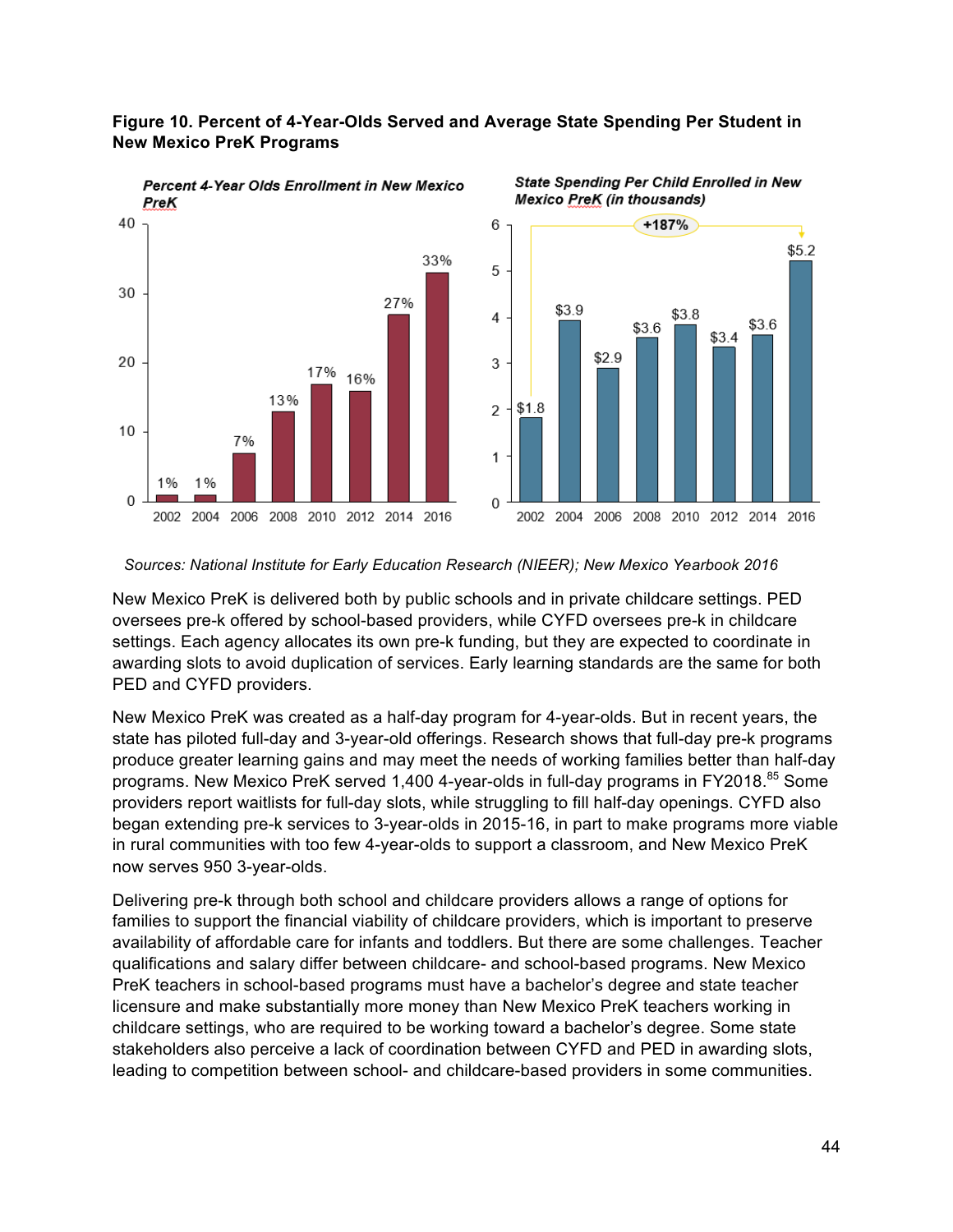#### Head Start Background

Head Start is a federally funded program that provides early learning, health, mental health, family engagement, and family economic wellbeing services to support the development and well-being of children and families in poverty, using a two-generation approach.

#### Head Start in New Mexico

Thirty-six grantees across the state offer Head Start programming, including 13 traditional Head Start programs, 15 Early Head Start programs (serving pregnant women, infants, and toddlers), and 17 American Indian and Alaskan Native Head Start programs (administered in coordination with tribal governments).<sup>86</sup> Together, these programs served 9,225 total enrollees in FY2017, about two-thirds of whom are 3- and 4-year-olds in traditional Head Start (Figure 11). The program was funded at \$85.7 million in  $FY2017.<sup>87</sup>$  Because these programs receive funding directly from the federal government, state agencies have a limited role in overseeing them, though grantees must meet childcare licensure requirements.

#### **Figure 11. Head Start Enrollment and Funding in New Mexico, FY2017**



# young children enrolled (2017)

#### **Head Start Funding**



Annual program funding (2017)

*Source: U.S. Department of Health and Human Services, Office of Head Start*

Head Start plays a crucial role in serving New Mexico children, but expansion of New Mexico PreK has created challenges for some programs. To maintain funding, Head Start programs must maintain 100 percent enrollment. As New Mexico PreK has expanded, some Head Start programs have experienced enrollment challenges, leading to loss of funded slots. Stronger coordination between Head Start and state-funded programs is needed to maximize the benefits of both state and federal funds for New Mexico's most at-risk children.

#### New Mexico's Early Childhood Workforce

A well-prepared, stable, and highly effective early childhood workforce is essential both to expand access to early childhood services and to ensure that expanded services produce positive results for children and families. Safe, stable environments with nurturing caregivers and high-quality adult-child interactions support children's cognitive and social-emotional development.<sup>88</sup>

#### New Mexico's Workforce Supply

Existing research in New Mexico estimates the overall size of the early childhood workforce at 15,281 as of FY2015, including those working in childcare settings, in pre-k classrooms, as home visitors, and as administrators. Among those, the majority (7,886 in 2015) are childcare workers.<sup>89</sup> Qualifications and compensation for New Mexico's early educators vary across programs and settings.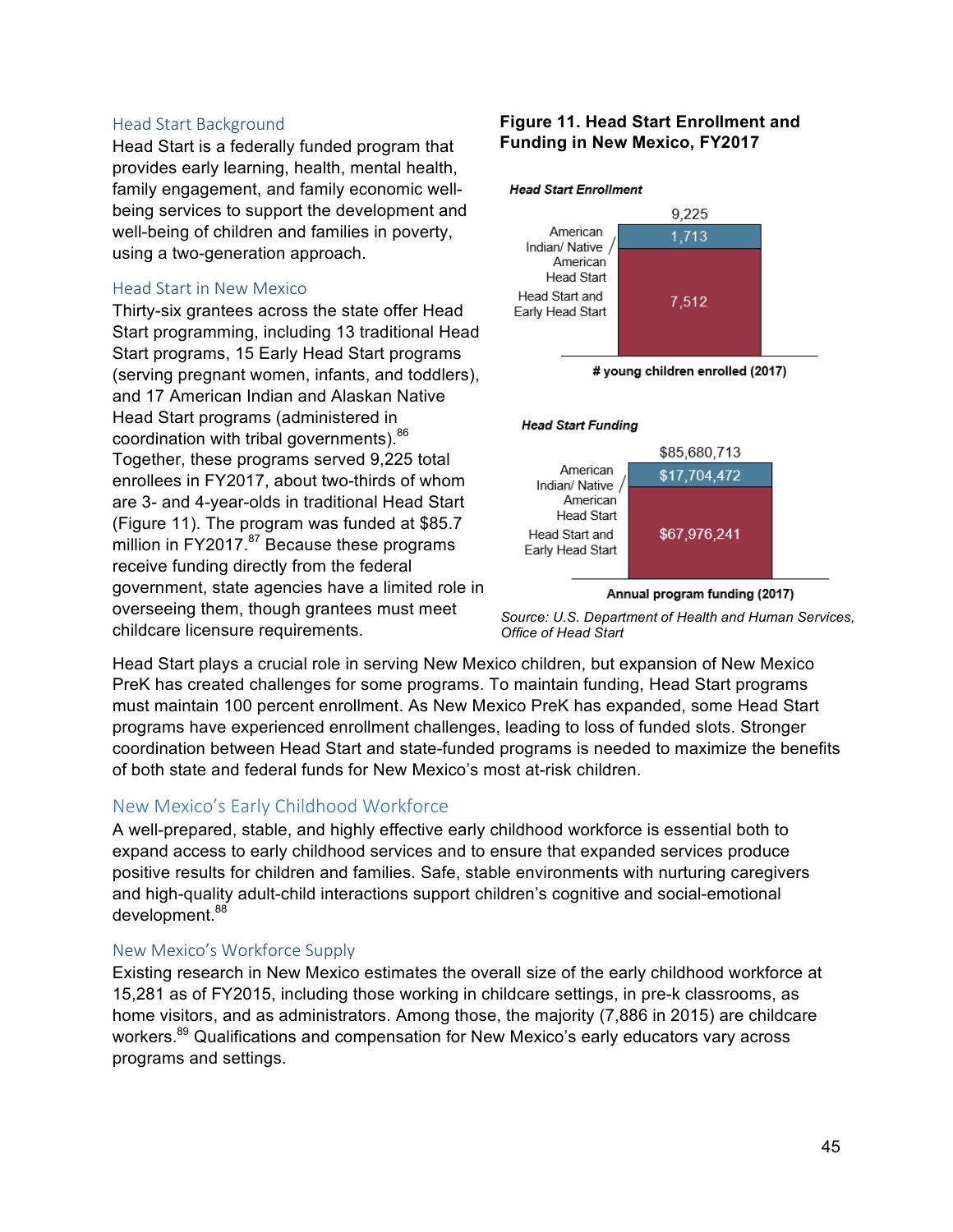New Mexico's early childhood educators are overwhelmingly female (94 percent), and the majority are Hispanic or Native American (51 percent and 13 percent, respectively). On average, New Mexico's early childhood workers earn half as much as other wage earners, one in five live in poverty, and half are "low income." Poverty is twice as prevalent among early childhood workers as among the working population overall.<sup>90</sup>

These characteristics of the early childhood workforce mirror trends in other states, but create challenges for growing the skilled early childhood workforce New Mexico needs to strengthen its early childhood system.

#### New Mexico Workforce Training and Professional Development

Twenty New Mexico higher education institutions offer degrees in early childhood, including five offering four-year programs and 15 offering two-year programs. In addition to degree programs, CYFD and PED fund professional development for early childhood educators.

New Mexico has adopted some innovative approaches to support educational advancement for early childhood educators, and is viewed as a national leader in creating a fully articulated, competency-based higher education system. The foundation of New Mexico's early childhood workforce system is the "NM Common Core Competencies for Early Childhood Professional Preparation," which outline the skills that early childhood educators need to work effectively with young children. The 20 degree-offering higher education institutions base their early childhood courses on the "NM Common Core Competencies" and utilize the same catalogue of courses and syllabi at the associate and bachelor's levels.

New Mexico's integrated, competency-based higher education system is a strength, but that system needs to be updated and better integrated with other state professional development requirements.

#### Scholarships and Wage Supports

New Mexico funds T.E.A.C.H. scholarships to support early childhood educators pursuing higher education. Roughly 700 scholarships are offered each year and are shown to reduce teacher turnover, enhance compensation, and increase educational attainment.<sup>91</sup> Beginning with a pilot in 2010 and funded on a statewide basis since 2014, the INCENTIVE\$ pay supplement program pays stipends ranging from \$300 to \$2,500 from state and private funds to early childhood teachers on graduated supplement scales according to educational level and retention.<sup>92</sup> The program provided stipends to 239 educators in 2016.<sup>93</sup> These financial incentive programs support early childhood educators to earn degrees and increased pay, but the programs are small, reaching only a fraction of the workforce.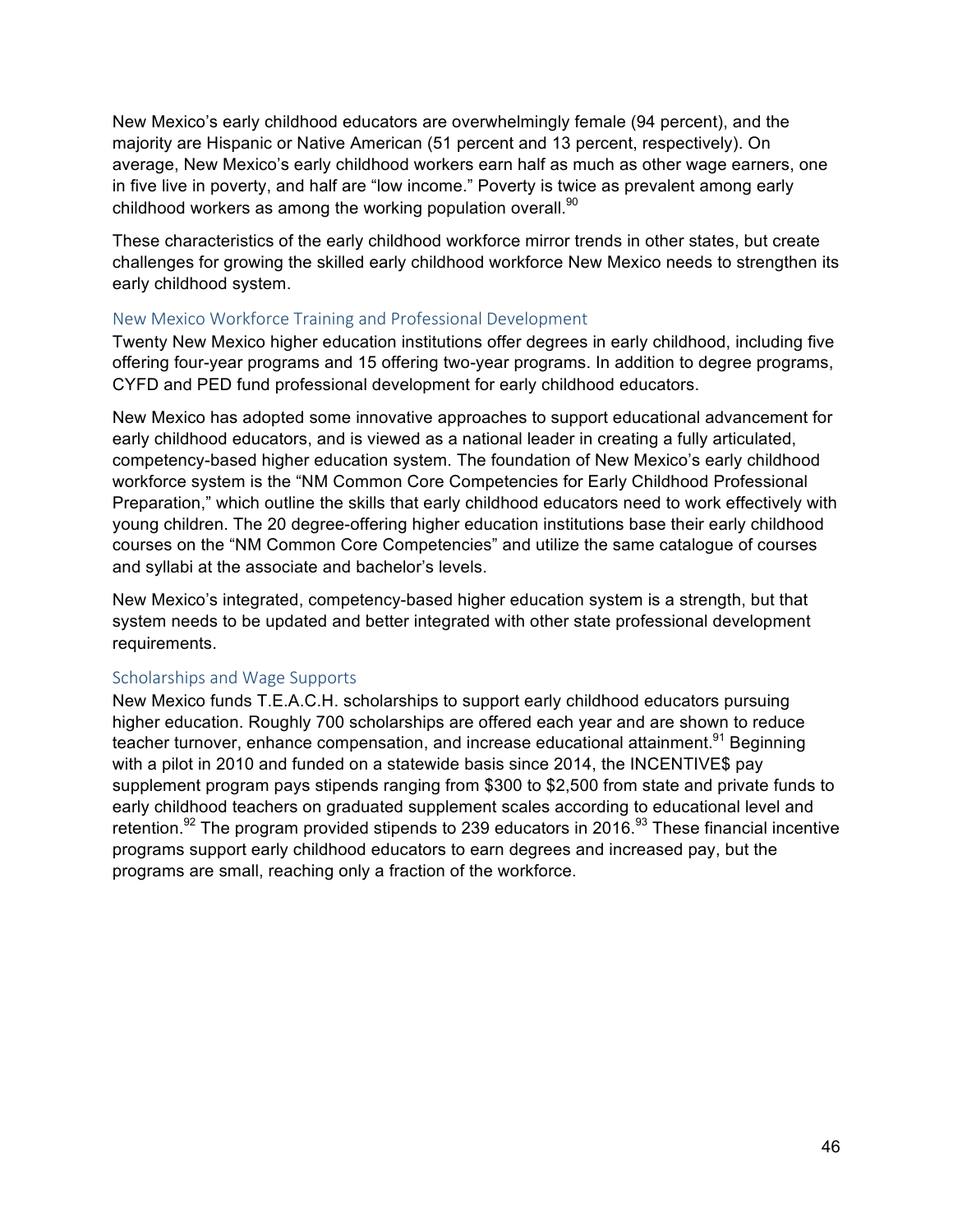# Appendix B: Stakeholder Interviews

| Individuals Interviewed        | Organization and Role                                                                    |
|--------------------------------|------------------------------------------------------------------------------------------|
| Mimi Aledo-Sandoval            | Alliance for Early Success                                                               |
| <b>Catron Allred</b>           | Central New Mexico Community College, Director of Education Program                      |
| Jenna Conway                   | Louisiana Department of Education                                                        |
| <b>Rex Davidson</b>            | Las Cumbres Community Services, Executive Director                                       |
| <b>Hailey Heinz</b>            | University of New Mexico Center for Education Policy Research, Senior Policy<br>Analyst  |
| James Jimenez/ Amber<br>Wallen | New Mexico Voices for Children, Executive Director and Deputy Director                   |
| Rebecca Kilburn                | RAND Corporation, Senior Economist                                                       |
| Kelly Klundt                   | New Mexico Legislative Finance Committee, Senior Fiscal Analyst                          |
| Brenda Kofahl                  | Public Education Department, PreK Program Manager                                        |
| Kelly O'Donnell                | Economist, University of New Mexico and Institute for Child Success                      |
| Regis Pecos                    | Leadership Institute at the Santa Fe Indian School                                       |
| Jennifer Ramo                  | Executive Director, New Mexico Appleseed                                                 |
| Baji Rankin                    | New Mexico Association for the Education of Young Children, Executive<br><b>Director</b> |
| Shannon Rivera                 | Western New Mexico University, Executive Director of Early Childhood<br>Programs         |
| Alejandra Rebolledo Rea        | Children, Youth and Families Department, Child Development Office Bureau<br>Chief        |
| Jennifer Sallee                | Santa Fe Community College, Director - Early Childhood Center of<br>Excellence           |
| <b>Helene Stebbins</b>         | Alliance for Early Success                                                               |
| Louise Stoney                  | Alliance for Early Childhood Finance and Opportunities Exchange                          |
| Erica Stubbs                   | Presbyterian Medical Services, Director of Children's Services                           |
| Heather Vaughn                 | Albuquerque Public Schools, Early Childhood Program Manager                              |
| Lois Vermilya                  | University of New Mexico Family Development Program, Executive Director                  |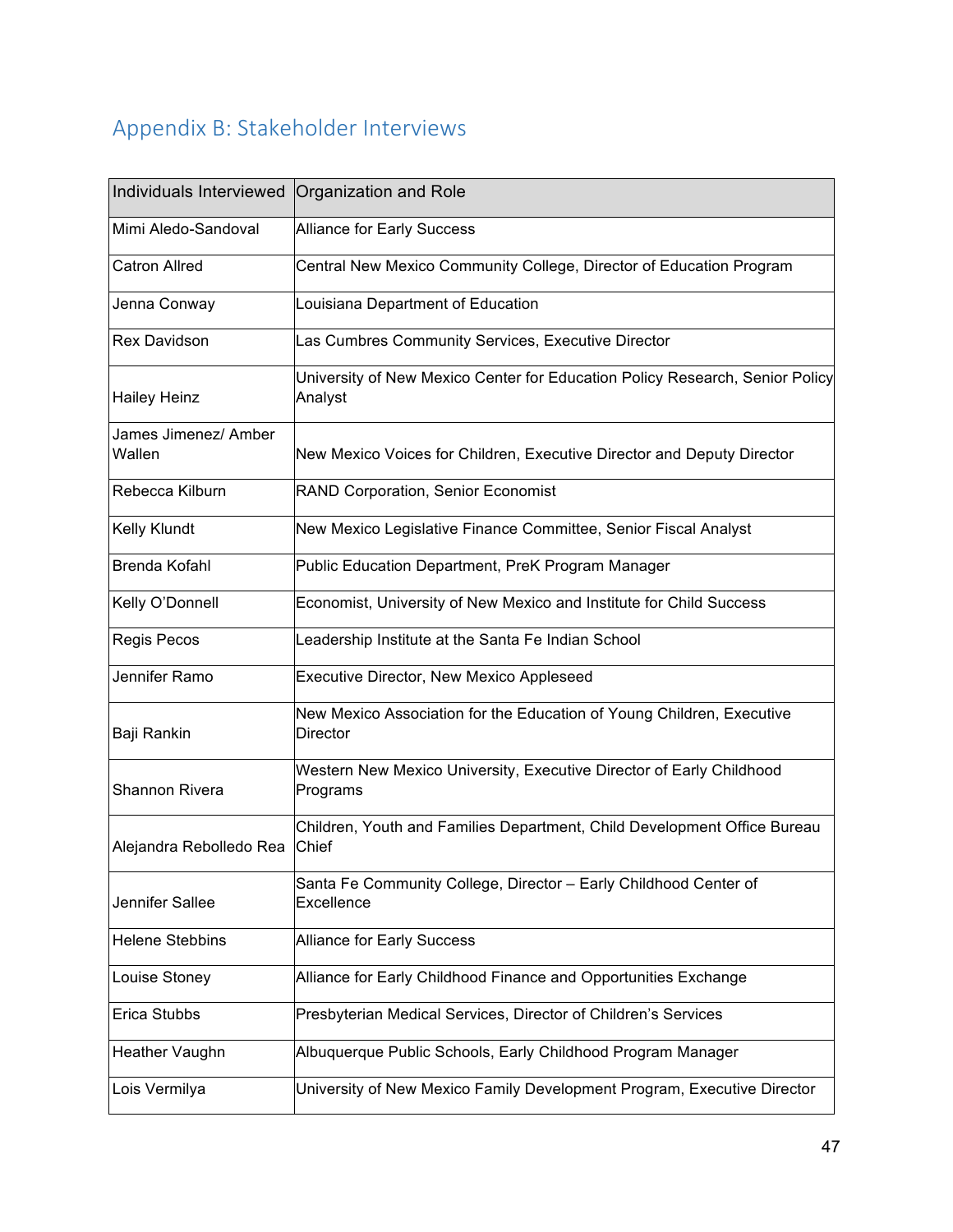# Appendix C: Attendees at February Stakeholder Meeting

| <b>Name</b>                 | Organization                                                   |
|-----------------------------|----------------------------------------------------------------|
| <b>Catron Allred</b>        | <b>Central New Mexico Community College</b>                    |
| <b>Terry Anderson</b>       | <b>Silver City</b>                                             |
| Jovanna Archuleta           | Los Alamos National Laboratory Foundation                      |
| Judy Baca                   | New Mexico Department of Health                                |
| <b>Elizabeth Beers</b>      | Socorro General Hospital Community Based Programs              |
| <b>Matthew Bernstein</b>    | Pegasus Legal Services                                         |
| Gloria Bonner               | New Mexico Department of Health                                |
| <b>Betsy Cahill</b>         | New Mexico State University                                    |
| Deanna Cook                 | <b>Albuquerque Community Schools</b>                           |
| Sabrina Curry               | New Mexico Department of Health                                |
| Representative Rebecca Dow  | <b>Truth or Consequences</b>                                   |
| Katie Dry                   | Santa Fe Community Foundation                                  |
| <b>Claire Dudley Chavez</b> | United Way of Santa Fe County                                  |
| <b>Cheryl Fairbanks</b>     | Native American Budget and Policy Institute                    |
| Diego Gallegos              | YDI                                                            |
| Anna Marie Garcia           | Los Alamos National Laboratory Foundation                      |
| Lynda Garcia                | <b>United Way</b>                                              |
| Angelo Gonzales             | ABQ Collective Impact                                          |
| Janis Gonzales              | New Mexico Department of Health                                |
| Tricia Heffelfinger         | La Clinica de Familia, Las Cruces                              |
| Hailey Heinz                | University of New Mexico, Center for Education Policy Research |
| Su Hodgman                  | NWNM First Born, John Paul Taylor Early Childhood Task Force   |
| James Jimenez               | New Mexico Voices for Children                                 |
| Larry Langely               | New Mexico Business Roundtable                                 |
| Frank Lopez                 | W.K. Kellogg Foundation                                        |
| Mayra Lovas                 | JF Maddox Foundation                                           |
| Javier Martinez             | Partnership for Community Action                               |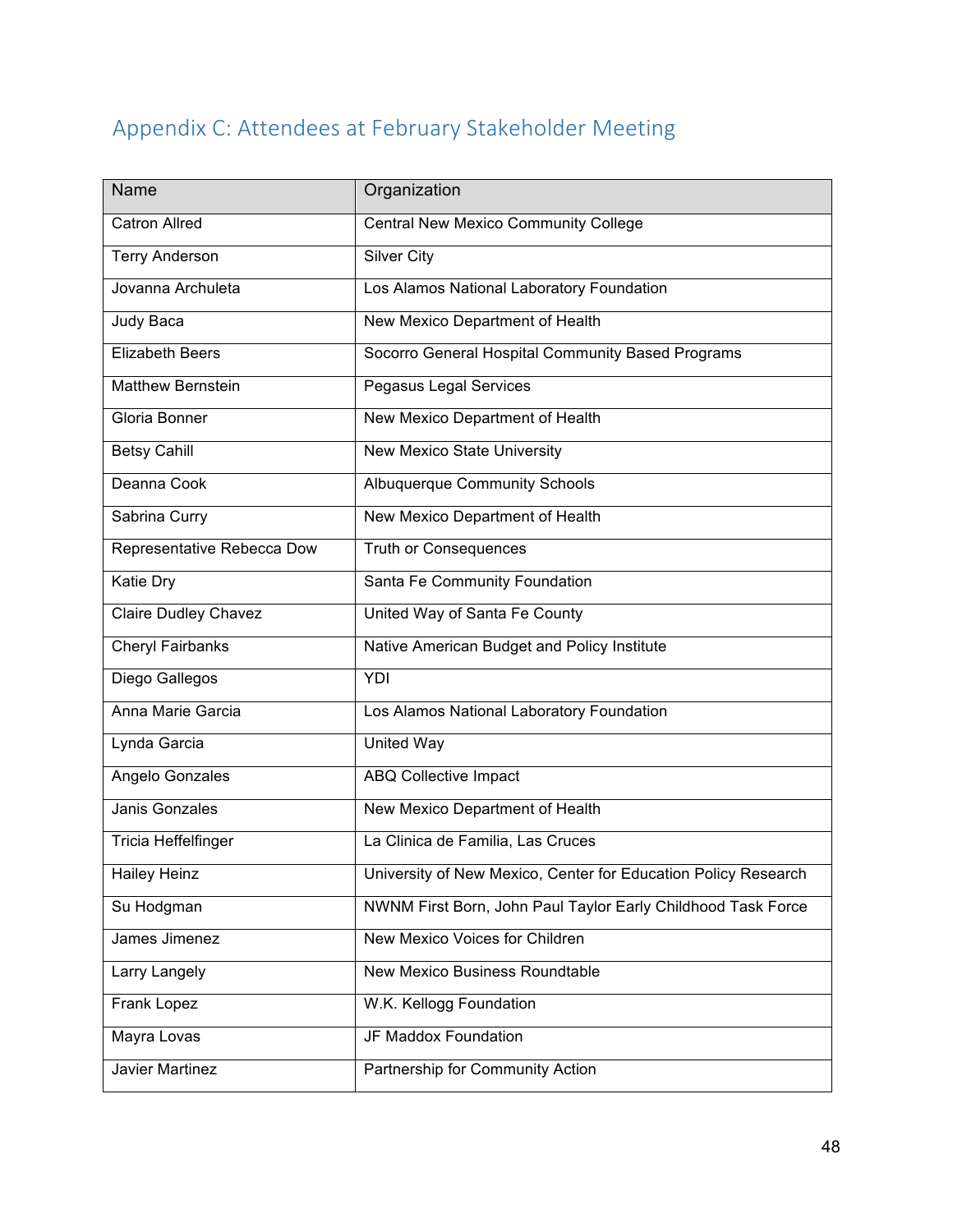| Lori Martinez           | <b>Ngage New Mexico</b>                                       |
|-------------------------|---------------------------------------------------------------|
| R.J. Martinez           | Los Alamos National Laboratory Foundation                     |
| Jonetta Martinez-Pacias | New Mexico Department of Health                               |
| <b>Edker Matthews</b>   | Early childhood advocate                                      |
| <b>Tom Miles</b>        | John Paul Taylor Early Childhood Task Force                   |
| Rhonda Montoya          | New Mexico, Children, Youth, and Families Department          |
| <b>Allan Oliver</b>     | <b>Thornburg Foundation</b>                                   |
| Cesia Otero             | La Clinica de Familia and the SUCCESS Partnership, Las Cruces |
| Jenny Parks             | Los Alamos National Laboratory Foundation                     |
| Jenny Ramo              | New Mexico Appleseed                                          |
| Baji Rankin             | New Mexico Association for the Education of Young Children    |
| Shannon Rivera          | <b>Western New Mexico University</b>                          |
| Robby Rodriguez         | W.K. Kellogg Foundation                                       |
| Jennifer Sallee         | Santa Fe Community College                                    |
| Allen Sanchez           | CHI St. Joseph's Children                                     |
| Nan Schwanfelder        | <b>Brindle Foundation</b>                                     |
| Ezra Spitzer            | <b>NMCAN</b>                                                  |
| <b>Kim Strauss</b>      | <b>Brindle Foundation</b>                                     |
| <b>Barbara Tedrow</b>   | Gold Star Academy, ELAC member                                |
| Lois Vermilya           | University of New Mexico                                      |
| <b>Amber Wallin</b>     | New Mexico Voices for Children                                |
| Michael Weinberg        | <b>Thornburg Foundation</b>                                   |
| Jasmine Yepa            | Native American Budget and Policy Institute                   |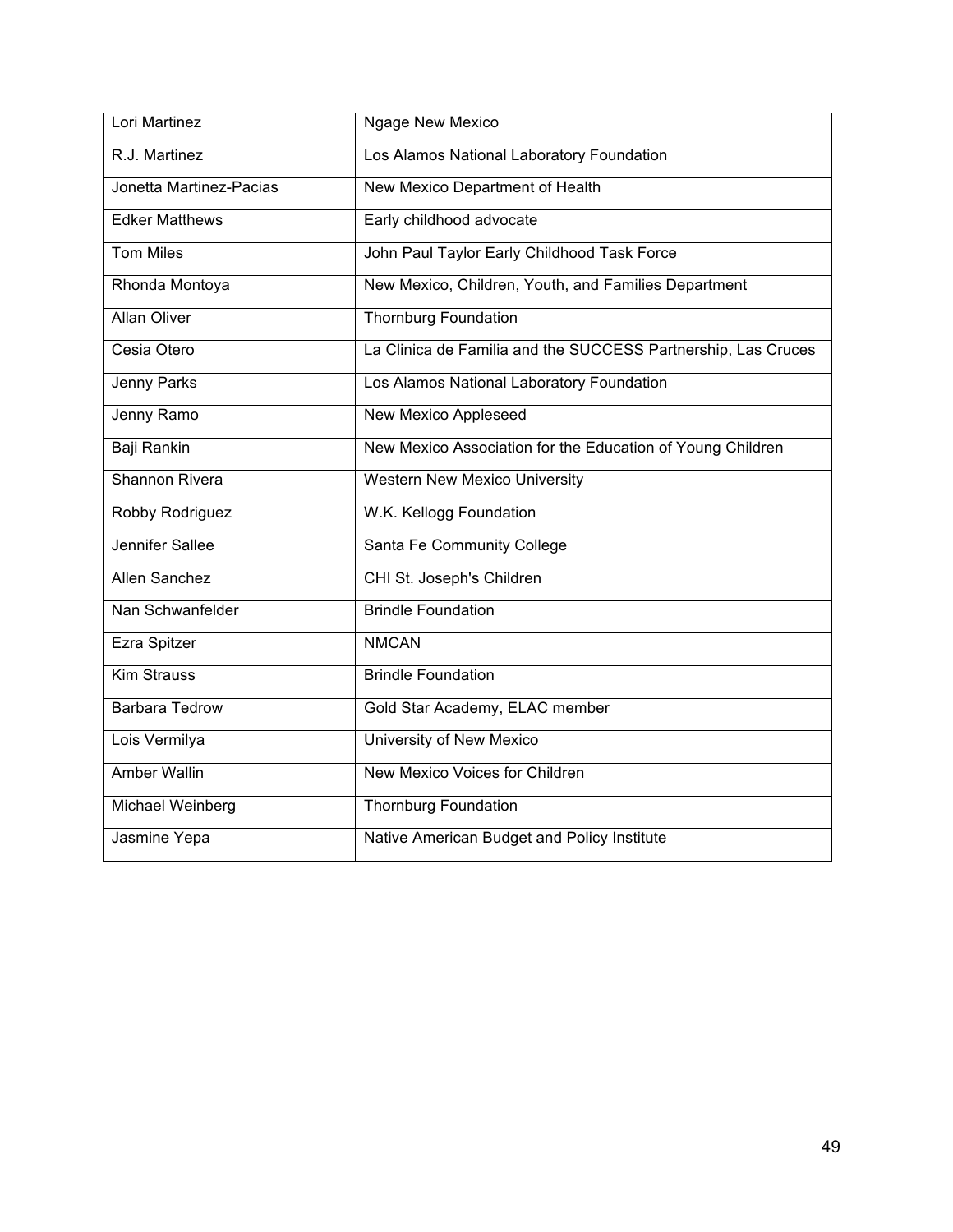# Appendix D: Models Studied to Inform Recommendations

|           | 1. Leverage local community capacity to improve program implementation <sup>94</sup>                                                                                                                                                                                                                                                                                                                        |
|-----------|-------------------------------------------------------------------------------------------------------------------------------------------------------------------------------------------------------------------------------------------------------------------------------------------------------------------------------------------------------------------------------------------------------------|
| $\bullet$ | North Carolina's Smart Start Initiative: State leaders created a funding formula that<br>considers both the needs of the region served by the local collaborative and the level<br>of resources available in the region; formula is updated annually.                                                                                                                                                       |
|           | Virginia's Smart Beginnings: Local collaboratives receive a grant designated as<br>Planning, Getting Ready, Partnership, Sustaining, or Sustaining Partners; those for<br>later stages tend to be smaller than the initial planning grants.                                                                                                                                                                 |
|           | 2. Coordinate state systems to be greater than the sum of their parts                                                                                                                                                                                                                                                                                                                                       |
| $\bullet$ | New Mexico's Early Learning Advisory Council (ELAC): 15-member council<br>(comprising agency representatives and other stakeholders) makes recommendations<br>and advises the government and legislature regarding early learning issues in New<br>Mexico. Limited actual authority; not always included in key state decisions.                                                                            |
|           | New Mexico's Children's Cabinet: Studied and made recommendations for the design<br>of programs for New Mexico children. Produced annual children's report card. Lack of<br>political sustainability led to lapse of cabinet.                                                                                                                                                                               |
|           | Connecticut, Nebraska, Illinois, Wisconsin, and Colorado all use the coordination<br>governance model to connect the different programs of their state's early childhood<br>system, reflecting its comprehensive nature.                                                                                                                                                                                    |
|           | 3. Build and support a highly effective early childhood workforce                                                                                                                                                                                                                                                                                                                                           |
|           | Illinois' Gateways to Opportunity: Statewide professional development support system<br>designed to provide guidance, encouragement, and recognition to individuals and<br>programs serving children, youth, and families.                                                                                                                                                                                  |
|           | Louisiana's School Readiness Tax Credits: Tax credit available to teachers and<br>directors who have attained higher training and education, as measured by the<br>Louisiana early care and education career ladder, and are employed in centers<br>participating in the quality rating system. Maximum credits range from \$1,500 to<br>\$3,000. Over 3,770 teachers/directors claimed the credit in 2014. |
|           | 4. Conduct outreach and engagement to build awareness and understanding of<br>benefits of support                                                                                                                                                                                                                                                                                                           |
| $\bullet$ | New Mexico Kids childcare finder: Managed by CYFD, childcare search is a useful<br>tool for families. Site is still in progress of offering a comprehensive inventory of<br>available early childhood programming.                                                                                                                                                                                          |
|           | Vroom: Online inventory of tips, tools, and resources for parents and providers to<br>stimulate early childhood development in various mediums (video, printable materials,<br>best practices, etc.).                                                                                                                                                                                                       |
| 5.        | Expand programs with quality to increase access for NM's young children                                                                                                                                                                                                                                                                                                                                     |
|           | Texas: Forty-nine percent of 4-year-olds enrolled in state's Pre-K program. All low-                                                                                                                                                                                                                                                                                                                        |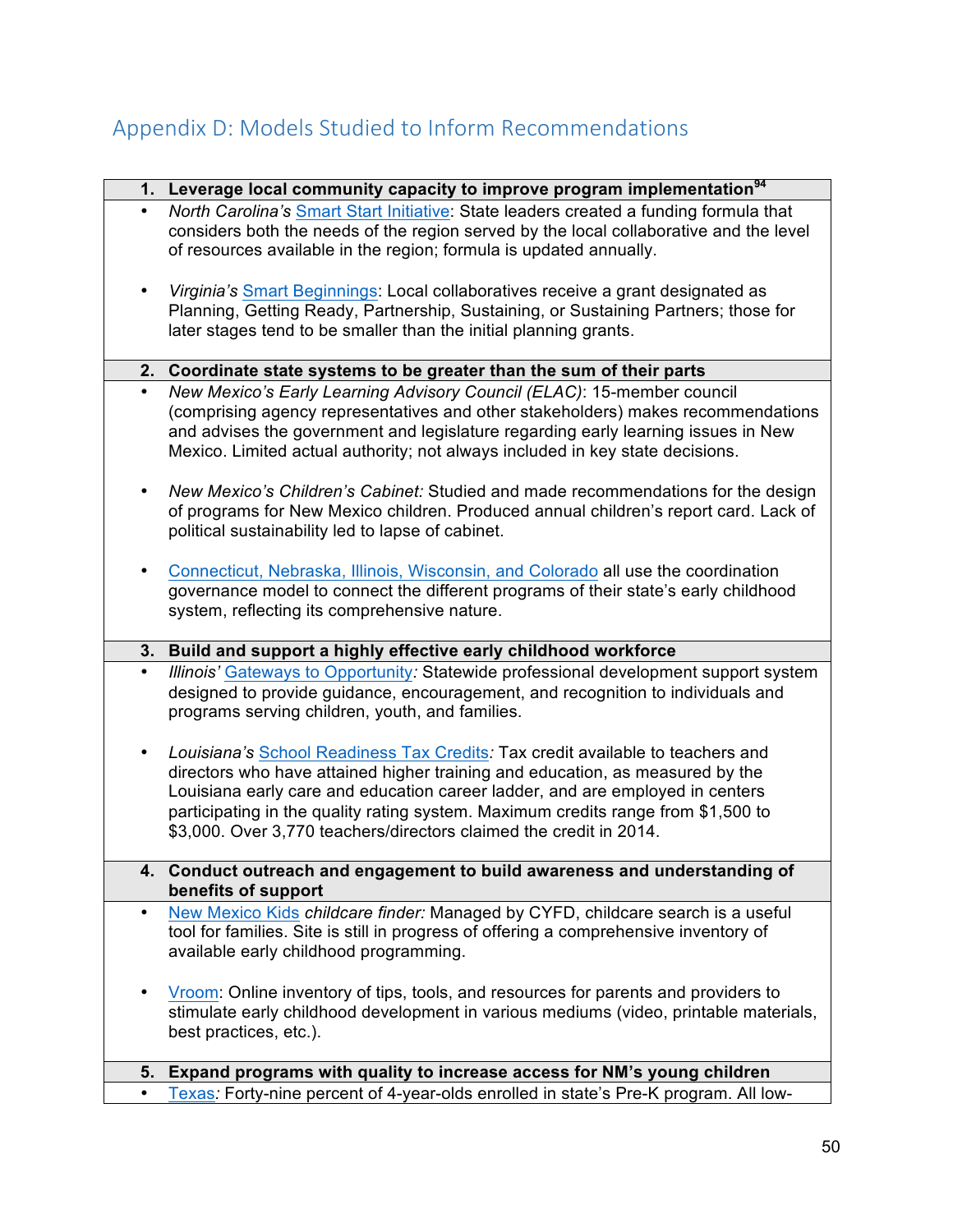income 4-year-olds, ELL students, children in foster care, children who are homeless, and children of military parents are eligible.

- Oklahoma*:* Seventy-three percent of 4-year-olds enrolled in Oklahoma's Pre-K program. Eligibility is universal, and 99 percent of school districts offer Pre-K.
- Florida*:* Seventy-six percent of 4-year-olds enrolled in Florida's Pre-K program. Eligibility is voluntary universal.
- Washington, D.C.*:* Eighty-one percent of 4-year-olds enrolled in D.C.'s public Pre-K program. Eligibility is voluntary universal.

 $1$  The Heckman Equation, "Research Summary: The Lifecycle Benefits of an Influential Early Childhood Program," https://heckmanequation.org/resource/research-summary-lifecycle-benefits-influential-earlychildhood-program/;

David Deming, "Early Childhood Intervention and Life-cycle Skill Development: Evidence from Head Start," *American Economic Journal: Applied Economics* 1, no. 3 (July 2009): 111–34,

https://www.aeaweb.org/articles?id=10.1257/app.1.3.111; "About the Chicago Longitudinal Study,"

University of Minnesota, http://www.cehd.umn.edu/icd/research/cls/docs/Science2011accepted.pdf.<br>
<sup>2</sup> National Center for Children in Poverty, "New Mexico Early Childhood Profile," last updated March 29,<br>
2018, http://www.n

 $^3$  Kids Count Data Center, "New Mexico: Poverty Rate of Children, Ages 0-4, by Race and Ethnicity," updated October 2017, https://datacenter.kidscount.org/data/tables/5607-poverty-rate-of-children-ages-0- 4-by-race-and-

ethnicity?loc=33&loct=2#detailed/2/any/false/870,573,869,36,868/4862,4827,4828,4887,4888,4900,4901, 4902,4903/12198.

<sup>4</sup> Vanessa Sacks and David Murphey, "The Prevalence of Adverse Childhood Experiences, Nationally, by State, and by Race or Ethnicity," brief, Child Trends, https://www.childtrends.org/publications/prevalenceadverse-childhood-experiences-nationally-state-race-ethnicity/.<br><sup>5</sup> Center on the Developing Child at Harvard University, "Five Numbers to Remember About Early

Childhood Development," brief, 2009, https://developingchild.harvard.edu/resources/five-numbers-to-

remember-about-early-childhood-development/.<br><sup>6</sup> Donald F. Huelke, "An Overview of Anatomical Considerations of Infants and Children in the Adult World of Automobile Safety Design," *Annual Proceedings/Association for the Advancement of Automotive* 

*Medicine* 42 (1998): 93–113, https://www.ncbi.nlm.nih.gov/pmc/articles/PMC3400202/.<br><sup>7</sup> The Heckman Equation, "Research Summary: The Lifecycle Benefits of an Influential Early Childhood Program," https://heckmanequation.org/resource/research-summary-lifecycle-benefits-influential-earlychildhood-program/;

Deming, "Early Childhood Intervention and Life-cycle Skill Development: Evidence from Head Start," *American Economic Journal: Applied Economics,*

https://www.aeaweb.org/articles?id=10.1257/app.1.3.111;

University of Minnesota, "About the Chicago Longitudinal Study,"

http://www.cehd.umn.edu/icd/research/cls/docs/Science2011accepted.pdf.<br><sup>8</sup> V. J. Edwards et al., "The Wide-ranging Health Consequences of Adverse Childhood Experiences," in Kathleen Kendall-Tackett and Sarah Giacomoni, eds., *Victimization of Children and Youth: Patterns of*  Abuse, Response Strategies (Kingston, NJ: Civic Research Institute, 2005).<br><sup>9</sup> Tamara Halle et al., "Disparities in Early Learning and Development: Lessons from the Early Childhood

Longitudinal Study – Birth Cohort (ECLS-B)," Child Trends, June 2009, https://www.childtrends.org/wpcontent/uploads/2013/05/2009-52DisparitiesELExecSumm.pdf.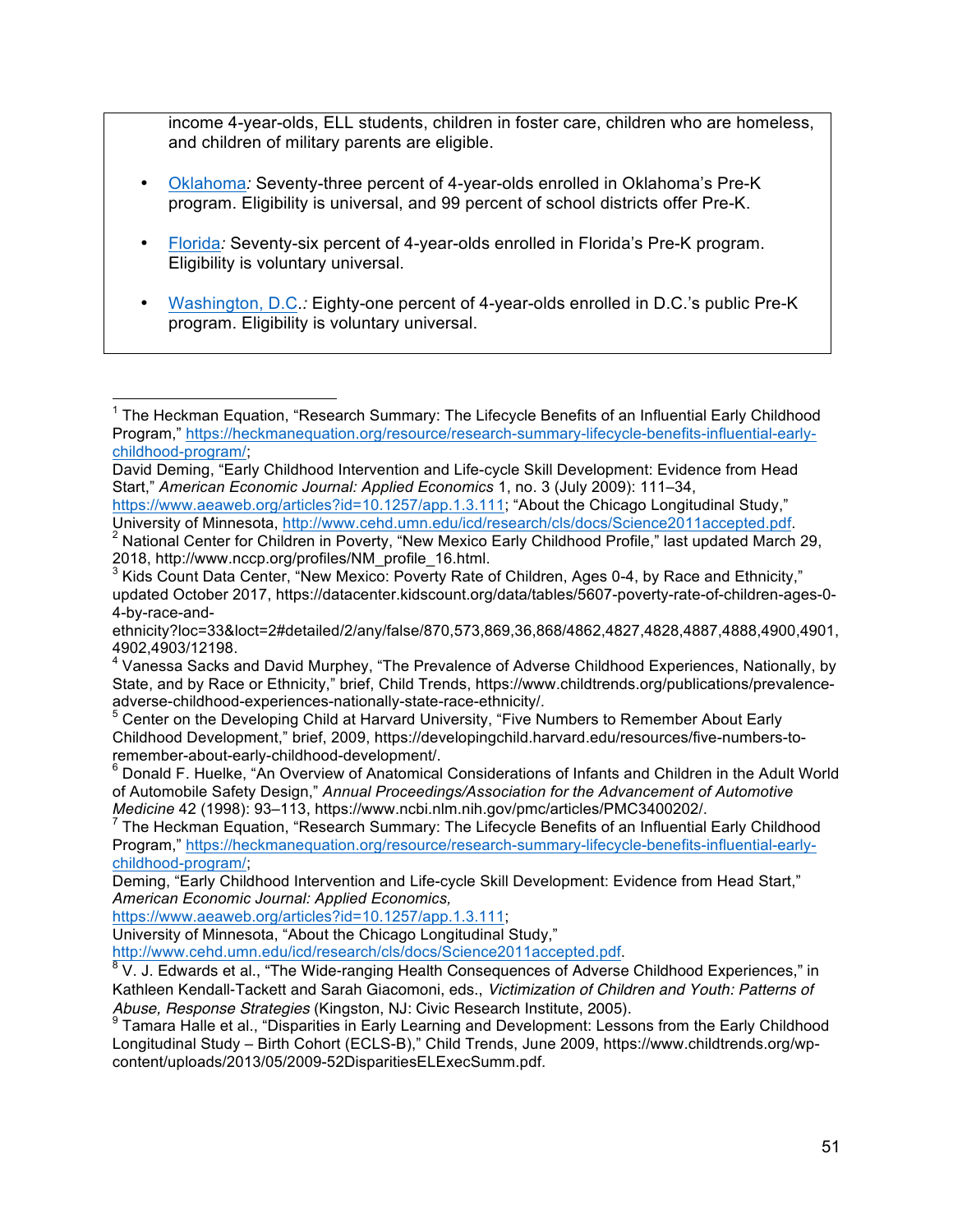<sup>10</sup> Timothy Bartik, "Early Childhood Programs as an Economic Development Tool: Investing Early to Prepare the Future Workforce," Wisconsin Family Impact Seminars,

https://www.purdue.edu/hhs/hdfs/fii/wp-content/uploads/2015/07/s\_wifis31c03.pdf.<br><sup>11</sup> Lynn A. Karoly and James H. Bigelow, *The Economics of Investing in Universal Preschool Education in California* (Santa Monica, CA: RAND Corporation, 2005),

 $12$  National Center for Children in Poverty, "New Mexico Early Childhood Profile,"

http://www.nccp.org/profiles/NM\_profile\_16.html.

 $13$  Kids Count Data Center, "New Mexico: Poverty Rate of Children, Ages 0-4, by Race and Ethnicity," https://datacenter.kidscount.org/data/tables/5607-poverty-rate-of-children-ages-0-4-by-race-andethnicity?loc=33&loct=2#detailed/2/any/false/870,573,869,36,868/4862,4827,4828,4887,4888,4900,4901, 4902,4903/12198.

 $14$  Sacks and Murphey, "The Prevalence of Adverse Childhood Experiences, Nationally, by State, and by Race or Ethnicity," https://www.childtrends.org/publications/prevalence-adverse-childhood-experiences-<br>nationally-state-race-ethnicity/.

<sup>15</sup> PARCC, "2015-2016 Tables of Cross-State and State-Specific PARCC Results,"

https://www.politico.com/states/f/?id=00000158-73e6-dc8a-a15c-fffe6d460000.

 $16$  Early Learning New Mexico, "New Mexico's Race to the Top Early Learning Challenge Summit," agenda, December 8, 2017,

https://www.earlylearningnm.org/media/NM%20RTT%20Summit%20Program.pdf.<br><sup>17</sup> Elliot Regenstein, "An Unofficial Guide to the Why and How of State Early Childhood Data Systems," *The Ounce: Policy Conversations 7, version 1.0, August 22, 2017, 24, https://www.theounce.org/wp-*<br>
content/uploads/2017/08/PolicyPaper\_UnofficialGuide.pdf.<br>
<sup>18</sup> United Way of Santa Fig. 26, we was

United Way of Santa Fe County, "Community Conversations," https://www.uwsfc.org/communityconversations/.

<sup>19</sup> Emily Workman, Lisa Guernsey, and Sara Mead, "Pre-K Teachers and Bachelor's Degrees: Envisioning Equitable Access to High-Quality Preparation Programs," policy paper, New America, February 26, 2018, https://www.newamerica.org/education-policy/policy-papers/pre-k-teachers-and-<br>bachelors-degrees/<br><sup>20</sup> These includes Nature Material and the set of the set of the set of the set of the set of the set of

<sup>20</sup> These include: New Mexico Kids, https://www.newmexicokids.org/, Early Learning New Mexico, https://www.earlylearningnm.org/, and PullTogether, https://pulltogether.org/.

Analysis examined universal programs in Oklahoma, Florida, and Washington, DC, as well as Texas, which extends eligibility to all low-income four-year-olds, ELL students, children in foster care, children who are homeless, and children of military parents. Oklahoma enrolls 73 percent of four-year-olds, Florida enrolls 76 percent of four-year-olds, DC enrolls 81 percent of four-year-olds, and Texas enrolls 49 percent of four-year-olds.

<sup>22</sup> New Mexico Legislative Finance Committee, "Special Review: Early Childhood Services Accountability Report Card, Gap Analysis and Spending Plan," January 15, 2015,

https://www.nmlegis.gov/lcs/lfc/lfcdocs/perfaudit/Early%20Childhood%20Services%20Accountability%20<br>Report%20Card%20-%20Gap%20Analysis%20and%20Spending%20Plan.pdf.

Report M20 Card M20 The Cap M20 and you can also provide the Unit of The Mexico's Early 23 New Mexico's Early Childhood Programs," November 2012,

https://nmecdp.org/downloads/NMECDP\_FINALPolicyRecommendation12.19.12v2.pdf.

<sup>24</sup> Note: New Mexico currently contracts for prekindergarten and early prekindergarten services, and could expand on this practice. See: National Center on Child Care Subsidy Innovation and Accountability and the State Capacity Building Center, "Using Contracts and Grants to Build the Supply of High Quality Child Care: State Strategies and Practices," November 2016,

https://childcareta.acf.hhs.gov/sites/default/files/public/contracts\_paper\_2017\_508\_compliant.pdf. <sup>25</sup> Healthy Families America, "Research Spotlight on Success: Healthy Families America Promotes Child Health and Development," 2008, www.healthyfamiliesamerica.org.

<sup>26</sup> David L. Olds et al., "Effects of Nurse Home Visiting on Maternal Life-Course and Child Development: Age Six Follow-Up of a Randomized Trial," *Pediatrics* 114, no. 6 (2004): 1550–1559;

D. I. Lowell et al., "A Randomized Controlled Trial of Child FIRST: A Comprehensive Home-Based Intervention Translating Research into Early Childhood Practice," *Child Development* 82, no. 1 (2011): 193–208;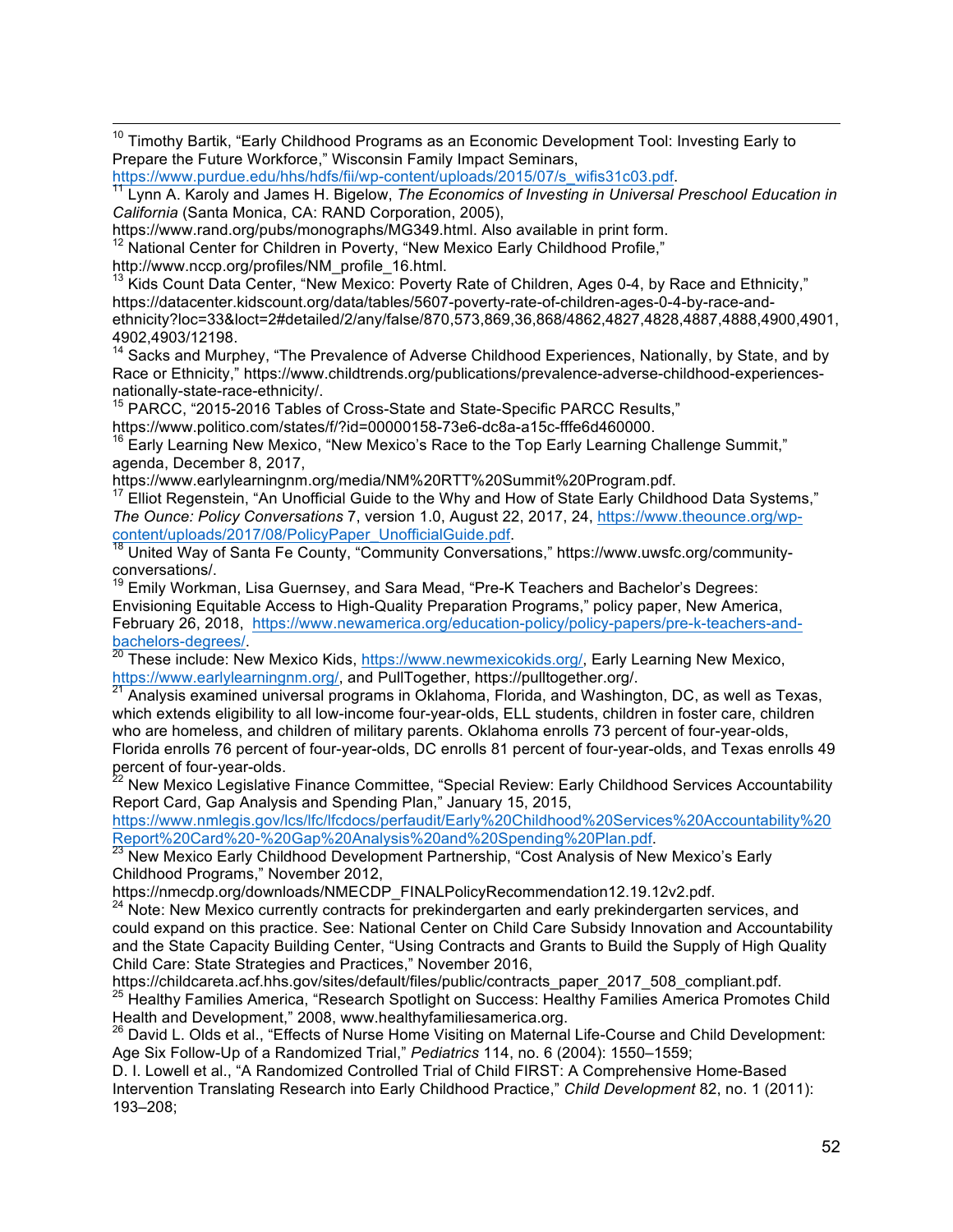J. Love, E. Kisker, C. Ross, et al., "Building Their Futures: How Early Head Start Programs Are Enhancing the Lives of Infants and Toddlers in Low-Income Families," Report to Commissioner's Office of Research and Evaluation, Head Start Bureau, Administration on Children, Youth and Families, and Department of Health and Human Services (Princeton, NJ: Mathematica Policy Research, 2001).<br><sup>27</sup> David L. Olds et al., "Effects of Nurse-Home Visiting on Maternal and Child Functioning: Age Nine Follow-Up of a Randomized Trial," *Pediatrics* 120, no. 4 (2007): 832–845.

 $\overline{a}$ 

<sup>28</sup> Phyllis Levenstein et al., "Long-Term Impact of a Verbal Interaction Program for At-Risk Toddlers: An Exploratory Study of High School Outcomes in a Replication of the Mother-Child Home Program," *Journal of Applied Developmental Psychology* 19, no. 2 (1998): 267–285.

<sup>29</sup> National Institute for Early Education Research, "Fact Sheet: The Abbott Preschool Program Longitudinal Effects Study (APPLES)," Rutgers Graduate School of Education, December 1, 2013, http://nieer.org/research-report/fact-sheet-the-abbott-preschool-program-longitudinal-effects-study-apples; Christina Weiland and Hirokazu Yoshikawa, "Impacts of a Prekindergarten Program on Children's Mathematics, Language, Literacy, Executive Function, and Emotional Skills," *Child Development* 84, no. 6 (November/December 2013): 2112–2130, https://onlinelibrary.wiley.com/doi/abs/10.1111/cdev.12099; William T. Gormley Jr., "The Effects of Oklahoma's Pre-K Program on Hispanic Children," *Social Science Quarterly* 89, no. 4 (December 2008): 916–936, https://onlinelibrary.wiley.com/doi/full/10.1111/j.1540- 6237.2008.00591.x;

Arthur J. Reynolds, Judy A. Temple, and Dylan L. Robertson, "Long-term Effects of an Early Childhood Intervention on Educational Achievement and Juvenile Arrest," *Journal of the American Medical* 

Association 285, no. 18 (2001): 2339–2346, https://jamanetwork.com/journals/jama/fullarticle/193816.<br><sup>30</sup> Deborah Phillips, William Gormley, and Sara Anderson, "The Effect of Tulsa's CAP Head Start Program on Middle-School Academic Outcomes and Progress," *Developmental Psychology* 52, no. 8 (2016):

<sup>31</sup> W. Steven Barnett et al., "Abbott Preschool Program Longitudinal Effects Study: Fifth Grade Followup," NIEER, Rutgers University, March 20, 2013, http://nieer.org/wp-

content/uploads/2014/09/APPLES205th20Grade.pdf.<br><sup>32</sup> H. J. Kitzman et al., "Enduring Effects of Prenatal and Infancy Home Visiting by Nurses on Children: Follow-up of a Randomized Trial among Children at Age 12 Years," archives of *Pediatrics and Adolescent Medicine* 164, no. 5 (2010): 412–418;

Olds et al., "Effects of Nurse-Home Visiting on Maternal Life-Course and Child Development"; H. J. Kitzman et al., "Effect of Prenatal and Infancy Home Visitation by Nurses on Pregnancy Outcomes, Childhood Injuries, and Repeated Childbearing: A Randomized Controlled Trial," *Journal of the American Medical Association* 278, no. 8 (1997): 644–652.

33 Olds et al., "Effects of Nurse-Home Visiting on Maternal Life-Course and Child Development"; Olds et al., "Improving the Life-Course Development of Socially Disadvantaged Mothers: A Randomized Trial of Nurse Home Visitation," *American Journal of Public Health* 78, no. 11 (1988): 1436–1445. <sup>34</sup> Brenda Jones Harden et al., "Early Head Start Home Visitation: The Role of Implementation in

Bolstering Program Benefits," *Journal of Community Psychology* 40, no. 4 (May 2012): 438–455. Jane Waldfogel, "Tackling Child Poverty and Improving Child Well-being: Lessons from Britain," First Focus/Foundation for Child Development, December 2010, https://www.fcd-us.org/assets/2016/04/First-

Focus-Tackling-Child-Poverty.pdf.<br><sup>36</sup> Reynolds, Temple, and Robertson, "Long-term Effects of an Early Childhood Intervention on Educational Achievement and Juvenile Arrest," https://jamanetwork.com/journals/jama/fullarticle/193816; Lawrence J. Schweinhart et al., "Lifetime Effects: The High/Scope Perry Preschool Study through Age 40" (Ypsilanti, MI: High/Scope Press, 2005), 194–215.

David Deming, "Early Childhood Intervention and Life-Cycle Skill Development: Evidence from Head Start," *American Economic Journal: Applied Economics* 1, no. 3 (July 2009): 111–34.<br><sup>38</sup> Zhilin Liu, Rosaria Ribiero, and Mildred Warner, "Comparing Child Care Multipliers in the Regional

Economy: Analysis from 50 States" (Ithaca, NY: Cornell University Department of City and Regional Planning, 2004).

<sup>39</sup> Marcy Whitebook, Caitlin McLean, and Lea J. E. Austin, "Early Childhood Workforce Index – 2016" (Berkeley, CA: Center for the Study of Child Care Employment, University of California, Berkeley, 2016), http://cscce.berkeley.edu/files/2016/Early-Childhood-Workforce-Index-2016.pdf.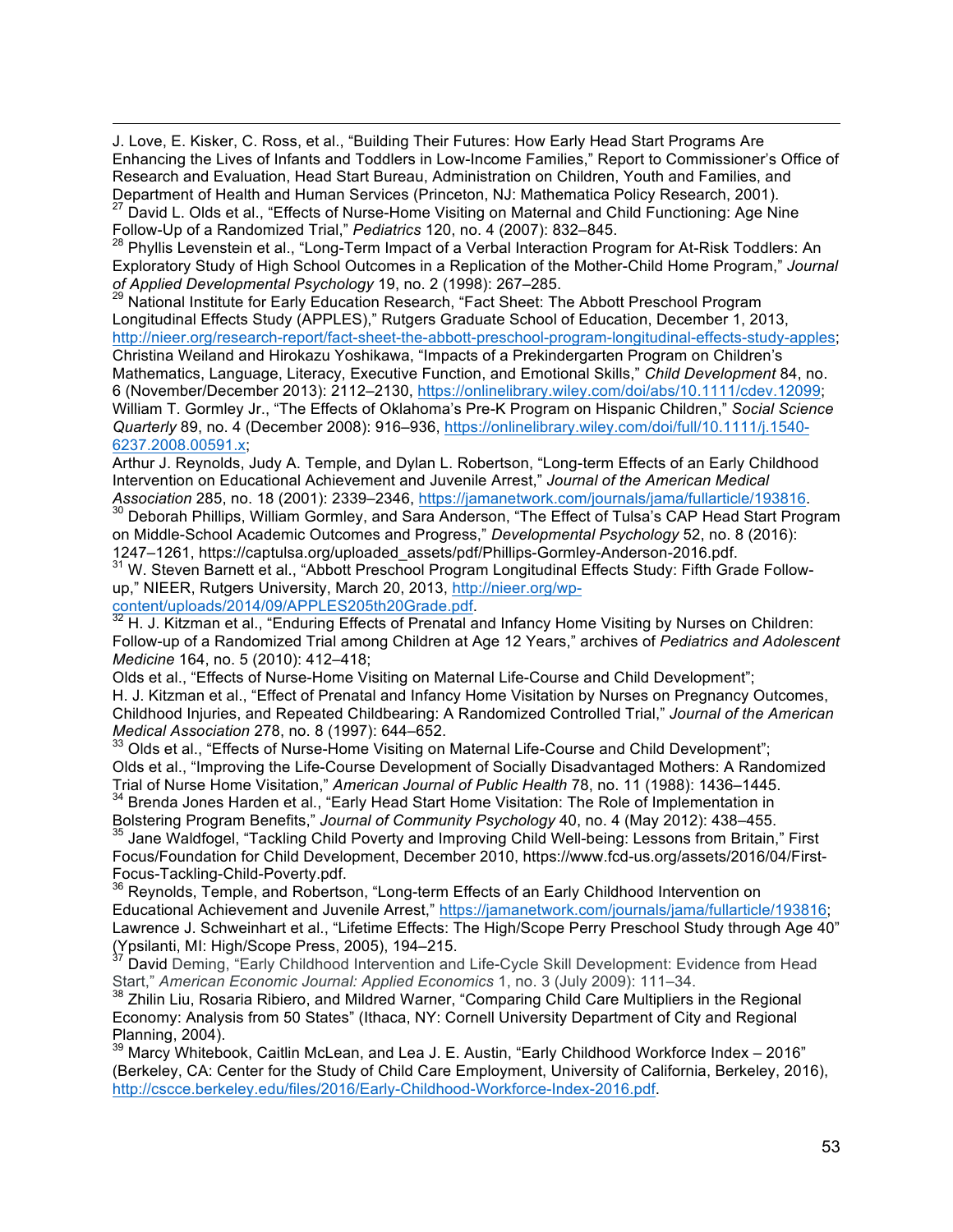<sup>40</sup> Lynn A. Karoly, M. Rebecca Kilburn, and Jill S. Cannon, "Early Childhood Interventions: Proven Results, Future Promise" (Santa Monica, CA: RAND Corporation, 2005),

<sup>41</sup> James J. Heckman et al., "The Rate of Return to the High/Scope Perry Preschool Program," *Journal of* 

*Public Economics 94, no. 1-2 (2010): 114–128, http://www.nber.org/papers/w15471.*<br><sup>42</sup> Bartik, "Early Childhood Programs as an Economic Development Tool: Investing Early to Prepare the<br>Future Workforce," https://www.purdu <sup>43</sup> See, for example: Karoly, Kilburn, and Cannon, "Early Childhood Interventions: Proven Results, Future Promise."

<sup>44</sup> N. Yazejian and D. M. Bryant, "Educare Implementation Study Findings - August 2012" (Chapel Hill, NC: Frank Porter Graham Child Development Institute, UNC-CH, 2012),

http://eln.fpg.unc.edu/sites/eln.fpg.unc.edu/files/FPG-Demonstrating-Results-August-2012-Final.pdf; Jorge Luis García et al.,"The Life-cycle Benefits of an Influential Early Childhood Program," NBER Working Paper 22993, December 2016;

James J. Heckman, "There's More to Gain by Taking a Comprehensive Approach to Early Childhood Development," The Heckman Equation, 2017,<br>https://heckmanequation.org/assets/2017/01/F\_Heckman\_CBAOnePager\_120516.pdf.

https://heckmanequation.org/assets/2017/01/Fechman Displemant of an Influential Early Childhood Program";

Heckman, "There's More to Gain by Taking a Comprehensive Approach to Early Childhood Development," https://heckmanequation.org/assets/2017/01/F\_Heckman\_CBAOnePager\_120516.pdf; Gabriella Conti, James J. Heckman, and Rodrigo Pinto, "The Effects of Two Influential Early Childhood Interventions on Health and Healthy Behaviors," NBER Working Paper 21454,

http://www.nber.org/papers/w21454.<br><sup>46</sup> New Mexico Legislature, "NM HB193: Early Childhood Care Accountability Act," signed into law on February 14, 2018, https://www.billtrack50.com/BillDetail/935348.

 $47$  CYFD is currently developing a protocol to collect this data for home visiting participants. In the absence of statewide data, New Mexico can track progress on this outcome for home visiting and Head Start participants (Head Start programs are required to collect and track this data to the federal government).<br><sup>48</sup> Early Childhood Care and Accountability Act requires the state to collect and report on this data.

<sup>48</sup> Early Childhood Care and Accountability Act requires the state to collect and report on this data. 49 Early Childhood Care and Accountability Act requires the state to collect and report on this data.

50 South Carolina Healthy Connections Medicaid, "Fact Sheet: South Carolina Nurse-Family Partnership Pay for Success Project," https://www.scdhhs.gov/sites/default/files/2-16-16-SC-NFP-PFS-Fact-Sheet\_3.pdf.

 $51$  US Census 2016.

<sup>52</sup> Kids Count Data Center 2016.

<sup>53</sup> Sacks and Murphey. "The Prevalence of Adverse Childhood Experiences, Nationally, by State, and by Race or Ethnicity," https://www.childtrends.org/publications/prevalence-adverse-childhood-experiences-

nationally-state-race-ethnicity/.<br><sup>54</sup> National Center for Children in Poverty, "New Mexico Early Childhood Profile," http://www.nccp.org/profiles/NM\_profile\_16.html.

<sup>55</sup> Assume even distribution of risk factor across child age groups in New Mexico; applies 2011 percentage to 2016 population for New Mexico; Kids Count Data Center, "Special Review: Early Childhood Services Accountability Report Card, Gap Analysis, and Spending Plan."<br><sup>56</sup> Source: New Mexico Legislative Fiscal Committee.

57 Dana Bell et al., "2016 New Mexico Child Care Data Report," UNM Center for Education Policy Research and New Mexico Children, Youth, and Families Department, December 2016, https://cyfd.org/docs/Child\_Care\_Report\_012017.pdf.

 $58$  Ibid.

<sup>59</sup> Child Care Aware of America, "2017 State Child Care Facts in the State of New Mexico," https://usa.childcareaware.org/wp-content/uploads/2017/07/NM\_Facts.pdf, and Child Care Aware of America, "Parents and the High Cost of Child Care," 2017, https://usa.childcareaware.org/wpcontent/uploads/2017/12/2017\_CCA\_High\_Cost\_Report\_FINAL.pdf.

Bell et al., "2016 New Mexico Child Care Data Report."

https://cyfd.org/docs/Child\_Care\_Report\_012017.pdf.

https://www.rand.org/pubs/monographs/MG341.html.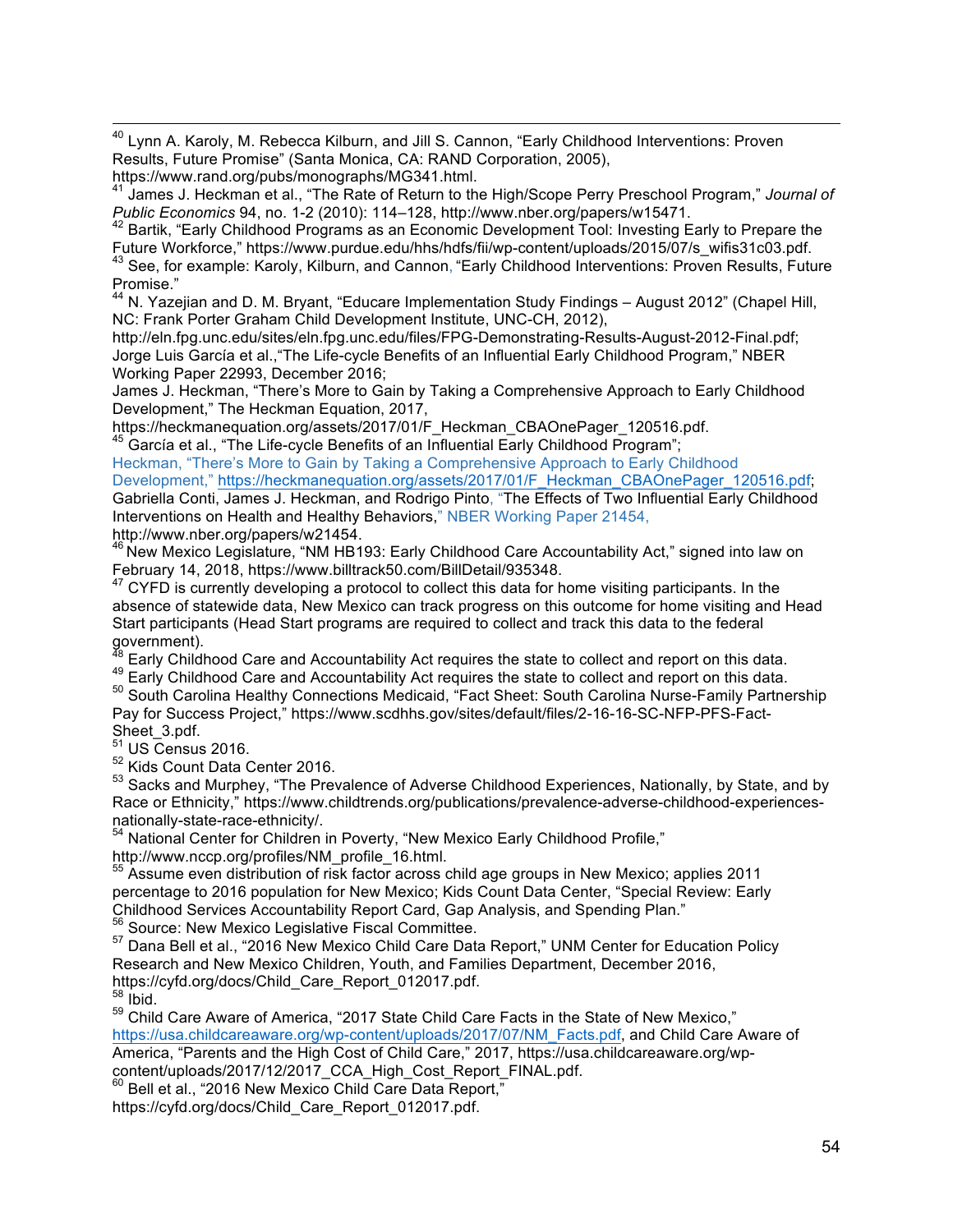$61$  Set at \$41,560 for a three-person household or \$32,920 for a two-person household in 2018, per: US Department of Health and Human Services, "Poverty Guidelines," https://aspe.hhs.gov/povertyguidelines.

<sup>62</sup> New Mexico Legislative Finance Committee, "2017 Accountability Report: Early Childhood," https://www.nmlegis.gov/Entity/LFC/Documents/Program\_Evaluation\_Reports/Final%202017%20Account ability%20Report%20Early%20Childhood.pdf.

<sup>63</sup> Bell et al., "2016 New Mexico Child Care Data Report,"

https://cyfd.org/docs/Child\_Care\_Report\_012017.pdf.

<sup>64</sup> Numbers represented are based on 2016 star ratings under AIM HIGH, New Mexico's previous TQRIS system; as the state's transition to FOCUS is still in progress, comprehensive information on providers' star ratings under the new system is not yet available.

Bell et al., "2016 New Mexico Child Care Data Report,"

https://cyfd.org/docs/Child\_Care\_Report\_012017.pdf.

 $66$  Ibid.

<sup>67</sup> Zero to Three, "The Research Case for Home Visiting," February 16, 2014,<br>https://www.zerotothree.org/resources/144-the-research-case-for-home-visiting.

68 Julie Spielberger, Elissa Gitlow, Carolyn Winje, Colleen Schlect, Kimberly Dadisman, Allen Harden, Aaron Banman, "Building a System of Support for Evidence-Based Home Visiting in Illinois," Chapin Hall, University of Chicago, 2014, https://www.chapinhall.org/research/building-a-system-of-support-forevidence-based-home-visiting-in-illinois/.

<sup>69</sup> RAND Corporation, "New Parent Home Visiting Program Reduces Infants' Need for Medical Care During First Year of Life," December 15, 2016, https://www.rand.org/news/press/2016/12/15.html; M. Rebecca Kilburn and Jill S. Cannon, "Home Visiting and Use of Infant Health Care: A Randomized Clinical Trial," *Pediatrics* 139, no. 1 (January 2017),

http://pediatrics.aappublications.org/content/139/1/e20161274.<br><sup>70</sup> New Mexico Home Visiting Annual Outcomes Report, Fiscal Year 2017.

<sup>71</sup> University of New Mexico Center for Education Policy Research and the Division of Community

Behavioral Health, "New Mexico Home Visiting Annual Outcomes Report Fiscal Year 2016," January 1, 2017, https://cyfd.org/docs/FINAL\_FY16\_CEPR\_HV\_Report\_12\_22\_16.pdf.<br><sup>72</sup> Zero to Three, "New Mexico Home Visiting Accountability Act," February 9, 2016,

https://www.zerotothree.org/resources/886-new-mexico-home-visiting-accountability-act.

<sup>73</sup> Bill McInturff et al., "New Mexico Home Visiting Research Summary, January 2015," Pew Charitable Trusts, 2015.<br><sup>74</sup> CYFD Early Childhood Investment Zone Community Profiles.

<sup>75</sup> University of New Mexico, Cradle to Career Policy Institute, "Statewide Home Visiting Capacity," 2017, http://ccpi.unm.edu/visualizations/statewide-home-visiting-capacity

 $16$  University of New Mexico Center for Education Policy Research and the Division of Community Behavioral Health, "New Mexico Home Visiting Annual Outcomes Report Fiscal Year 2016,"<br>https://cyfd.org/docs/FY17\_HV\_Annual\_Outcomes\_Report.pdf.<br>77 Albert Wet "Dallars and Outcomes"

Albert Wat, "Dollars and Sense: A Review of Economic Analyses of Pre-K," Pre-K Now Research Series, May 2007,

http://www.pewtrusts.org/~/media/legacy/uploadedfiles/pcs\_assets/2007/pewpkndollarsandsensemay200 7pdf.pdf.

78 The Heckman Equation, "Research Summary: The Lifecycle Benefits of an Influential Early Childhood Program," https://heckmanequation.org/resource/research-summary-lifecycle-benefits-influential-earlychildhood-program/.<br><sup>79</sup> The Heckman Equation, https://heckmanequation.org/;

Timothy J. Bartik et al., "A Benefit-Cost Analysis of the Tulsa Universal Pre-K Program," W.E. Upjohn Institute for Employment Research, 2016,

http://research.upjohn.org/cgi/viewcontent.cgi?article=1279&context=up\_workingpapers;

Wat, "Dollars and Sense: A Review of Economic Analyses of Pre-K,"

http://www.pewtrusts.org/~/media/legacy/uploadedfiles/pcs\_assets/2007/pewpkndollarsandsensemay200 7pdf.pdf;

Judy A. Temple and Arthur J. Reynolds, "Benefits and Costs of Investments in Preschool Education: